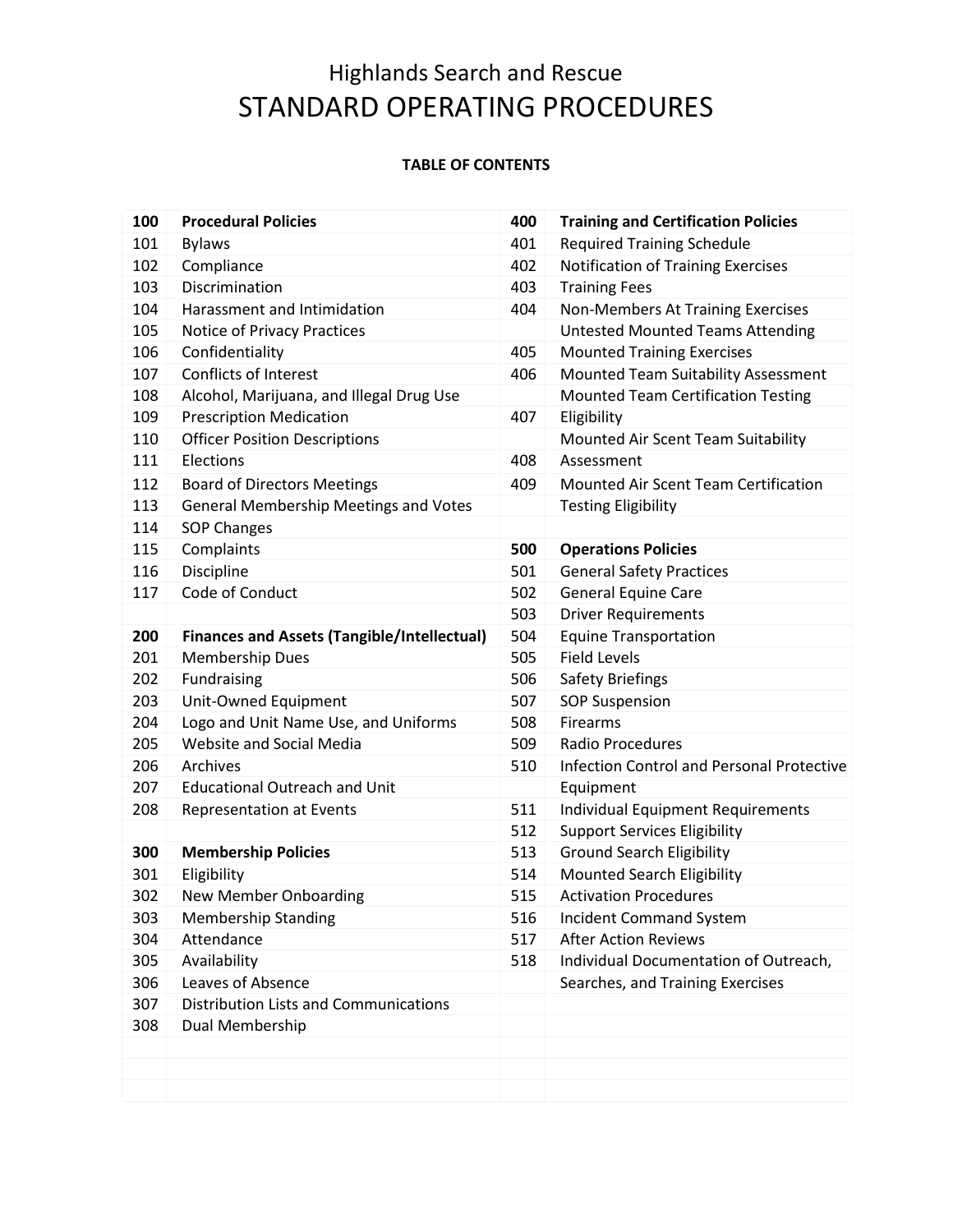### **Reference Documents:**

HISAR Bylaws MASAR Recommended Equipment List, combined MASAR Standards Definitions MASAR Certification Standards and Procedures Overview MASAR Search Team Member Certification Standard MASAR Search Team Member Certification Standard, Appendix A - Aerobic Fitness Evaluation MASAR Search Team Member Certification Standard, Appendix B - Grandfathering of Searchers MASAR Search Team Member Certification Standard, Appendix C - Training Requirements MASAR Search Team Member Certification Standard, Appendix D – Rec'd Min. Equipment List MASAR Mounted Team Certification Overview MASAR Mounted Team Certification Standard MASAR Mounted Team Certification Standard, Appendix B: Recommended Equipment List MASAR Mounted Team Certification Application Checklist MASAR Appendix A: Grandfathered MT Certification Application Checklist MASAR MT Recertification Application Checklist MASAR Mounted Team Evaluation Test Form MASAR Mounted Air Scent Team Certification Standard, Appendix C MASAR Mounted Air Scent Team Certification Test Form, Appendix C

### **HISAR Forms:**

New Member Application (PDF) Online Google Forms:

- Independent Training Tracking
- Outreach Tracking
- Complaints Form

Borrowed Equipment Agreement (PDF)

## **NOTES:**

In case of accidental discrepancy where the HISAR SOPs are more lenient than the MASAR Standards, the MASAR Standards supersede the HISAR SOPs.

Any subject not addressed by these Standard Operating Procedures should be brought to the attention of the Board of Directors for discussion and potential policy creation or amendment.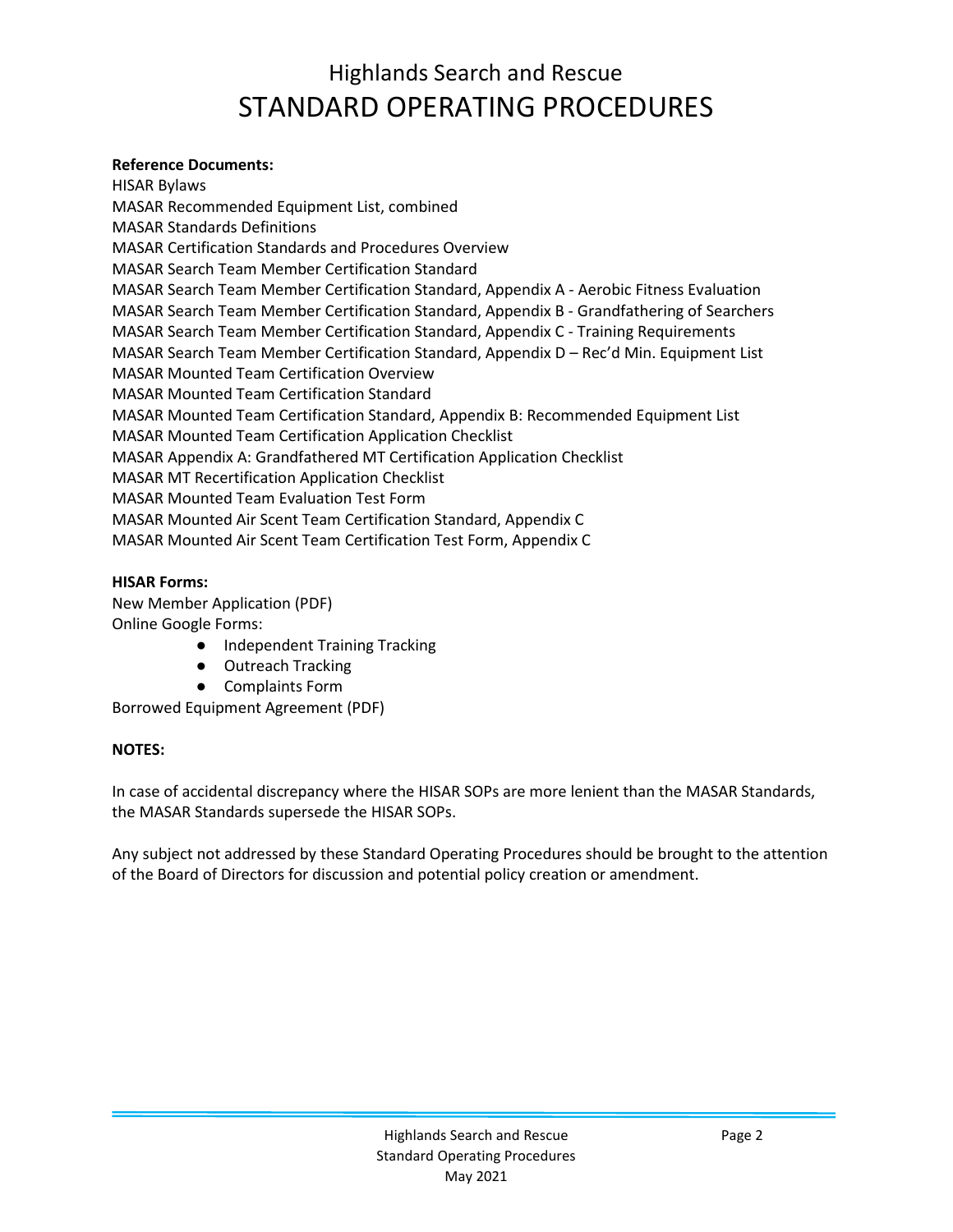**SUBJECT:** Bylaws

**SOP #:** 101 **SECTION:** Procedural Policies

### **POLICY:**

It is the policy of Highlands Search and Rescue (HISAR) to adhere to all adopted Bylaws.

#### **PROCEDURE:**

All members of HISAR will adhere to all adopted Bylaws. If there is a conflict between the Bylaws and the SOPs, the Bylaws will supersede the SOPs. If such a case arises, it should be reported to the Board immediately for review.

### **REFERENCES:**

HISAR Bylaws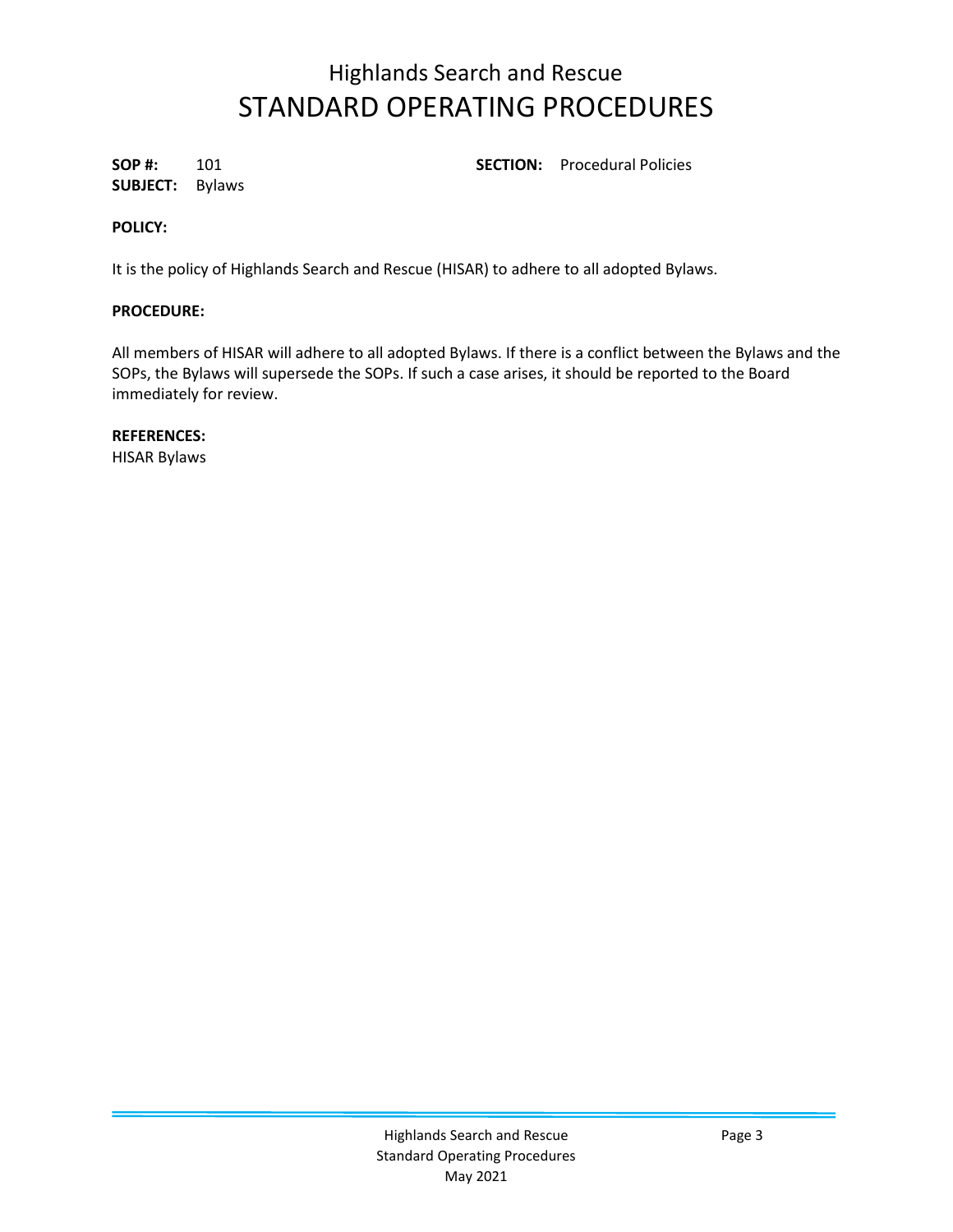**SUBJECT:** Compliance

**SOP #:** 102 **SECTION:** Procedural Policies

### **POLICY:**

It is the policy of Highlands Search and Rescue to comply with all federal and state laws, and MASAR policies, and to comply with all policies and procedures as set forth in Highlands Search and Rescue Bylaws and Standard Operating Procedures.

#### **PROCEDURE:**

Highlands Search and Rescue's Board of Directors (Board) are in charge of reviewing our compliance policy and specific compliance situations that may arise, in regards to all laws and policies referenced above.

All members must carry out their duties in accordance with this Compliance policy. Any violation of this policy will be subject to disciplinary action in accordance with SOP #116 Discipline. If a member becomes aware of any violation of this policy, they must report it to the Board. If the member is uncomfortable reporting the violation, they can make an anonymous report to a Director, either via email sent from an anonymous email address or by completing the online Google Form "HISAR Complaints Form".

**REFERENCES:** SOP # 115 Discipline Google Form: HISAR Complaints Form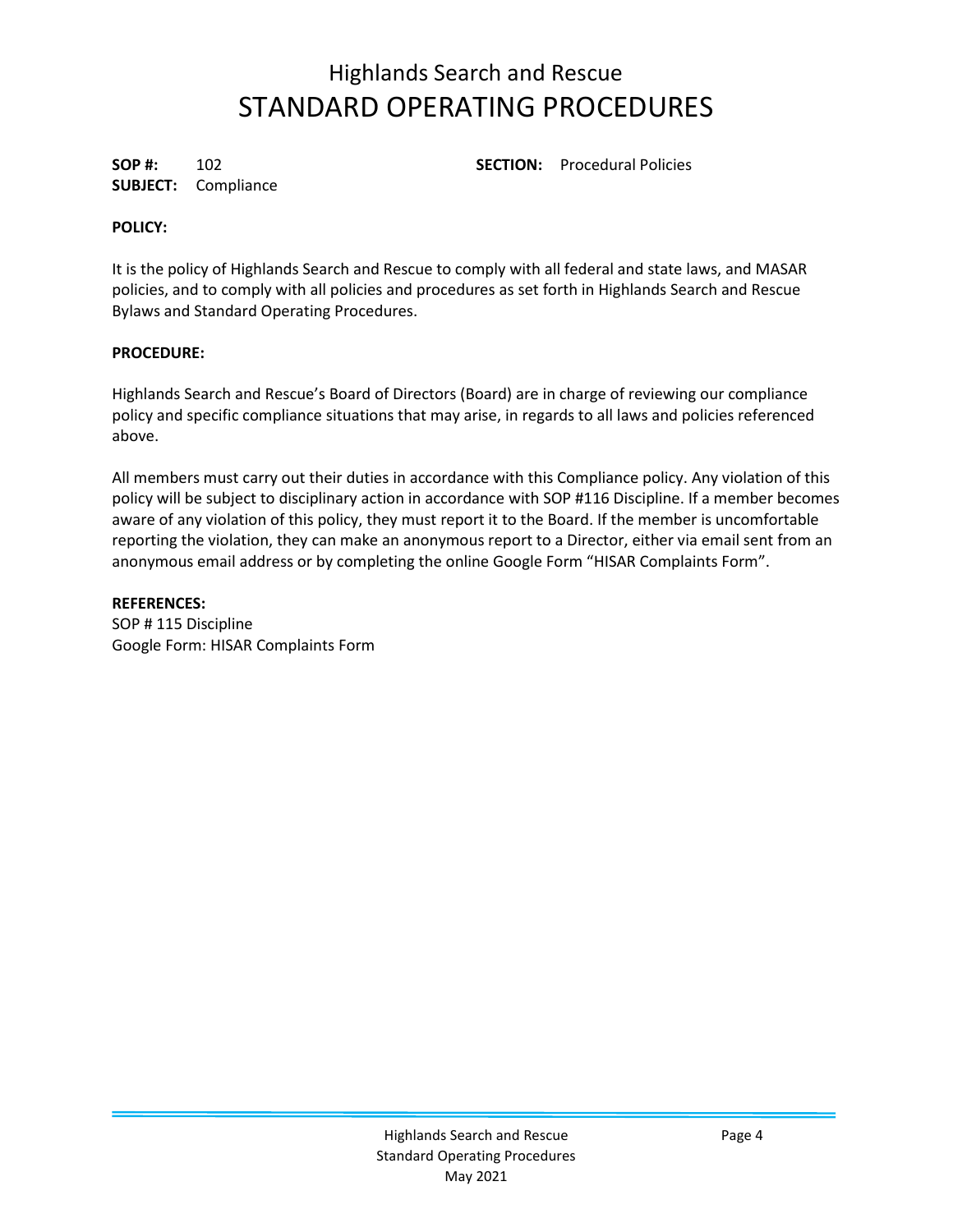**SUBJECT:** Discrimination

**SOP #:** 103 **SECTION:** Procedural Policies

## **POLICY:**

It is the policy of Highlands Search and Rescue (HISAR) that all members have the right to participate in an environment free from discrimination.

## **PROCEDURE:**

HISAR will not discriminate against any member because of race, gender, sexual preference or identity, religious belief, nationality, ethnicity or any other class protected by federal law. Any member who feels that they have been subjected to any form of discrimination should report the incident immediately as per the Complaints policy.

**REFERENCES:** SOP # 115 Complaints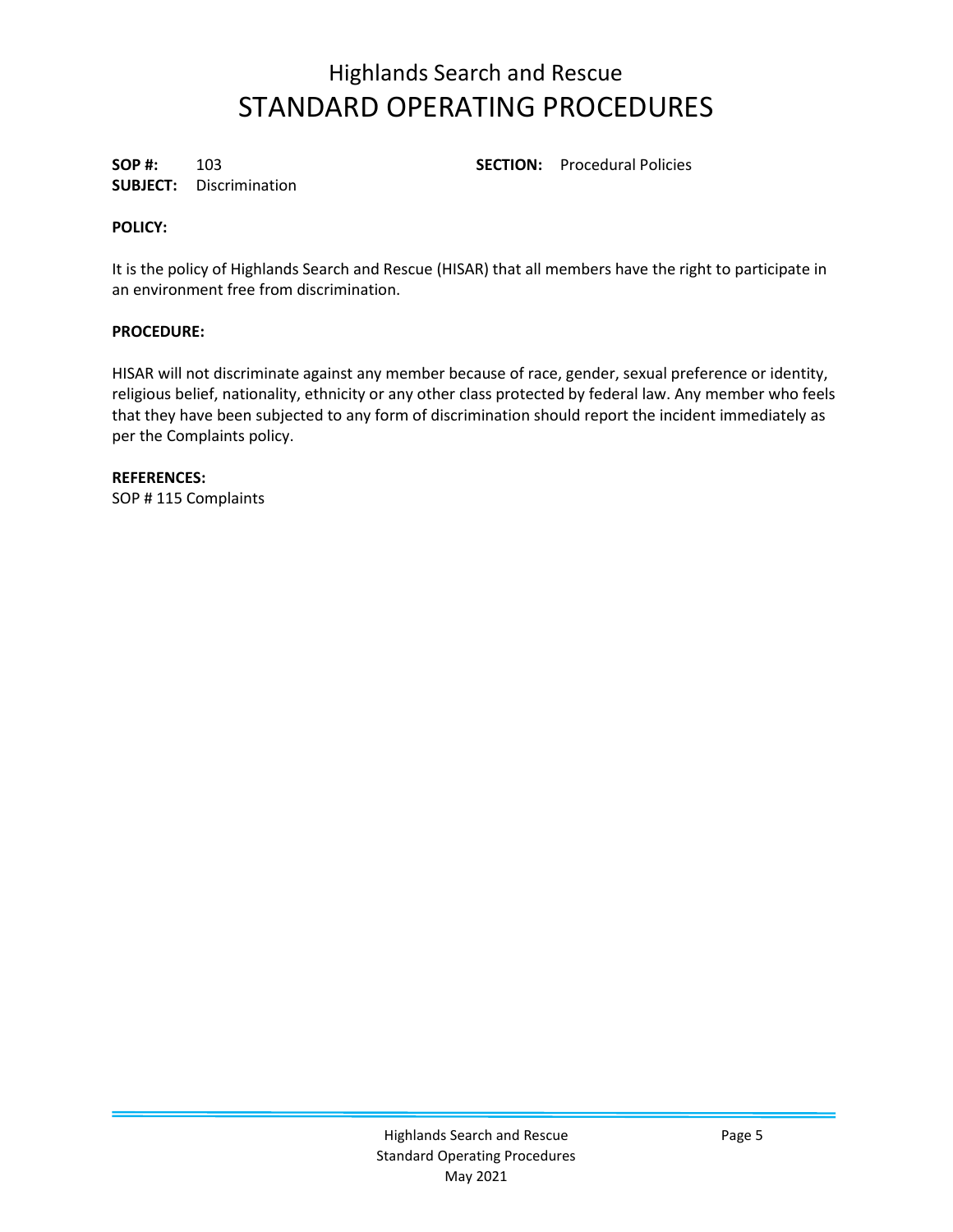**SOP #:** 104 **SECTION:** Procedural Policies **SUBJECT:** Harassment and Intimidation

### **POLICY:**

It is the policy of Highlands Search and Rescue (HISAR) to provide personnel with an environment free from harassment, sexual or otherwise, and intimidation.

#### **PROCEDURE:**

HISAR recognizes the right for members to participate in an environment that is free from harassment and intimidation. Such harassment or intimidation may include verbal or physical conduct that is derogatory or hostile toward an individual based on age, race, gender, sexual preference or identity, religious belief, nationality, ethnicity, physical or mental disability or any other class protected by federal law. It is not only a violation of the policy, but it may also constitute illegal discrimination (SOP #103, Discrimination).

Sexual harassment is against Maine's sexual harassment law and constitutes a form of discrimination under Title VII of the Civil Rights Act of 1964:

"Unwelcome sexual advances, requests for sexual favors, and other verbal or physical conduct of a sexual nature when (1) submission to such conduct is made either explicitly or implicitly a term or condition of employment, (2) submission to or rejection of such conduct by an individual is used as the basis for employment decisions affecting such individual, or (3) such conduct has the purpose or effect of substantially interfering with an individual's work performance or creating and intimidation, hostile, or offensive working environment."

Examples of conduct that constitutes sexual harassment are:

- Verbal such as comments about a person's looks, sexual jokes, or use of derogatory sexual stereotypes.
- Non-Verbal such as giving suggestive looks, displaying sexual objects or pictures, or making sexual gestures.
- Physical such as inappropriate touching or massage, pinching, deliberate brushing up against someone, or actual sexual assault.

All members who believe they have been subject to harassment or intimidation of any kind or anyone observing or suspecting harassment or intimidation should report the incident following SOP # 114 (Complaints). Harassment and/or intimidation are considered grounds for disciplinary action up to and including termination of membership.

## **REFERENCES:**

SOP #103 Discrimination SOP #115 Complaints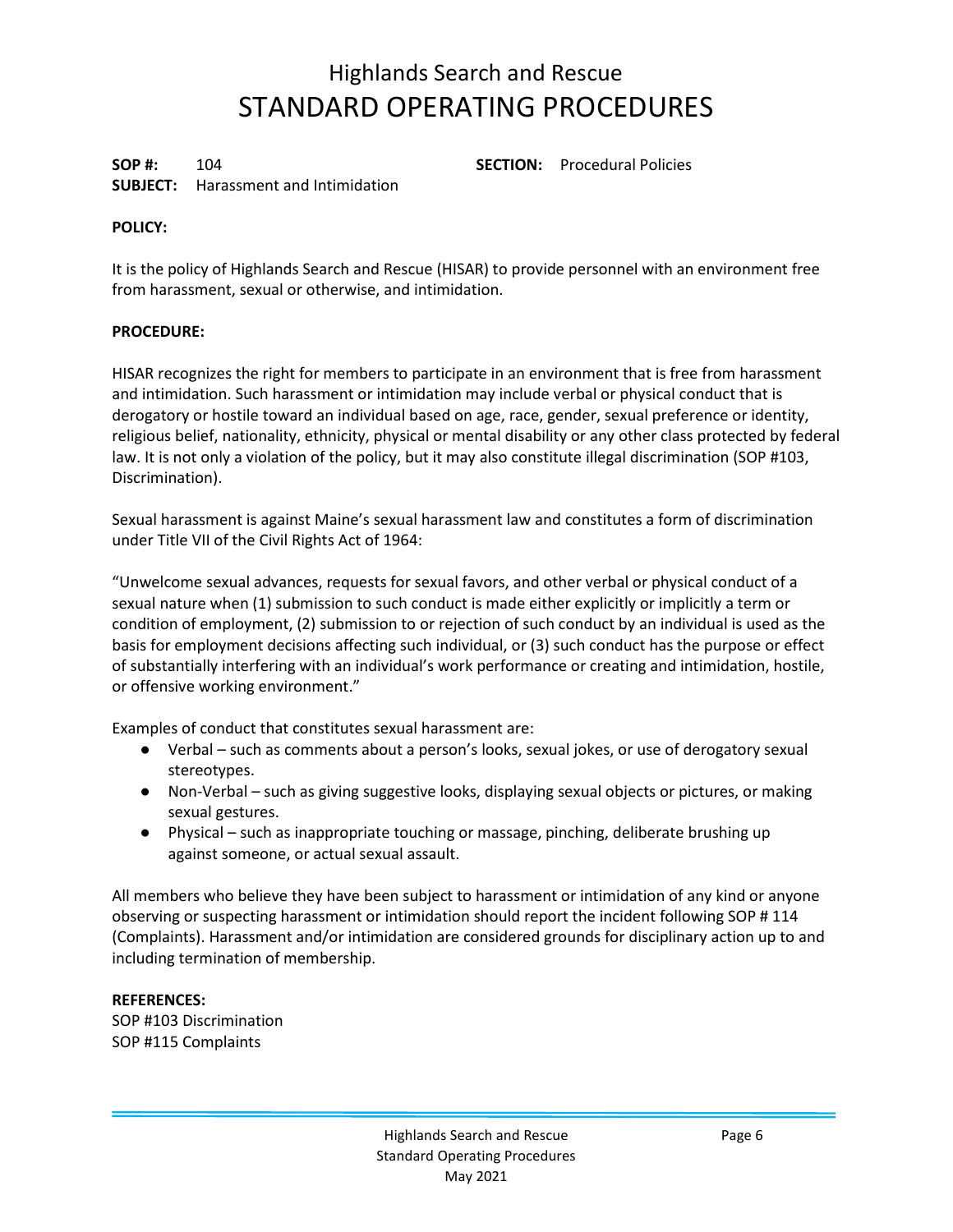**SOP #:** 105 **SECTION:** Procedural Policies **SUBJECT:** Notice of Privacy Practices

### **POLICY:**

It is the policy of Highlands Search and Rescue (HISAR) to ensure the privacy of confidential medical or other personal information.

### **PROCEDURE:**

During the course of normal operations it is possible that Unit members may become privy to confidential medical or other personal information about search subjects or other Unit members. In accordance with the applicable laws and Maine Association for Search and Rescue (MASAR) policies regarding healthcare information privacy the Unit adopts the following statement:

"We understand that medical and other information about you and your health is personal. We are committed to protecting this information about you. The uses and disclosures of your medical and personal information by Highlands Search and Rescue (HISAR) will be for the purposes of search operations only. There are some situations where we may be required to release information to an authority which we will accommodate according to the law. Only members who have need of such information will have it.

If you believe your privacy rights have been violated, you may file a complaint with MASAR. All complaints must be submitted in writing.

You will not suffer any retaliation or be penalized in any way for filing a complaint."

#### **REFERENCES:**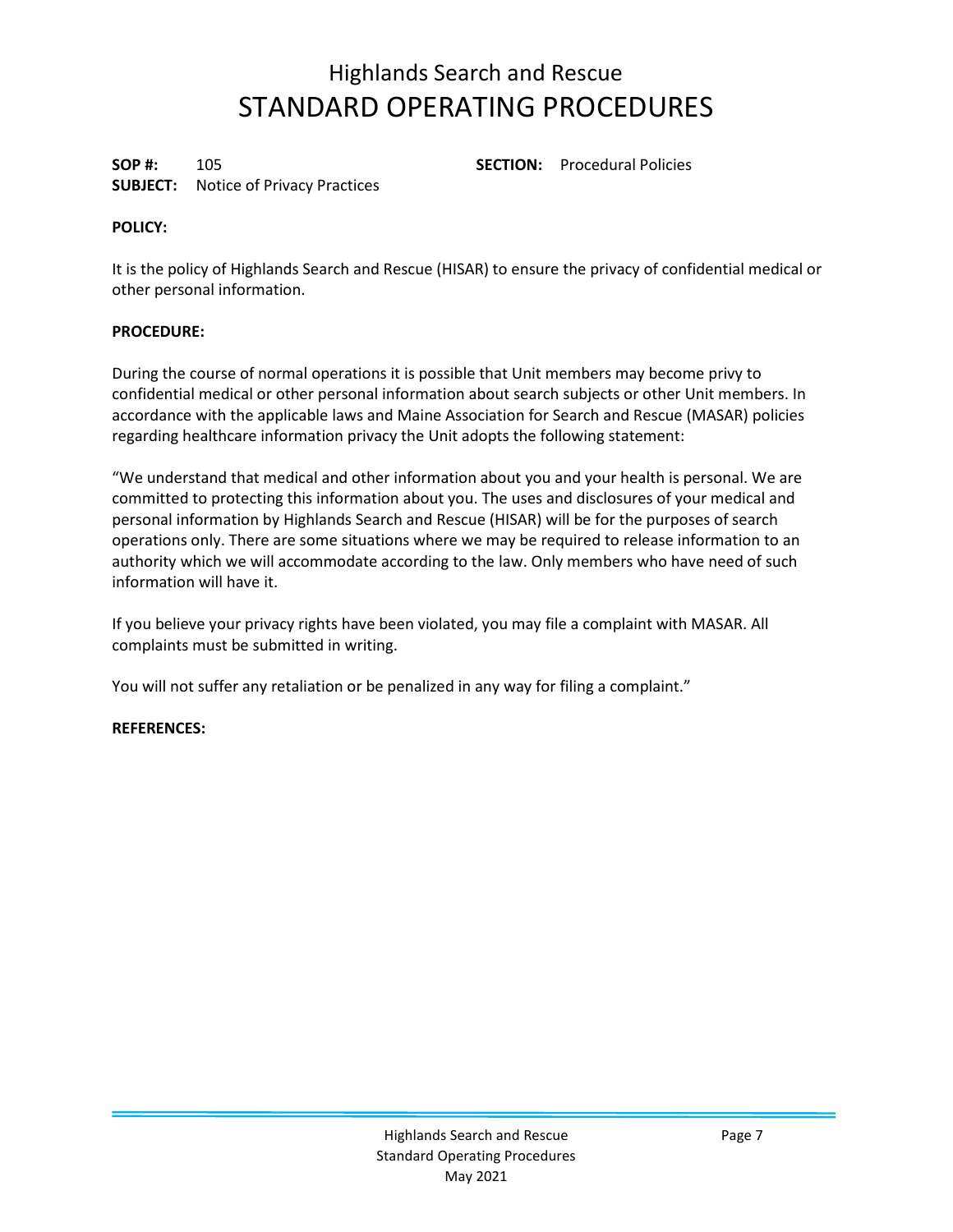**SUBJECT:** Confidentiality

**SOP #:** 106 **SECTION:** Procedural Policies

## **POLICY:**

It is the policy of Highlands Search and Rescue (HISAR) to maintain confidentiality about searches and search subjects as per Maine Association for Search and Rescue (MASAR) standards.

### **PROCEDURE:**

All members will maintain confidentiality regarding search operations and search subjects in accordance with MASAR Social Media Policy and the privacy practices as set forth in HISAR SOP #105 Notice of Privacy Practices.

The Warden Service is the main point of contact on search operations, and will release whatever information is proper to be released. As agents of the Warden Service, members shall not say, email, text, or post on the internet, anything about searches, search subjects, or search locations that has not already been announced by MASAR, the Maine Warden Service, or the news media, in accordance with MASAR Social Media Policy.

Members may take and share photos as long as there is no information given that violates the above procedure, including location tags.

#### **REFERENCES:**

MASAR Social Media Policy SOP #105 Notice of Privacy Practices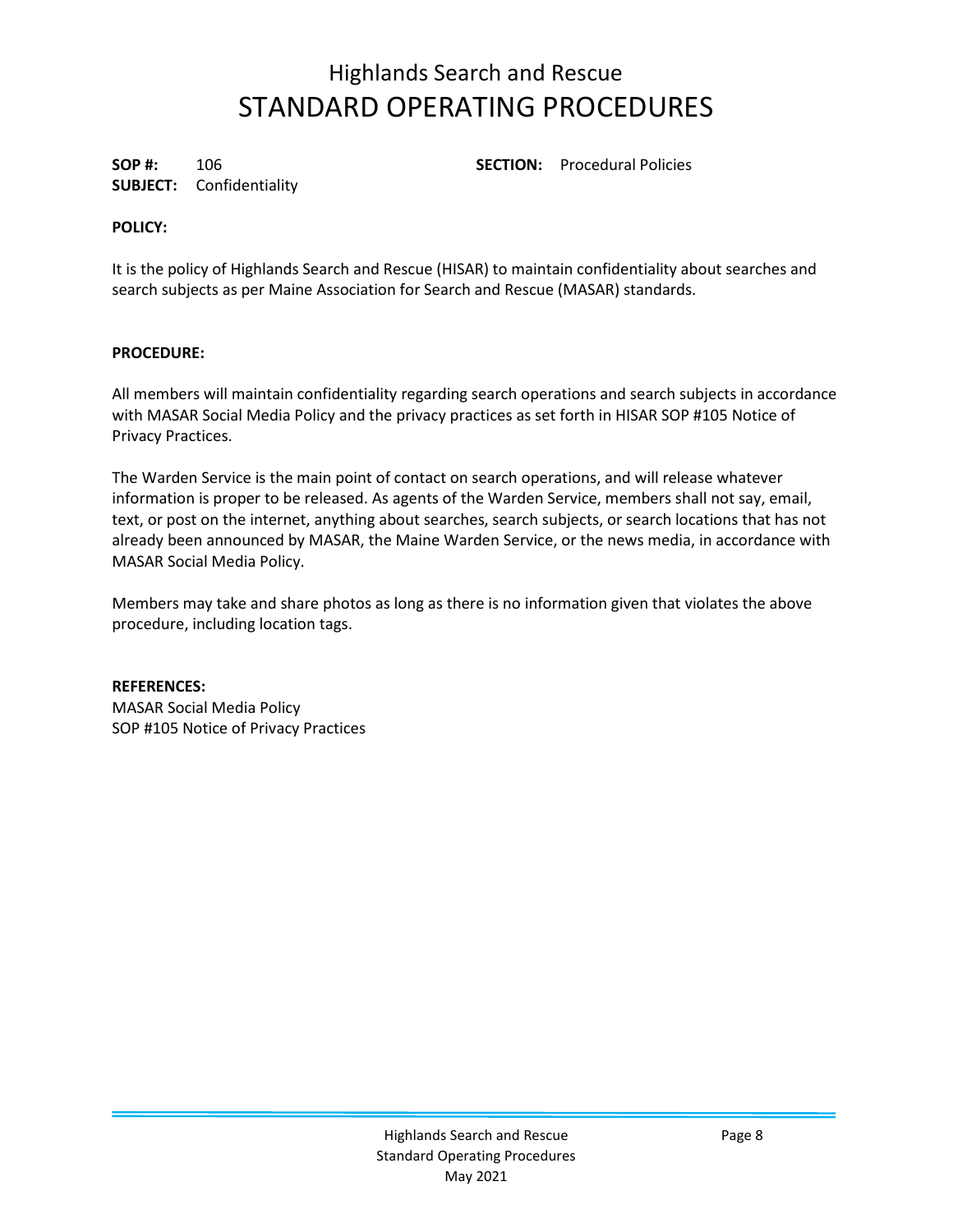**SUBJECT:** Conflicts of Interest

**SOP #:** 107 **SECTION:** Procedural Policies

## **POLICY:**

It is the policy of Highlands Search and Rescue (HISAR) that all members should use good faith and due diligence to keep honest and fair in all transactions, financial and otherwise, in regards to their duties to HISAR, its policies, and its property.

### **PROCEDURE:**

In their official capacity as officers, directors or members of HISAR all acts shall be for the benefit of the Unit. They shall not accept any favor, monetary or otherwise, that would influence the actions of HISAR. They shall not take advantage of their Office for personal benefit.

All members will disclose in writing to the Board of Directors (Board) any employment, activity, investment, or other interest, which might be in conflict with the interests of HISAR.

The Board will obtain Conflict of Interest Statements from all members affected by exposure to potential Conflicts of Interest. When warranted, the Board shall submit a report to the general membership concerning potential Conflicts of Interest. Board will make the final decision on any action that may be necessary to resolve a Conflict of Interest, however they may take into consideration the opinion of the general membership if the situation warrants.

All members shall conduct themselves in a manner consistent with this policy and make appropriate disclosures as directed by this policy immediately when a potential conflict arises, either to the Board confidentially or at any regular meeting.

#### **REFERENCES:**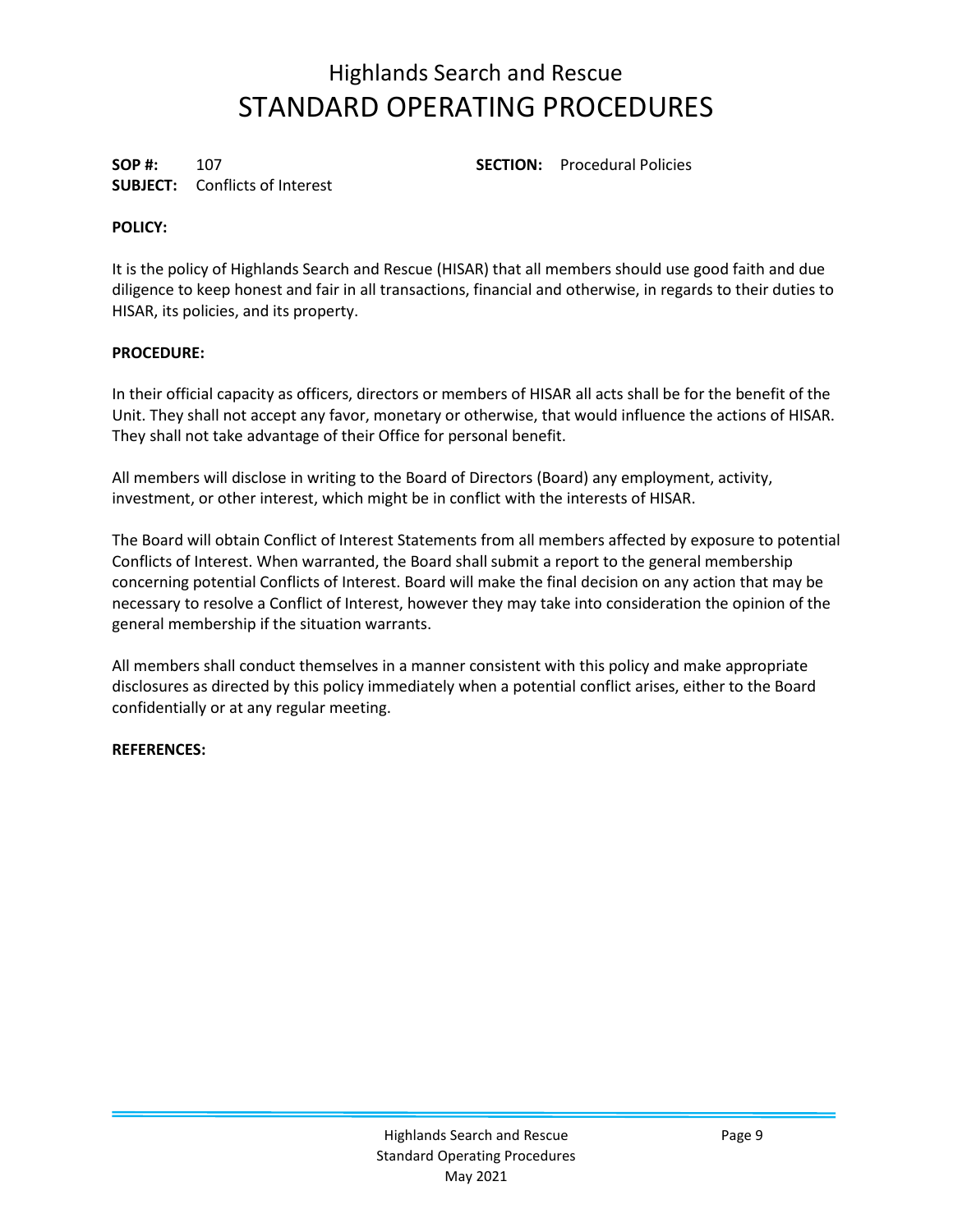**SOP #:** 108 **SECTION:** Procedural Policies

**SUBJECT:** Alcohol, Marijuana, and Illegal Drug Use

## **POLICY:**

It is the policy of Highlands Search and Rescue (HISAR) to enforce a zero tolerance policy on intoxication and drug use at HISAR and Maine Association for Search and Rescue (MASAR) sanctioned events.

## **PROCEDURE:**

Any use of illegal drugs, or any use of marijuana, during search operations, meetings, public affairs or any other event sanctioned by HISAR or MASAR is strictly prohibited. The possession, manufacture, distribution or dispensing of any such drugs is strictly prohibited.

Any use of alcohol during search operations, meetings, public affairs or any other event sanctioned by HISAR or MASAR is strictly prohibited, except that reasonable consumption in after-hours scenarios is acceptable as long as the member in question does not become visibly intoxicated.

"After-hours" is defined as the period of time after the official event (training or meeting) has concluded for the day and social time has begun.

Visible intoxication is defined as the level of impairment that any reasonable person can detect by noticing the various obvious visible signs of intoxication. If it is apparent that the person's behavior, judgment, and coordination have diminished, then the person may be considered visibly intoxicated. Some examples of the signs of visible intoxication that an observer would notice may include: glassy or bloodshot eyes, unusually loud or slurred speech, lack of coordination or concentration, spilling a drink, staggered walk, etc. Violations of this policy will be handled using the disciplinary actions as set forth in SOP #116 Discipline.

## **REFERENCES:**

SOP #116 Discipline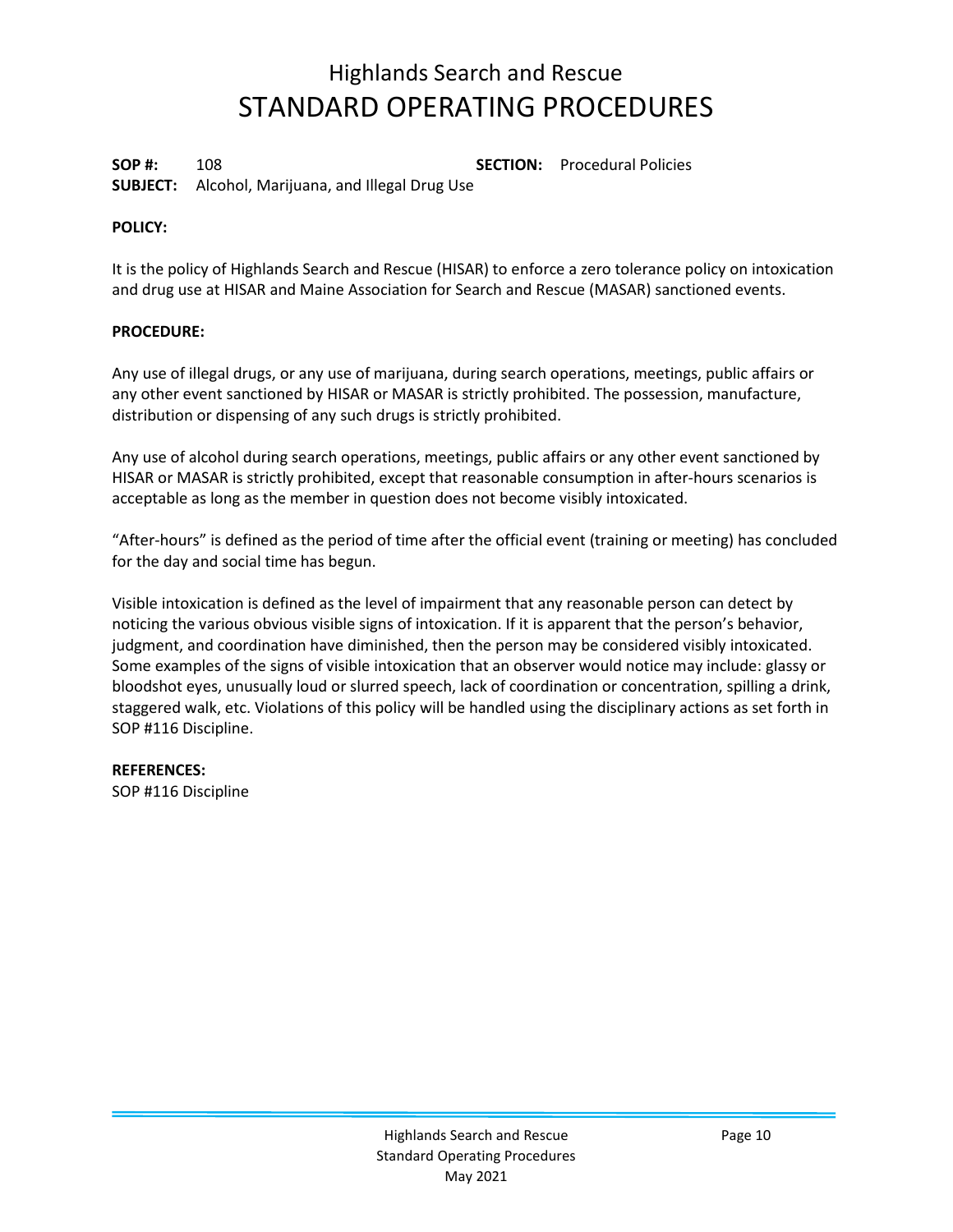**SOP #:** 109 **SECTION:** Procedural Policies

## **SUBJECT:** Prescription Medication

### **POLICY:**

It is the policy of Highlands Search and Rescue (HISAR) to ensure the safety of our members. The use of certain medications could have a detrimental effect on safety.

### **PROCEDURE:**

It is the responsibility of each member to be familiar with the effects of any and all medications that they are taking. It will be each member's responsibility to decline participation if any medication has the potential to affect their ability to make sound and appropriate decisions.

During any operation, members should disclose to their teammate any medications that could affect their ability to perform and/or any potential life saving medications they must carry.

Any violation of this policy will be grounds for immediate discipline per SOP #116 Discipline, including possible termination of membership.

**REFERENCES:** SOP #116 Discipline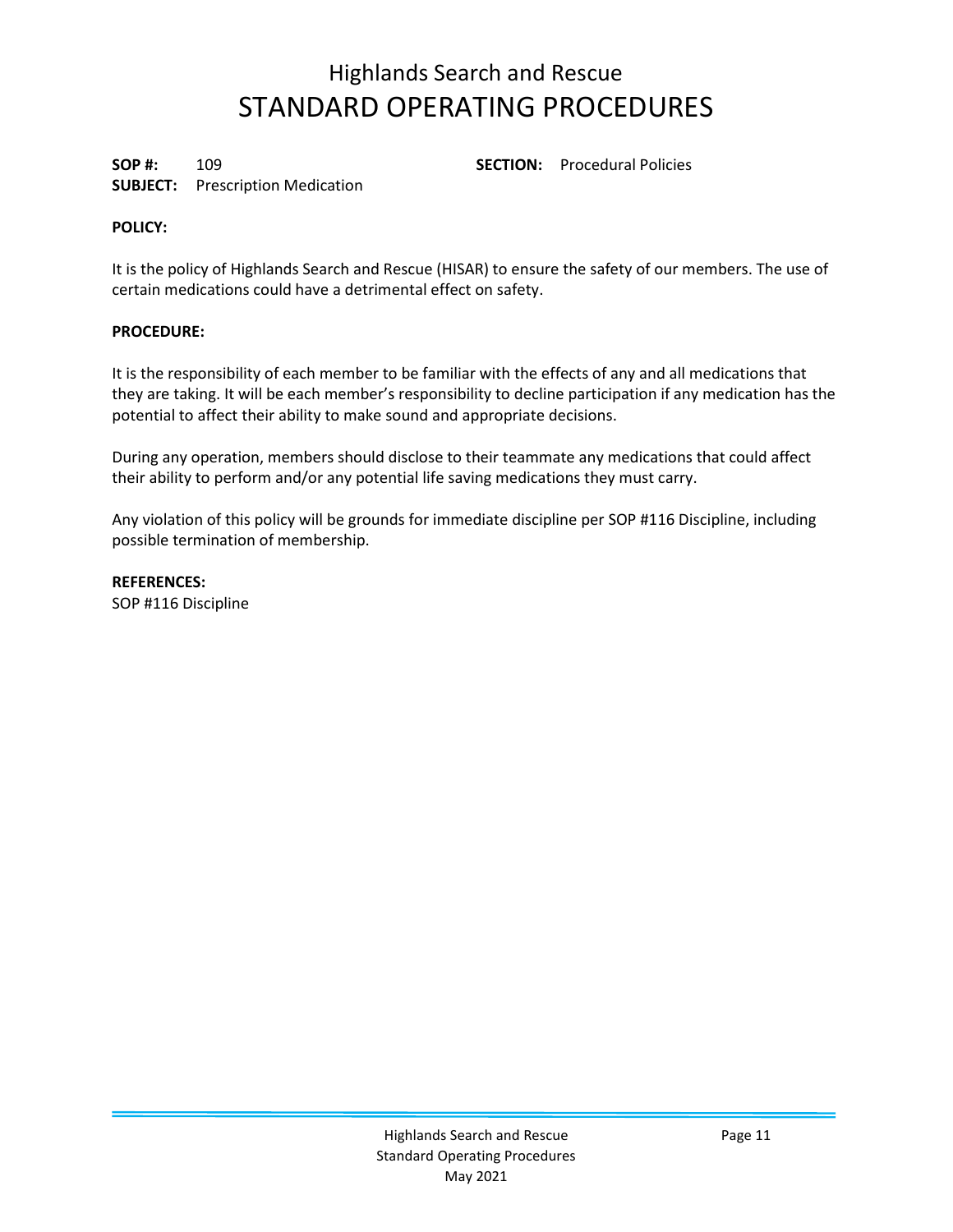**SOP #:** 110 **SECTION:** Procedural Policies **SUBJECT:** Officer Position Descriptions

### **POLICY:**

It is the policy of Highlands Search and Rescue (HISAR) to conform with its own Bylaws in its organizational structure, as well as to provide such additional offices as appropriate to conduct the business of the unit.

#### **PROCEDURE:**

In accordance with HISAR Bylaws Article III Section A, the Members will elect on an annual basis the Corporate Offices of President, Vice President(s), Treasurer, and Secretary. Subject to majority vote, the Board of Directors shall appoint on an annual basis the following non-Corporate Officers during their first official meeting on or after January 1: Chairperson, one or more Duty Officers, one or more Training Officers, an Outreach & Recruitment Officer (position may be split into two as required, without modification to this SOP), and a Public Relations Officer. The Board of Directors shall be elected as per HISAR Bylaws Article IV Section B. All new officers take office on January 1.

If any officer is faced with a decision outside the scope of the descriptions below they should communicate the issue to the Corporate Officers and the Board of Directors for discussion before presenting a decision to the general membership. If an officer disagrees with a decision made by another officer the issue should be brought up to the Board Of Directors for discussion with the parties involved.

All official documents and records are to be maintained on a shared electronic location. All officers may delegate duties as appropriate.

#### **ELECTED OFFICERS:**

#### **President**

- Oversee the administration of HISAR.
- Call to order and conduct general membership meetings.
- Write and communicate agendas for general membership meetings.
- Attend Board of Directors meetings to serve as an advisor; may not vote.
- Serve as alternate Director in case a current Director has a conflict of interest.
- When the Secretary cannot attend, the President will maintain minutes of Board of Directors meetings.
- Supervise HISAR officers' adherence to the Position Descriptions section of the SOPs.
- Notify general membership of cancelled meetings as directed by the Board of Directors.
- Other duties as assigned.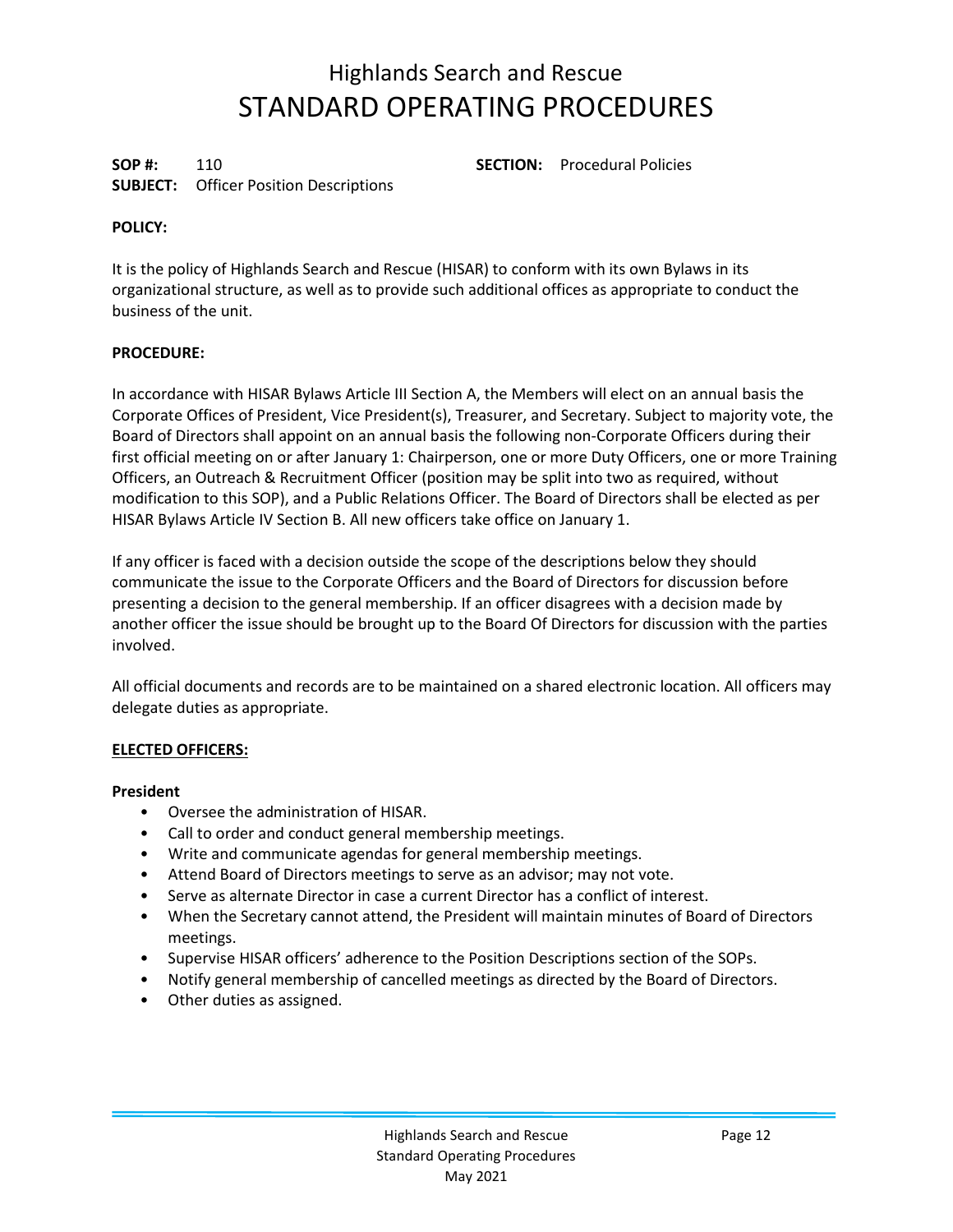### **Vice President(s)**

- If there is both a Ground Division and a Mounted Division, then there shall be two Vice Presidents, one for each Division. The duties listed below shall be divided or shared as decided by the Vice Presidents and the Board.
- Serve as President in the absence or incapacitation of the President.
- At general membership meetings, serve as Secretary in the absence or incapacitation of the Secretary.
- Research grant opportunities, present to the Unit and write grant applications as approved by the Unit.
- Attend all meetings of special and ad hoc committees, for the purpose of keeping the membership informed. May not vote unless an official committee member.
- Coordinate annual financial audit by independent auditor. Audit to be performed each January.
- Other duties as assigned.

#### **Secretary**

- Serve as President in the absence or incapacitation of the President and Vice President. Whenever the Secretary is serving as President, the Secretary shall appoint an acting Secretary.
- Within 7 days, submit 1st drafts of all general membership minutes to the President and Vice-President for preliminary review of content.
- Within 7 days, submit 1st drafts of all general membership minutes to the Board for preliminary review of content.
- Record, maintain electronically, and distribute minutes of board and general membership meetings within 14 days after the meeting.
- Submit year-end Lost But Found presentation statistics to MASAR.
- Keep attendance records electronically for general membership meetings and board meetings.
- Submit monthly Members Not in Good Standing reports to the board.
- Send and receive general correspondence on behalf of the Unit.
- Maintain unit archives electronically in a shared location.
- Other duties as assigned.

#### **Treasurer**

- Maintain HISAR financial records and accounts.
- Send and receive financial correspondence on behalf of the Unit.
- Pay unit bills; all expenses shall be subject to approval by the general membership, excepting annual required expenses such as, but not limited to, annual Maine State corporation filing fees, MASAR membership dues, and website domain and maintenance fees.
- Provide a monthly report of income and expenses for inclusion in the minutes.
- Complete and file all official paperwork as per Federal and State requirements.
- Provide an annual financial summary report to the membership prior to January 15 each year.
- Other duties as assigned.

#### **Chairperson of the Board**

- Call to order and conduct Board of Directors meetings.
- Unless the Chairperson is also a Director, they may not vote.
- Ensure that the Bylaws and Standard Operating Procedures of HISAR are followed.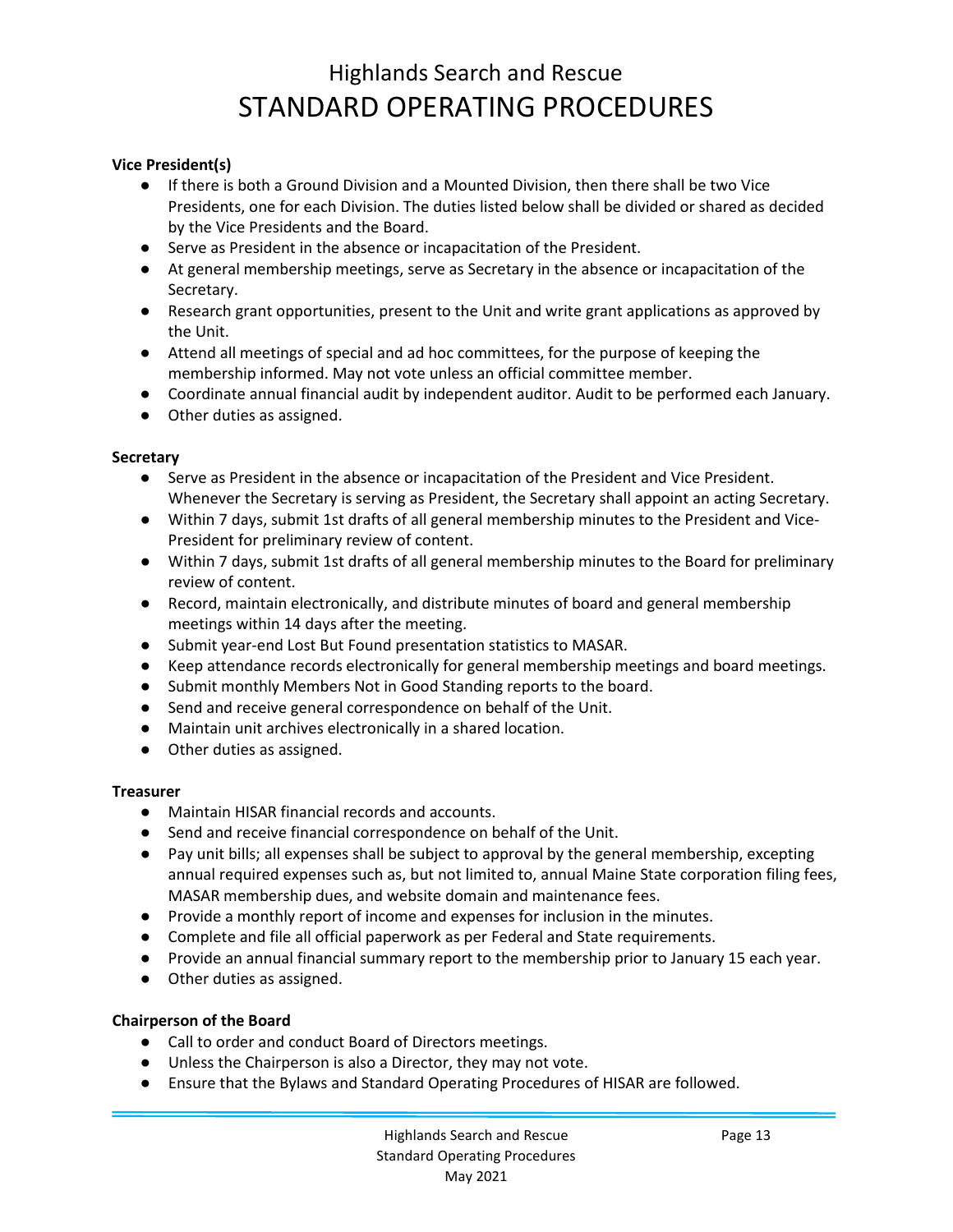- Inform Duty Officers about Members Not In Good Standing; contact these members as needed.
- Cancel or reschedule Board of Directors meetings; notify members in a timely manner.
- Announce Board's appointment of officers and committees, subject to majority vote by the general membership.
- Other duties as assigned.

#### **Board of Directors**

- If the Unit has 9 or fewer members, there shall be 3 Directors.
- These 3 Directors shall be elected from the Vice President(s), Secretary, and Treasurer.
- Once there are 10 or more members the Board will expand to 5 Directors. The 4th Corporate officer from the above list, if any, shall immediately be appointed a Director. The balance of the Board shall consist of Members at Large, elected at the next monthly meeting.
- Review and evaluate new member applications in accordance with SOP #302 (New Member Onboarding).
- Make recommendations to the general membership regarding revisions to the Standard Operating Procedures and other Unit policies.
- Other duties as assigned.

#### **APPOINTED OFFICERS:**

**Duty Officer (DO)** – appointed annually, rotating

- Ensure accurate attendance records (including mileage and hours) for all searches; submit to the Secretary for year-end reporting to MASAR and to the Training Records Coordinator for certification/training tracking purposes.
- Activate unit resources as needed for search operations in accordance with SOP #511 (Activation Procedures).
- Exercise discretion in choosing which resources to activate.

**Training Officer (TO)** – appointed annually, may have multiple Training Officers

- Research, plan and coordinate all training for the Unit.
- Communicate training discrepancies to Unit members.
- Supervise Training Records Coordinator in maintaining accurate records.
- Supervise Equipment Coordinator in ensuring that members have the appropriate equipment.

#### **Training Records Coordinator** – appointed annually by TO; may also be TO

- Maintain training records electronically in a shared location so that members can review and confirm.
- Submit letters of recommendation and other records as needed to MASAR for initial certification and rectification.
- Submit training records to the Secretary on a monthly basis so that Member In Good Standing records can be updated.
- Submit year-end search and training attendance statistics to MASAR.

**Equipment Coordinator** – appointed annually by TO; may also be TO

● Maintain all Unit-owned equipment, and equipment assignment list.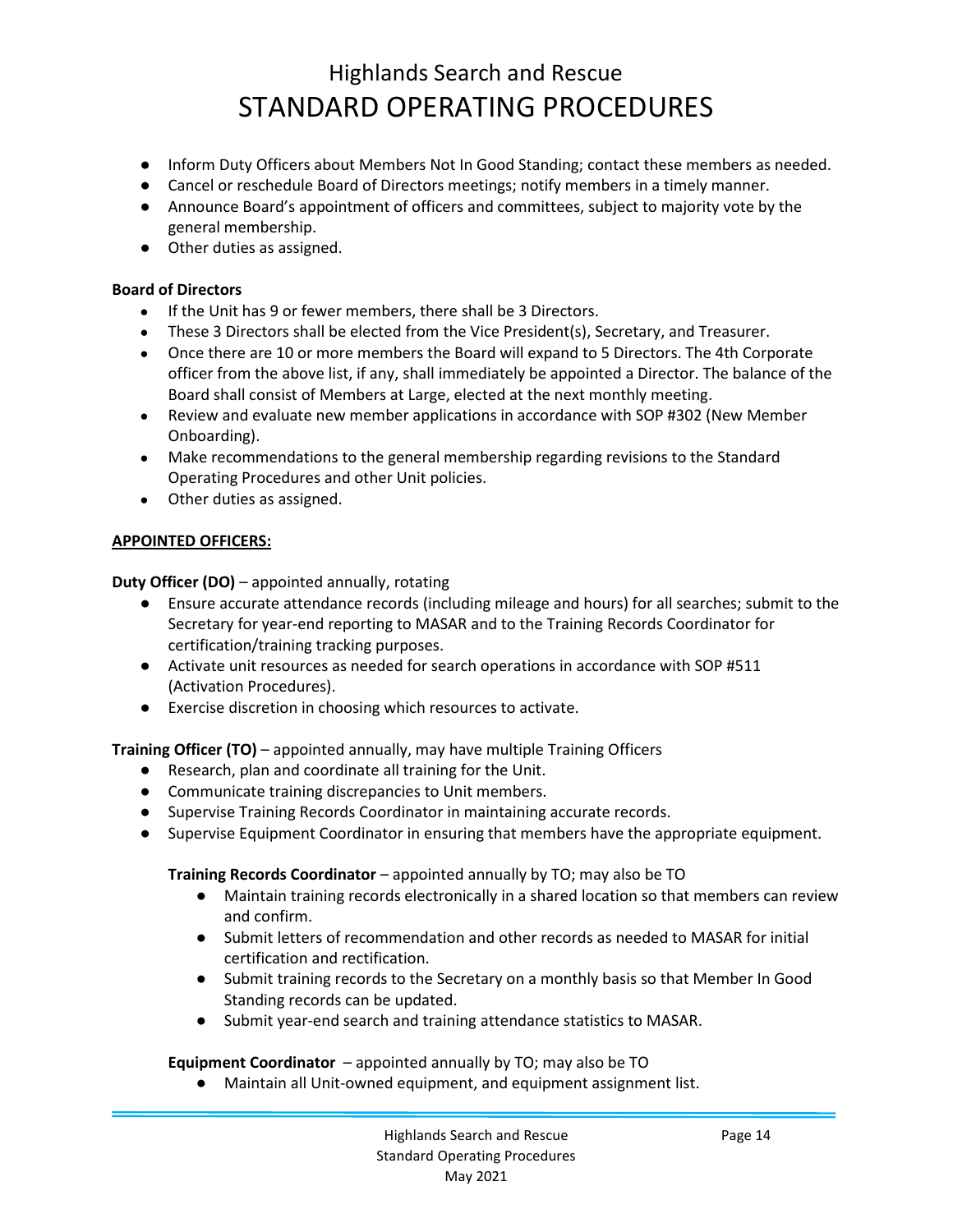- Distribute Unit-owned equipment to qualified members.
- Coordinate the collection of Unit-owned equipment from non-active or former members.

#### **Outreach & Recruitment Officer** – appointed annually

- This position may be split as needed, into Outreach Officer and Recruitment Officer.
- Research and coordinate outreach and recruitment opportunities.
- Serve as point of contact for all outreach & recruitment opportunities.
- Maintain outreach and recruitment documents and presentations in accordance with SOP #209 (Educational Outreach and Unit Representation at Events).
- Maintain attendance records (including mileage and hours) for outreach & recruitment events; submit to the Secretary for year-end reporting to MASAR.
- Serve as point of contact for perspective and new members, including the onboarding and certification processes in accordance with SOP #302 (New Member Onboarding), SOP #403 (Mounted Team Certification Eligibility), SOP #509 (Search Support Services Eligibility), SOP #510 (Ground Search Eligibility) and SOP #603 (Mounted Search Eligibility).
- Receive new applications. Review new member applications for completeness, forward to the Board, file the hard copy, and archive electronically. Forward application fee and membership dues to the Treasurer.
- Send and receive recruitment- and outreach-related correspondence.

### **Public Relations Officer** – appointed annually

- Organize and execute HISAR public relations activities in accordance with SOP #207 (Website & Social Media), including but not limited to:
- HISAR website
- HISAR social media site(s)
- Writing articles for publications
- Interviews for television, radio and print

## **MASAR/MWS Unit Representative – appointed annually**

- This position is appointed annually by the Board, but by default the appointment will be given to the President.
- Attend all MASAR Quarterly meetings, take notes, and report relevant updates at unit meetings
- Vote on MASAR business, with HISAR's best interest in mind
- When appropriate, bring forward any MASAR-related concerns or considerations relevant to the unit
- When appropriate, promote the unit's capabilities, interests, etc to MASAR leadership
- Serve as the main administrative point of contract for the Maine Warden Service.

#### **MASAR Unit Alternate Representative – appointed annually**

- This position is appointed annually by the Board, but by default the appointment will be given to the Vice President.
- Attend as many MASAR Quarterly meetings as possible, to stay current with MASAR business
- In the Unit Rep's absence: take notes and report relevant updates at unit meetings
- In the Unit Rep's absence: vote on MASAR business, with HISAR's best interest in mind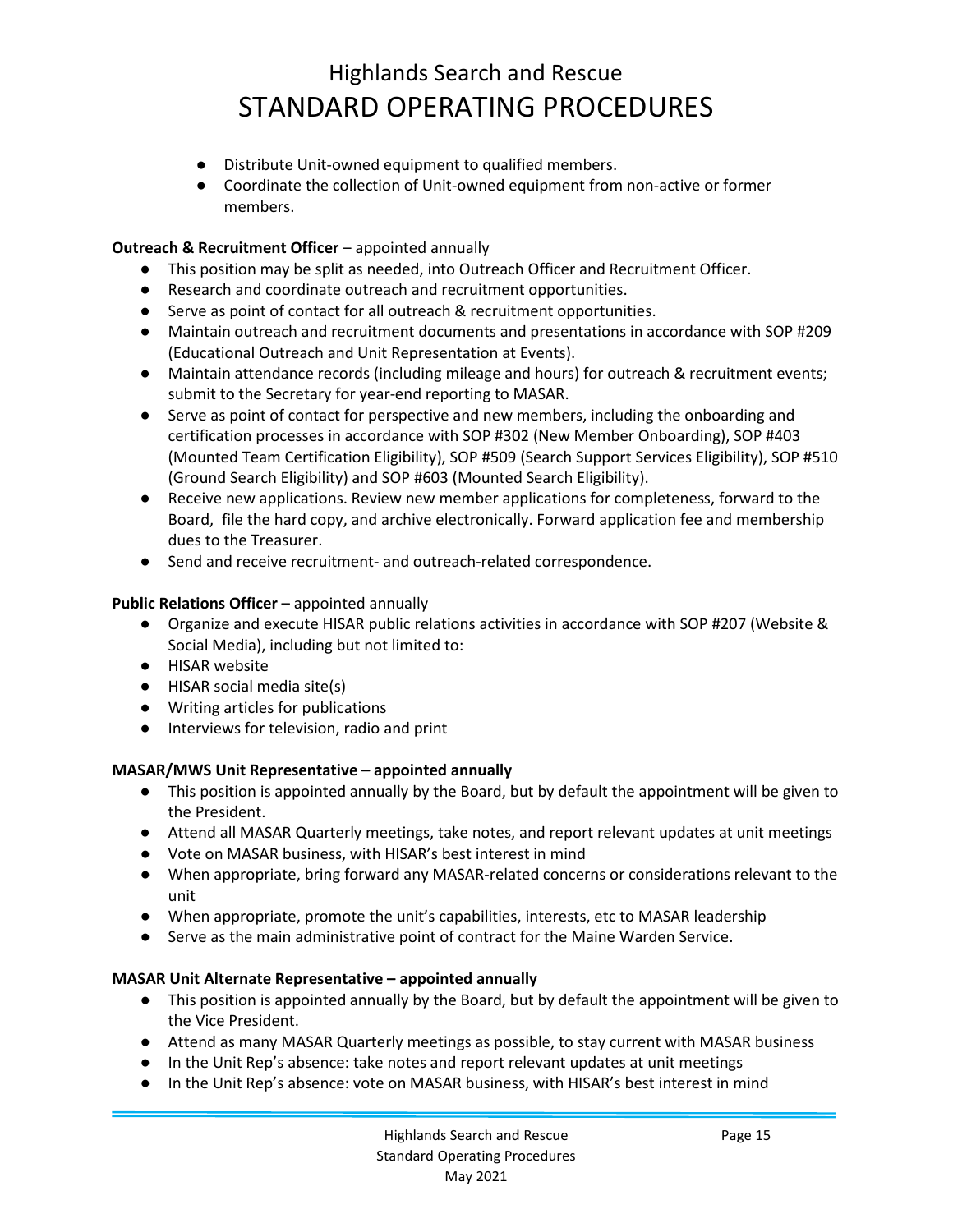- In the Unit Rep's absence: when appropriate, bring forward any MASAR-related concerns or considerations relevant to the unit
- In the Unit Rep's absence: when appropriate, promote the unit's capabilities, benefits, etc to MASAR leadership

## **Training Committee**

- This committee shall consist of all Training Officers and the Training Records Coordinator.
- The Training Records Coordinator shall Chair this committee.
- Research, plan and coordinate all training for the Unit.

**Nomination Committee** - appointed annually in November, or as needed ad hoc

- Carefully review the requirements and responsibility for each office.
- Review the membership roster include eligibility for office based on "good standing" status etc – and select the most qualified candidate(s) by majority vote of the committee.
- Discuss with each nominee whether they want to accept the nomination.
- If a nominee is unwilling to accept the nomination the committee may repeat the selection process.
- Announce the nominated candidate(s) for each position.
- If no qualified nominee is found, the position will be open *except for* nominations from the floor.
- May make appointment recommendations to the Board of Directors for appointed positions upon request.

## **REFERENCES:**

SOP #302 New Member Onboarding SOP #511 Activation Procedures SOP #209 Educational Outreach and Unit Representation at Events SOP #403 Mounted Team Certification Eligibility SOP #509 Support Services Eligibility SOP #510 Ground Search Eligibility SOP #603 Mounted Search Eligibility SOP #207 Website & Social Media SOP #116 Discipline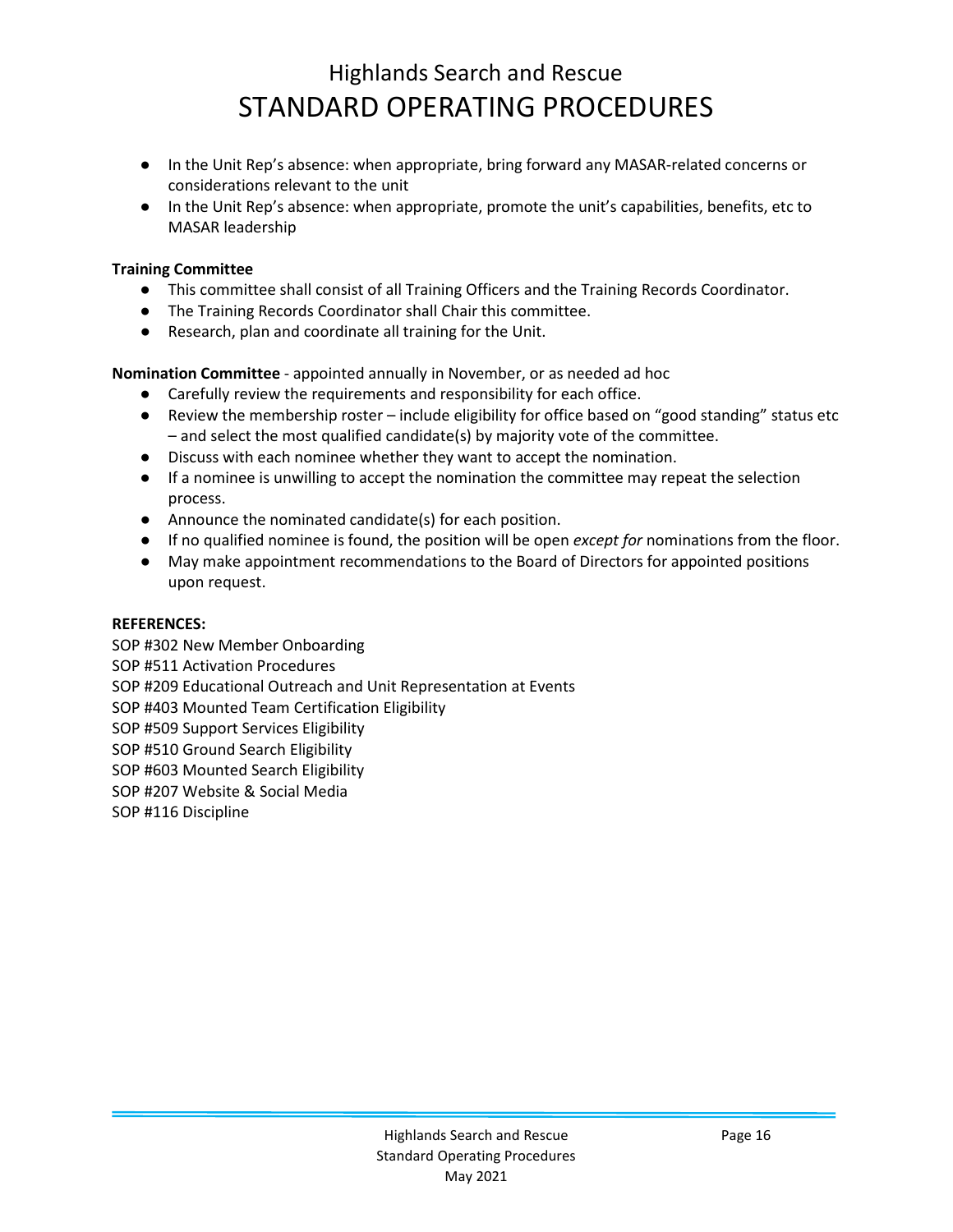**SUBJECT:** Elections

**SOP #:** 111 **SECTION:** Procedural Policies

### **POLICY:**

It is the policy of Highlands Search and Rescue (HISAR) to hold fair and unbiased elections of its Corporate Officers and Board of Directors annually or as needed.

#### **PROCEDURE:**

The President will run the elections. The Nomination Committee will read the slate of officers that they are recommending; the President will ask if there are any nominations from the floor for each position. All elections will be by secret ballot. Voters have the right to vote no to a nominee by writing "no" on the ballot. A blank ballot is counted as an abstention; abstentions are not counted as a vote. Winners are determined by the majority vote.

#### **REFERENCES:**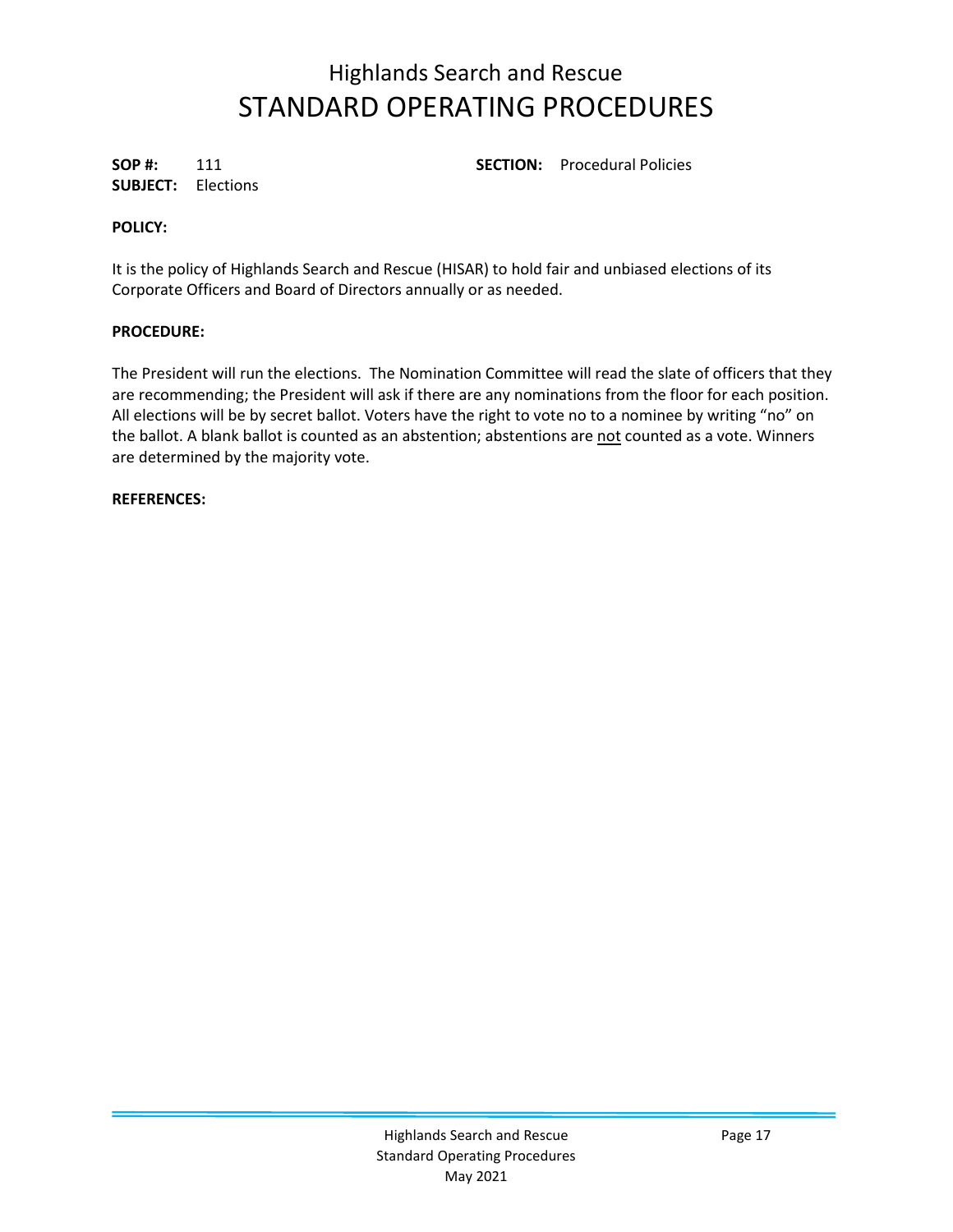**SUBJECT:** Board of Directors Meetings

**SOP #:** 112 **SECTION:** Procedural Policies

## **POLICY:**

It is the policy of Highlands Search and Rescue (HISAR) to hold Board of Directors meetings as needed.

## **PROCEDURE:**

Board meetings will be held as often as necessary to properly handle Unit business either in person or via teleconference/video conference. Board meetings may be called by any Director, by the Chairperson, or by the President. Advance notification must be given to the membership.

Cancellation or rescheduling of scheduled Board meetings will be informally decided by the Board of Directors and announced to the membership.

At least 3 members of the Board of Directors must be present in order for a Board meeting to be held. In accordance with SOP #107 (Conflict of Interest), when a motion is of direct personal or monetary interest to a particular member and no one else, that member should not vote.

The Chairperson will run Board meetings, the Secretary will take minutes and the President will attend all Board meetings. However, unless the Chairperson, President or Secretary are also a Director they will not vote. In the Chairperson's absence or ineligibility to run the meeting, the President will chair. In the President's absence or ineligibility to run the meeting, the Vice President will Chair. In the absence or ineligibility of the Secretary the Vice President will attend to serve as Secretary. If none are available the meeting will be rescheduled.

Board of Directors meetings will be open to the general membership unless the Board has entered Executive Session. Members who are not specifically invited to the meeting will not be permitted to participate in the discussion unless called upon. The minutes of all Board of Directors meetings will be made available to the general membership, unless two thirds (2/3) of the Directors vote to keep them confidential.

#### **REFERENCES:**

SOP #107 Conflict of Interest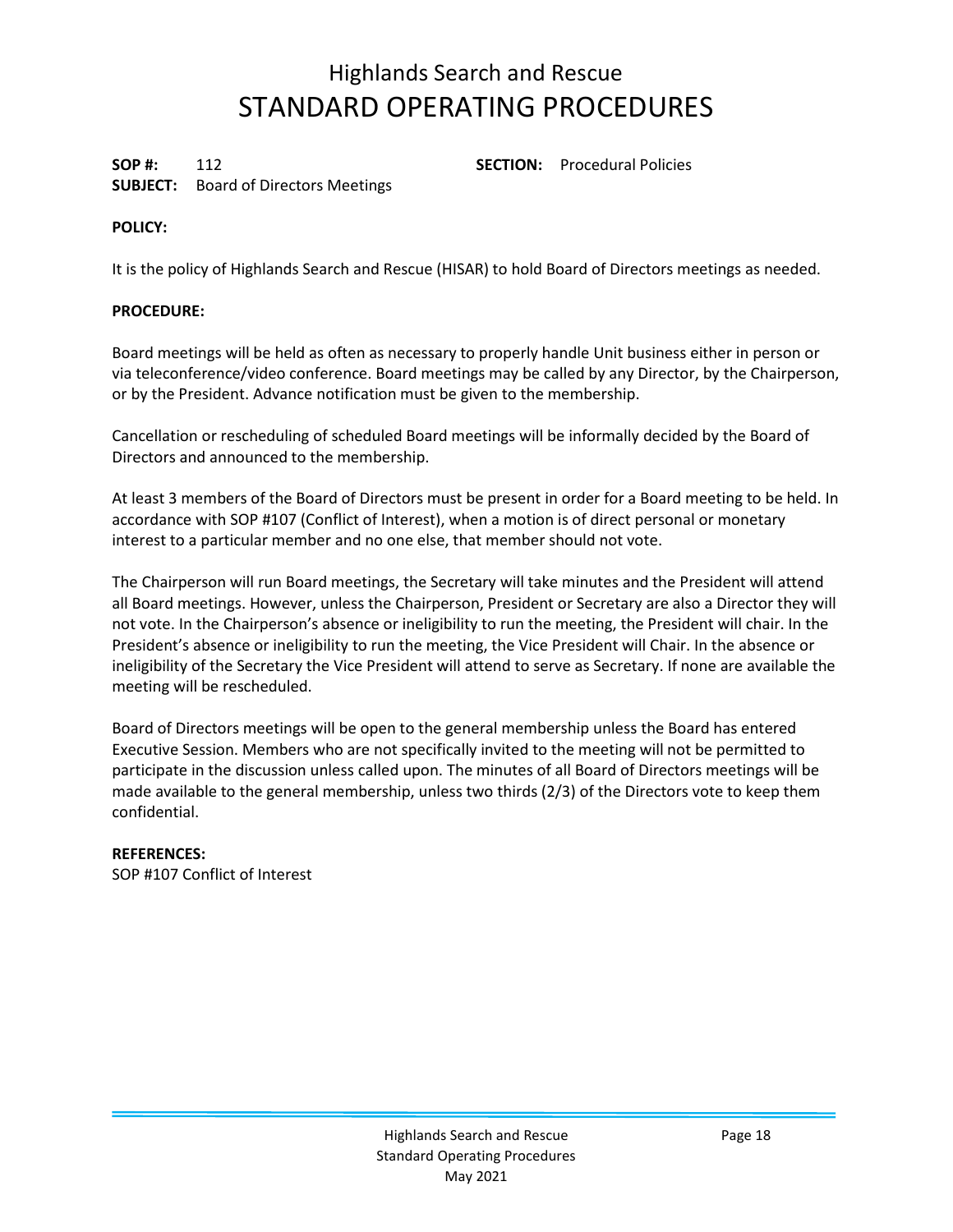**SOP #:** 113 **SECTION:** Procedural Policies

**SUBJECT:** General Membership Meetings and Votes

### **POLICY:**

It is the policy of Highlands Search and Rescue (HISAR) to hold regularly-scheduled business meetings.

#### **PROCEDURE:**

General membership business meetings will be held quarterly at a minimum, or as often as necessary to properly handle Unit business.

Cancellation or rescheduling of scheduled business meetings will be decided by the Board of Directors, and members will be notified by the President in a timely manner.

Absences should be communicated to the President in advance.

A quorum is defined as a simple majority of the currently voting-eligible members (decimal results will be rounded up or down as appropriate by standard practice). A quorum is required for any meeting to be held.

Members will be notified in advance when there will be a vote to rescind or amend something previously adopted, terminate a member, or remove an officer.

This procedure does not apply to votes regarding changes to the Bylaws or SOPs. Bylaw changes are to be made in accordance with the Bylaws, and SOP changes are to be made in accordance with SOP #116 SOP Changes.

All motions will be adopted by majority vote, excepting that a two thirds (2/3) vote in the affirmative is required for approval of financial expenditures over \$100 in value (except mileage reimbursements), as well as termination of membership or office. No one has the right to require a higher vote than majority on issues unless the bylaws or SOPs specifically state that more than a majority is required.

A majority vote means that more than half of those voting approve the motion. Blank ballots and abstentions do not count toward the total number of votes.

Members who arrive at the meeting while a vote is being taken are not eligible to vote on that motion, because they were not present for the preceding discussion.

In accordance with SOP #107 (Conflict of Interest), when a motion is of direct personal or monetary interest to a particular member and no one else, that member should not vote. An exception to this rule is granted when the member is specifically named in the motion, such as when they are either disciplined or nominated to office.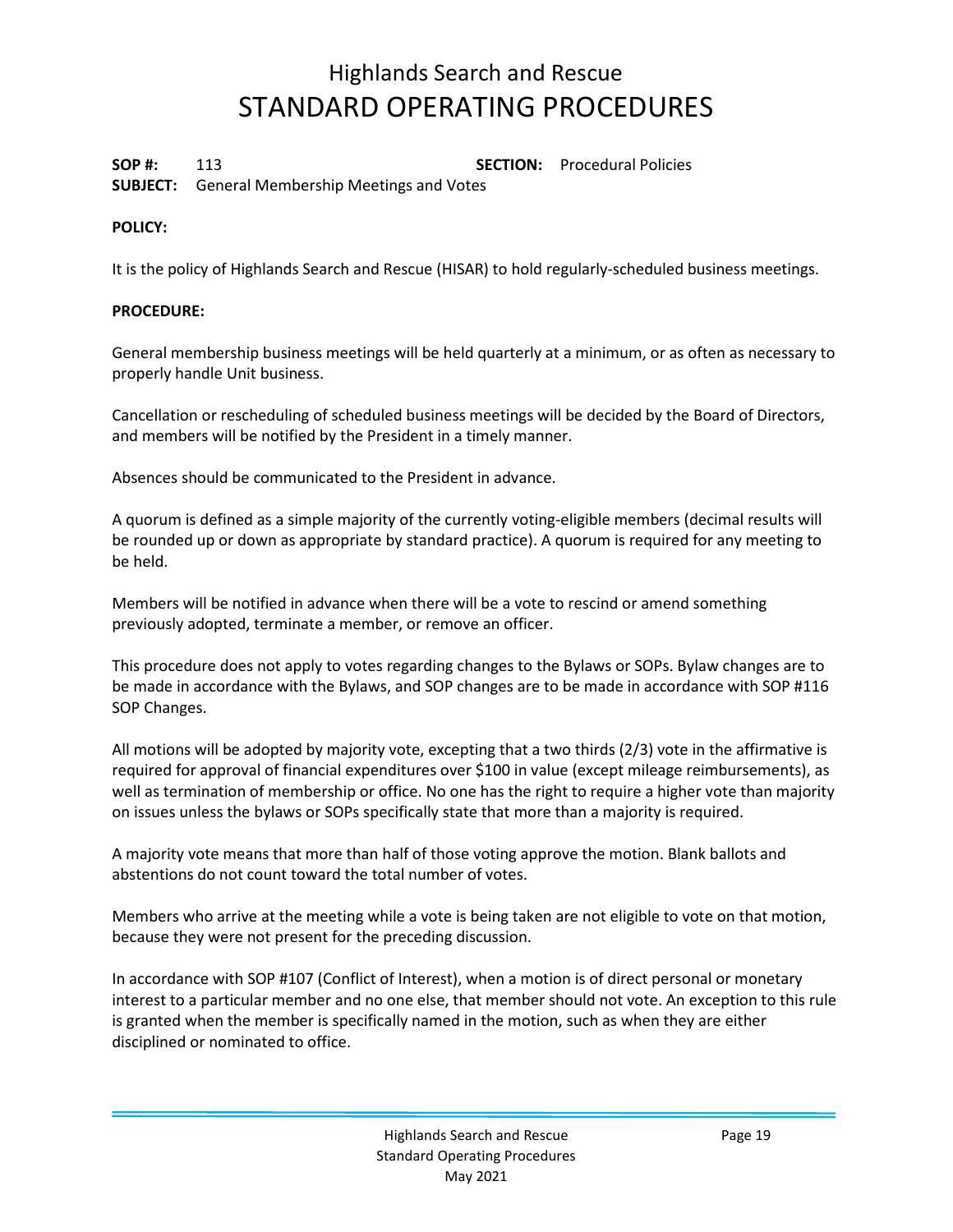Unlike meeting minutes, Treasurer's reports will be audited at year-end and therefore cannot be voted on during meetings. They will be sent in advance if possible, and reviewed at the meeting (with that review recorded in the minutes), but not "accepted" or voted on.

### **REFERENCES:**

SOP #107 Conflict of Interest SOP #116 SOP Changes HISAR By-Laws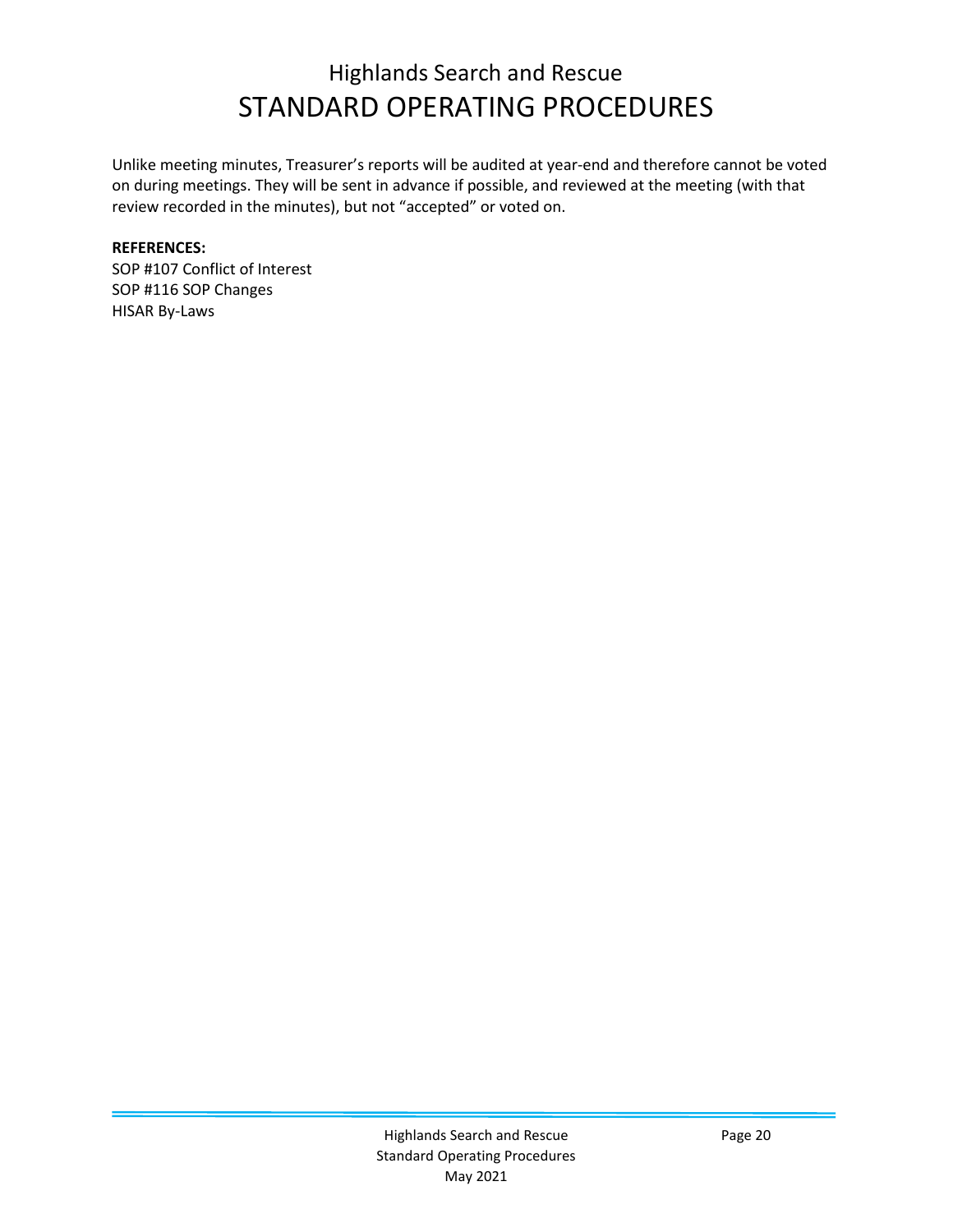### **SECTION 1: Procedural Policies**

114: SOP Changes

### **POLICY:**

It is the policy of Highlands Search and Rescue (HISAR) to maintain a reasonable set of Standard Operating Procedures (SOPs) for the purpose of reducing confusion on how unit business is to be managed.

### **PROCEDURE:**

Any member may bring ideas on Standard Operating Procedures to the Board at any time, but generally, SOPs will be created and revised by the Board of Directors, in a setting that is open to the general membership for discussion and comment. If these meetings are not held in person, they shall be held in a videoconference setting with a live-shared document that all in attendance may view if they choose.

Once the Board has created or revised the SOP(s), the new or revised SOP will be adopted by an affirmative vote of at least 3 Directors as per the Bylaws. The new or revised SOP(s) will be presented to the membership immediately via email, and members are invited to respond with any questions or concerns that they would like the Board to address.

Any SOP can be temporarily overridden on a case-by-case basis by unanimous vote of the elected officers.

#### **REFERENCES:**

SOP #107 Conflict of Interest HISAR Bylaws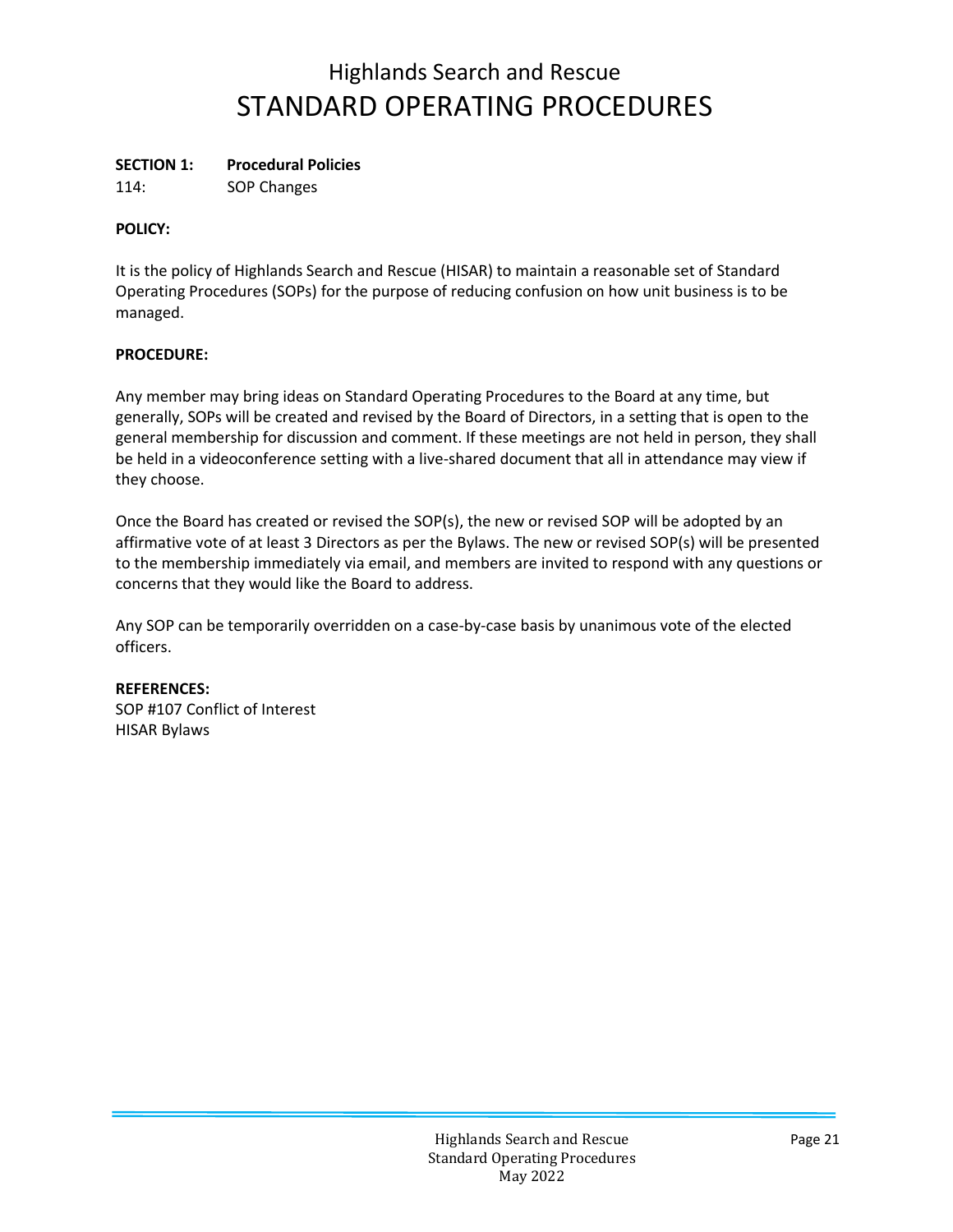**SUBJECT:** Complaints

**SOP #:** 115 **SECTION:** Procedural Policies

### **POLICY:**

It is the policy of Highlands Search and Rescue (HISAR) to expect professional conduct at all times by its members, including but not limited to adherence to the official Standard Operating Procedures.

### **PROCEDURE:**

Any complaints, by a member or someone outside of the Unit, should be submitted in writing to the Board of Directors (Board). Complaints should, at minimum, include specifics of what SOPs were violated or what behavior or communication was unprofessional, by which member(s), and the date or duration of the behavior or communication.

The Board must acknowledge receipt of the complaint, and may assign someone to investigate the complaint. Complaints must be investigated within 30 days unless there are major extenuating circumstances. Upon completion of any investigation, the Board will rule on any action to be taken as per SOP #116 Discipline and any involved parties will be notified immediately.

A complaint made against a Director should be submitted to 3 uninvolved elected or appointed Officers. The officers to whom the complaint is submitted will appoint an Investigative Committee consisting of at least 3 elected or appointed officers who can be objective in the investigation of the complaint. If they can be objective in the investigation, those officers may appoint themselves if they choose. The findings of the Investigative Committee will be reported to all elected and appointed officers, who will, together, decide on any resulting action against that Director, including Discipline.

If a complaint is made by one or more Directors against any member of the unit, including Officers and Directors, the complaining Director(s) may not be involved in investigating that complaint or disciplining that member.

There will never be any retaliation or punishment for filing a valid complaint as decided by the Investigative Committee.

#### **REFERENCES:** SOP #311 Code of Conduct SOP #116 Discipline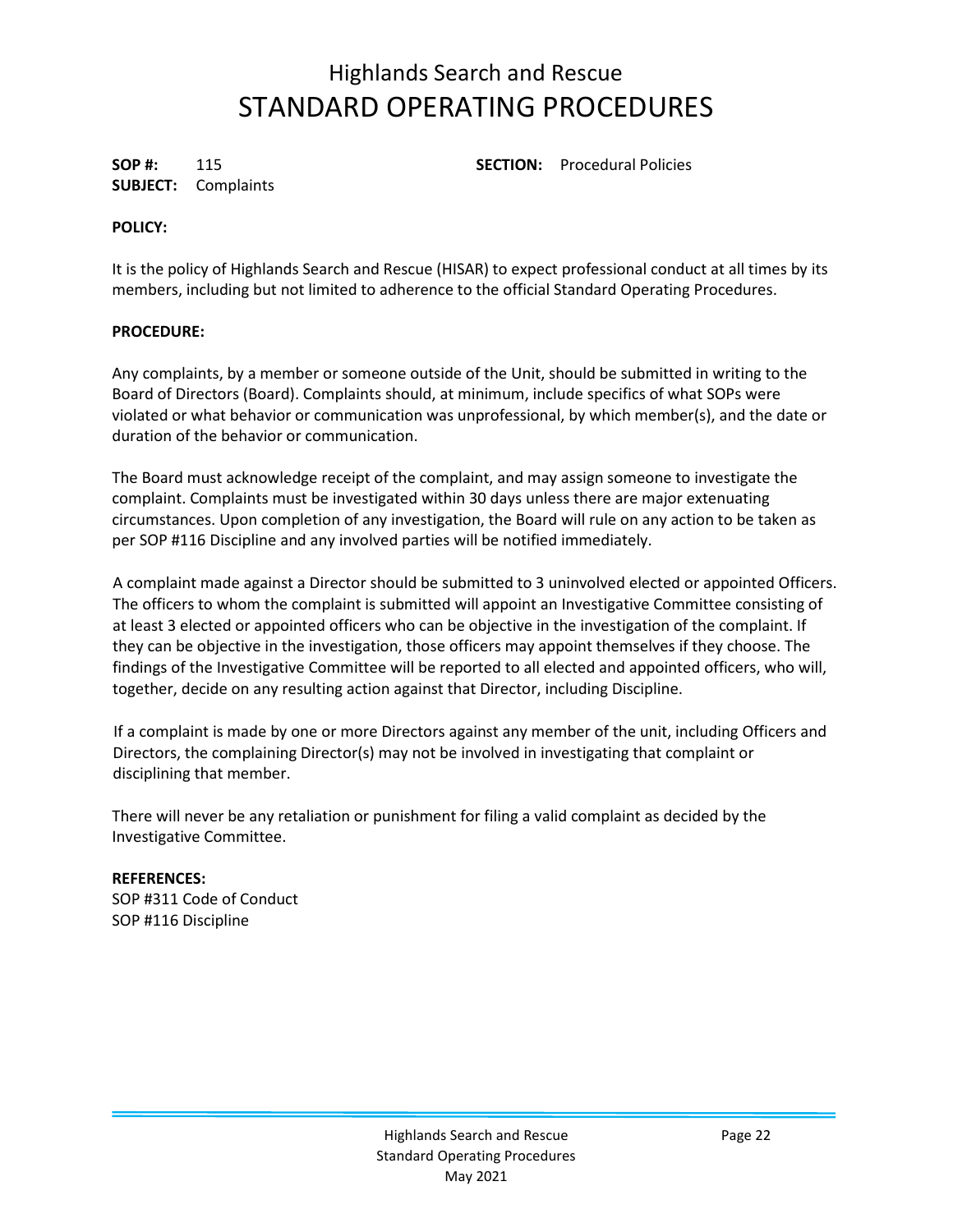**SUBJECT:** Discipline

**SOP #:** 116 **SECTION:** Procedural Policies

## **POLICY:**

It is the policy of Highlands Search and Rescue (HISAR) to ensure the safety of its members and effectiveness of operations by maintaining good order, conduct and Unit harmony.

### **PROCEDURE:**

Violations of the SOPs, harassment, unprofessional or abusive behavior, actions that endanger other members or equines, and/or other egregious behaviors that disrupt the harmony of the Unit are some of the situations which may require the use of disciplinary action.

During a search operation, special disciplinary action may be decided and administered by the HISAR Team Leader if the infraction was serious enough to warrant the removal of the member from the operation. If such an action is taken a detailed written report of the incident must be submitted as per SOP #115 Complaints within 7 days of the incident for discussion and possible further disciplinary action.

The type of action taken and duration of such action is decided by the Board and/or by the Investigative Committee, taking the seriousness of the infraction into account.

Disciplinary actions may consist of one or more of the following:

- **Verbal Counseling:** The member is counseled by the Board as to why their behavior was not appropriate and given a proper course of correction. This action is documented in the member's personnel file as a verbal warning, with a brief description of the reason.
- **Written Warning:** A written reprimand from the Board detailing the incident, what the inappropriate behavior consisted of, and what the desired behavior should have been. This report is discussed at length with the member and recorded in the member's personnel file as a written warning, along with a copy of the warning. The member is advised that future behavior of this type could result in termination of membership. The member may be put on disciplinary probation for a time period determined by the Board. While on disciplinary probation the member's privilege to vote and attend searches (in any capacity) is suspended and the member will be required to pay for all required training. While on disciplinary probation, the member will be removed from any elected or appointed offices they hold.
- **Removal from Office:** 
	- o **Director:** The basic procedure to remove a Director from the Board of Directors can be found in the Bylaws, under section 5.6 Removal. The complaint, and the Investigative Committee's findings, must be presented to the general membership at least 7 days prior to the vote. Meanwhile, the Director in question will be placed on Disciplinary Probation. At the time of the removal vote, the Director will have 10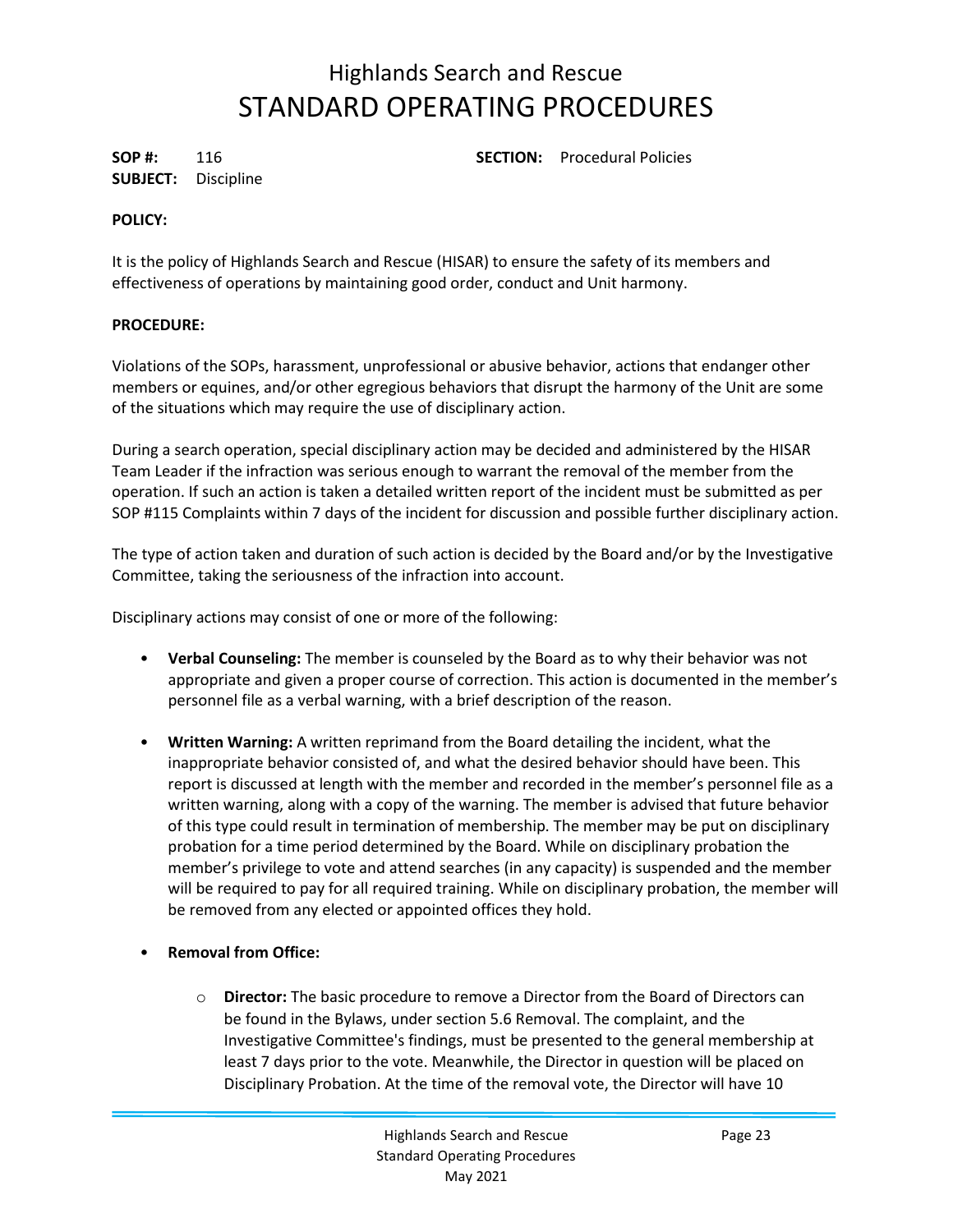minutes to petition against removal, including calling on witnesses to petition on their behalf, and is not allowed legal representation. The vote will be by secret ballot. This action is documented in the member's personnel file, along with any Complaint(s) and the results of the investigation.

- o **Elected Officers other than a Director:** The basic procedure to remove an officer from their elected position, other than a director, is in the Bylaws, section 6.3 Term of Office; Removal. The complaint, and the Investigative Committee's findings, must be presented to the general membership at least 7 days prior to the vote. Meanwhile, the officer in question will be placed on Disciplinary Probation. At the time of the removal vote, the Director will have 10 minutes to petition against removal, including calling on witnesses to petition on their behalf, and is not allowed legal representation. The vote will be by secret ballot. This action is documented in the member's personnel file, along with any Complaint(s) and the results of any investigation.
- **Termination of Membership:** A written reprimand from the Board detailing the incident, what the inappropriate behavior consisted of, and what the desired behavior should have been. This report is discussed at length with the member and recorded in the member's personnel record as a recommendation for termination of membership with no eligibility of future membership. The member is advised that the Board is recommending a termination of membership vote to the general membership at the next regularly scheduled meeting. Meanwhile, the member in question will be placed on Disciplinary Probation. Prior to the vote the Board will state the reason they are recommending termination of membership. The member will have 10 minutes to petition against removal, including calling on witnesses to petition on their behalf, and is not allowed legal representation. The vote will be by secret ballot and the member up for termination is allowed to vote even though they are on Disciplinary Probation. A majority vote in favor of termination is required to terminate the membership. If the membership is not terminated by the vote, other disciplinary actions may be implemented. These actions shall be recorded in the meeting minutes.

**REFERENCES:**

SOP #115 Complaints HISAR Bylaws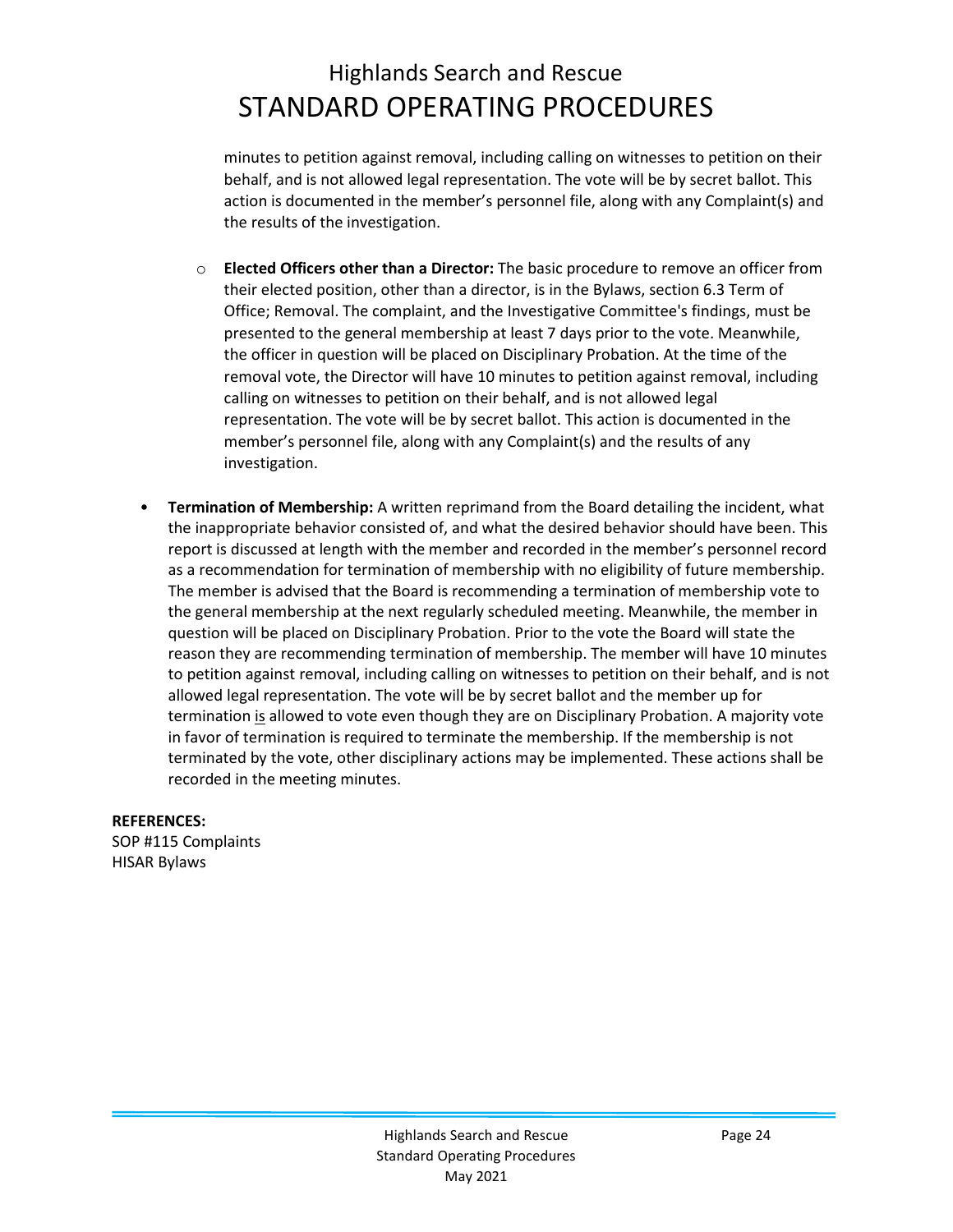**SUBJECT:** Code of Conduct

**SOP #:** 117 **SECTION:** Procedural Policies

## **POLICY:**

It is the policy of Highlands Search and Rescue (HISAR) to expect professional and respectful actions, behaviors, and communications by its members.

## **PROCEDURE:**

All members are expected to adhere to HISAR Standard Operating Procedures. In addition, all members should participate fully, respectfully, and in a spirit of community. It is every member's responsibility to ensure that new members feel welcomed and supported, as well as encouraging all members to feel appreciated and part of a team working toward a common goal.

Violations of the SOPs, harassment, unprofessional or abusive behavior, actions that endanger other members or equines, and/or other egregious behaviors that disrupt the harmony of the Unit are some of the situations which may require the use of the SOP #115 Complaint process and disciplinary action in accordance with SOP #116 Discipline.

Members who think other members' actions, behaviors, or communications need *minor* correction, but *do not* believe the infraction is serious enough for a formal Complaint as per SOP #115, should communicate their opinion directly to the other member(s) in question. If a member is not comfortable approaching the member in question directly, that member may ask an elected officer to serve as a mediator.

## **REFERENCES:**

SOP #115 Complaints SOP #116 Discipline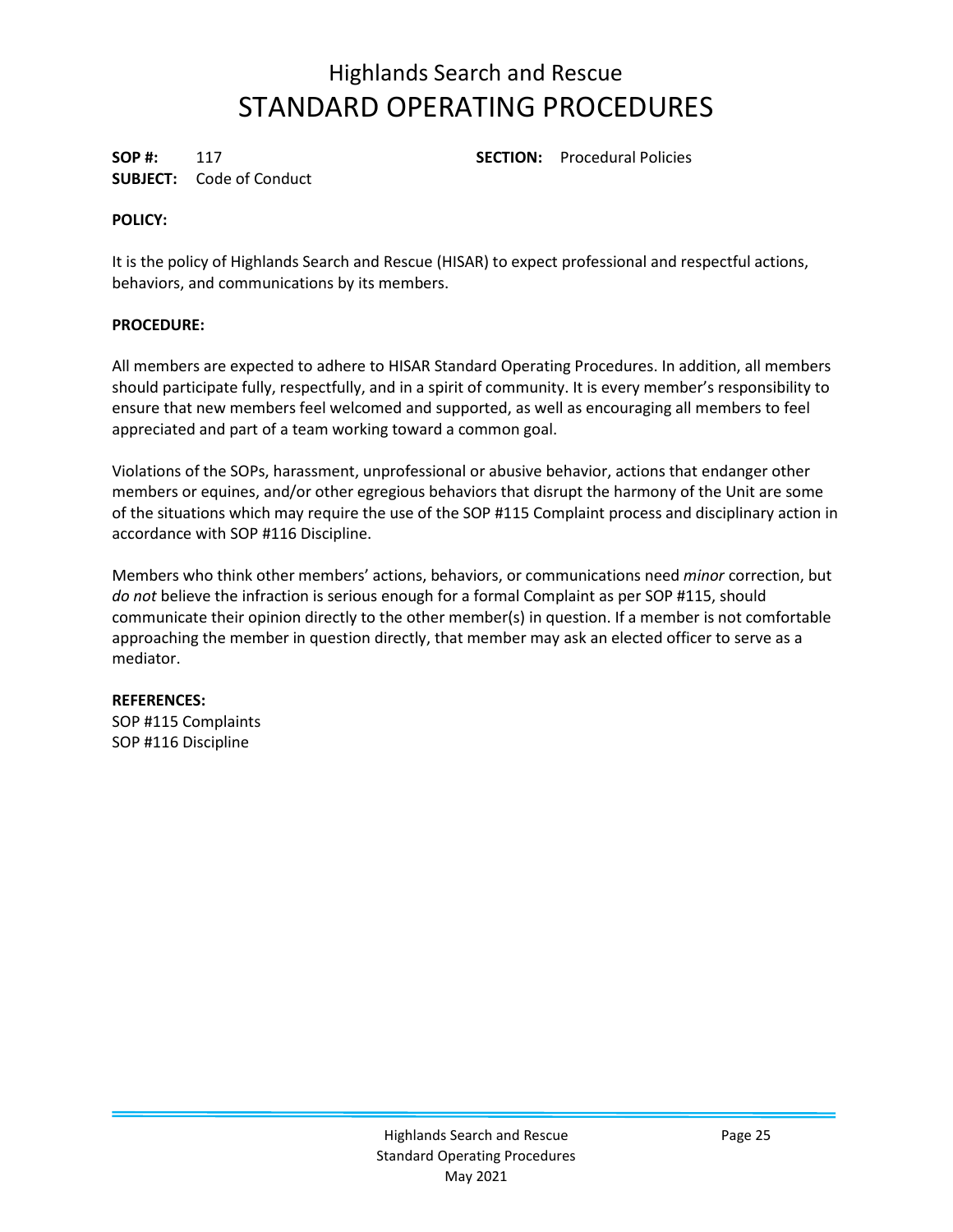**SUBJECT:** Membership Dues

**SOP #:** 201 **SECTION:** Finances and Assets

## **POLICY:**

It is the policy of Highlands Search and Rescue (HISAR) to collect dues annually from its membership body.

## **PROCEDURE:**

Members must pay annual membership dues of \$50. Membership dues are payable in January of each year. Failure to pay by March 31 will result in membership termination, removal from unit communications lists, and relinquishment of all Unit-owned equipment. All Members who pay after March 31 will owe 150% of their usual dues, and be required to turn in a new application, except that members on Leave of Absence may pay when they return to active membership with no penalty.

Dues are non-refundable.

### **REFERENCES:**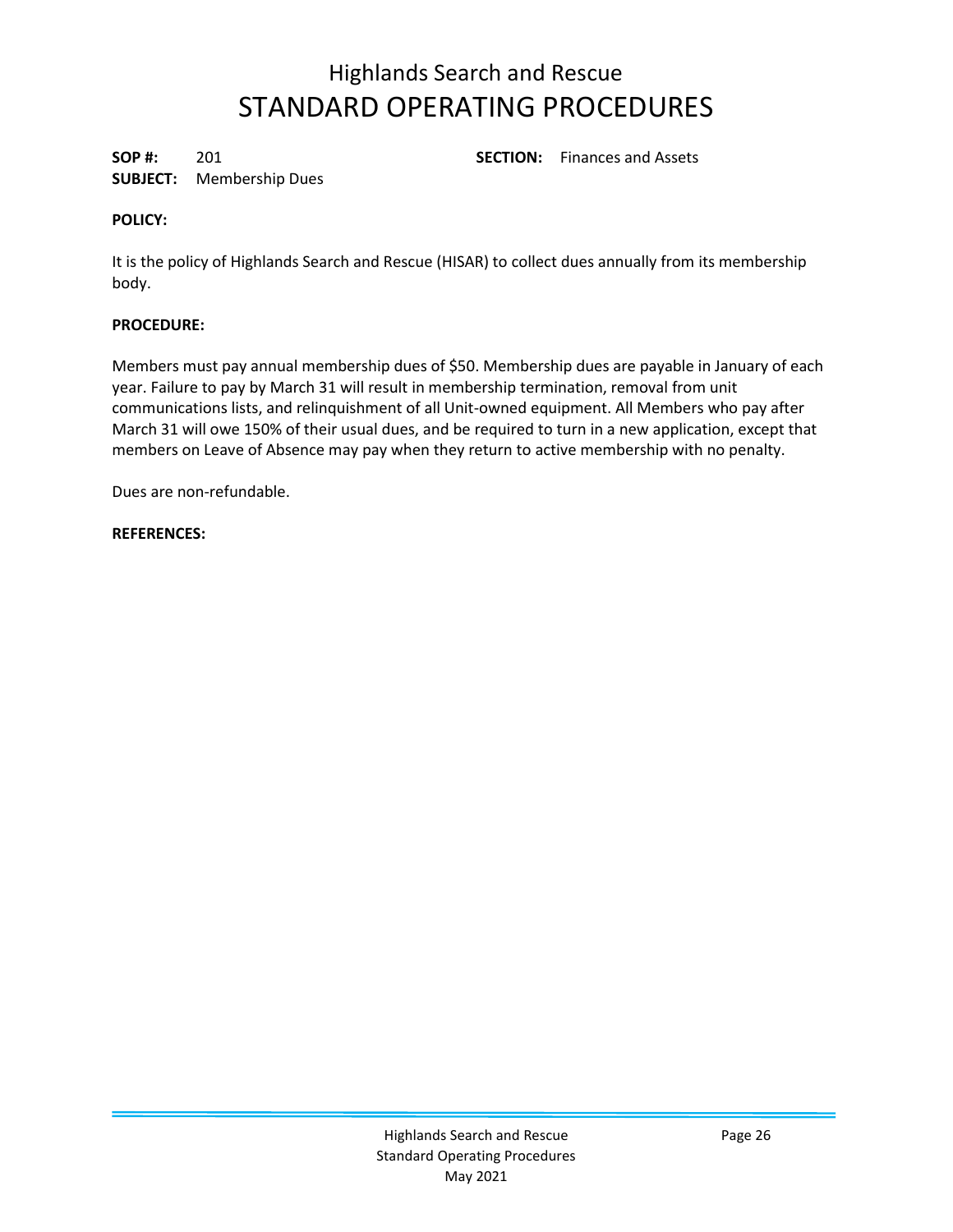**SUBJECT:** Fundraising

**SOP #:** 202 **SECTION:** Finances and Assets

## **POLICY:**

It is the policy of Highlands Search and Rescue (HISAR) to regularly fundraise to cover operational needs.

## **PROCEDURE:**

HISAR encourages all members to organize and/or actively participate in at least one fundraiser each year for the benefit of the unit.

Prior to each fundraising event, members must fill out the Fundraising Information Form and submit it to the Board unless full involvement of the membership is required. In such a case, at a regularly scheduled general-membership meeting a discussion will be held and a vote will be taken (majority vote required). If that much advance notice is not possible, the member must get approval from the Board and then notify the general membership as soon as possible via email, phone, or text message.

If the fundraiser is at a physical location, at least two members must be present, and at least one of them must be fully MASAR-certified.

Within 7 days after the fundraiser, any funds raised must be turned over to the Treasurer, or deposited to the HISAR checking account. Also within 7 days, a Fundraising Report must be completed and signed by at least two of the members who were present for the fundraiser, and sent to the Treasurer.

## **REFERENCES:**

Fundraising Information Form Fundraising Report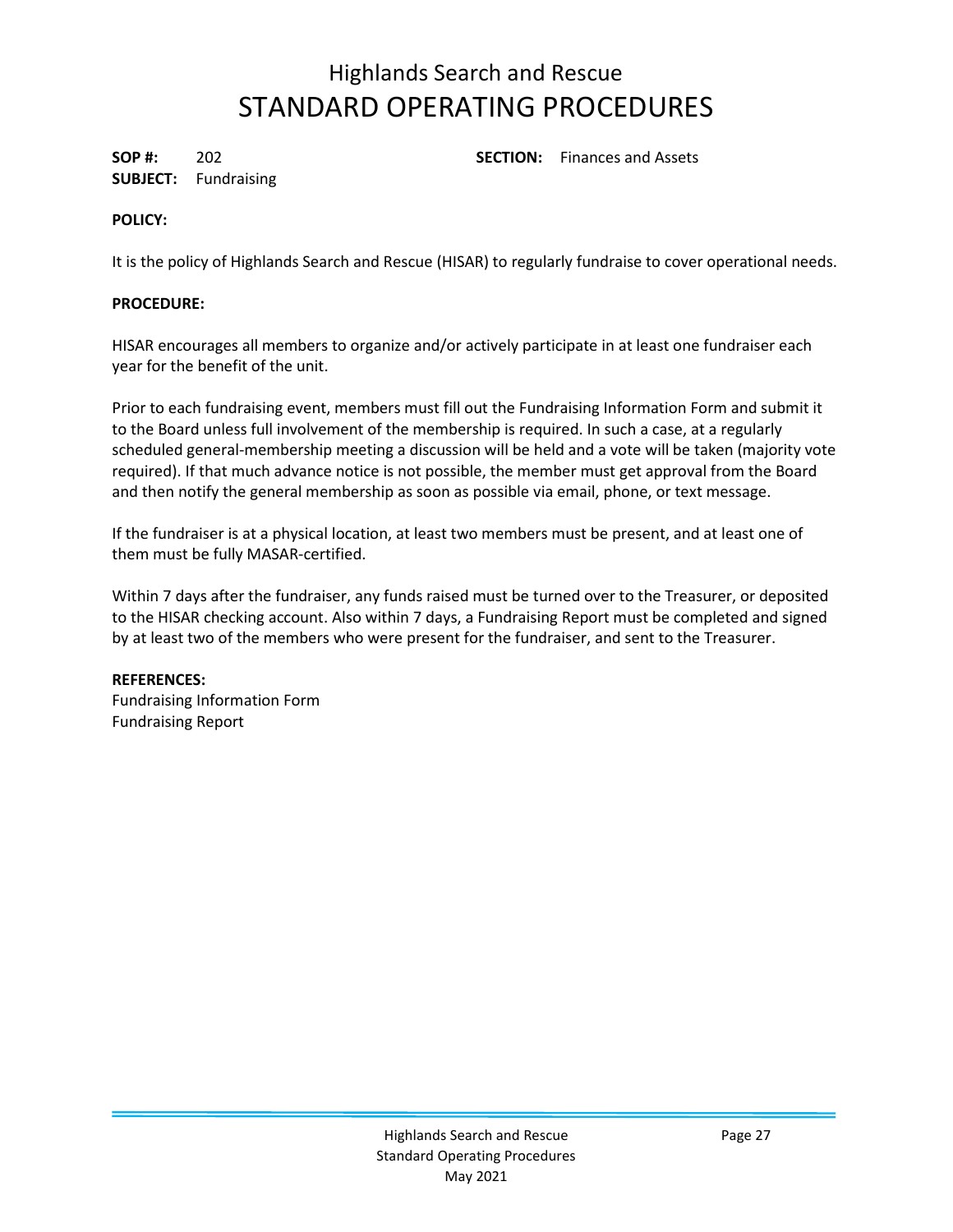**SOP #:** 203 **SECTION:** Finances and Assets

## **SUBJECT:** Unit-Owned Equipment

## **POLICY:**

It is the policy of Highlands Search and Rescue (HISAR) to provide operational equipment to certified members whenever possible.

## **PROCEDURE:**

All excess donated or Unit-owned equipment and supplies will be maintained by the Equipment Coordinator.

Unit-owned equipment available to borrow currently includes:

- Vehicle Magnets
- Hi-Viz Vests
- 2-Way Radios

Unit-owned equipment available to purchase *may* include:

● HISAR Patch - \$5 each

Members are eligible to receive or purchase these items once they can attend a search in support capacity, with the exception of radios which will be distributed when a member is eligible to attend a search in a ground or mounted search capacity. Items are provided as available and must be maintained in excellent working condition. Upon distribution of any/all Unit-owned equipment the member must sign a Borrowed Equipment Agreement form.

Upon termination of membership or a leave of absence, the member is responsible to return all borrowed Unit-owned equipment in good working condition to the Equipment Coordinator . If any equipment is damaged or lost the member is responsible for reimbursing the Unit for the replacement cost of said equipment.

If a member feels the unit-owned equipment in their care was lost or damaged through no or partial fault of their own they may appeal to the Board for an exception.

#### **REFERENCES:**

Form: Borrowed Equipment Agreement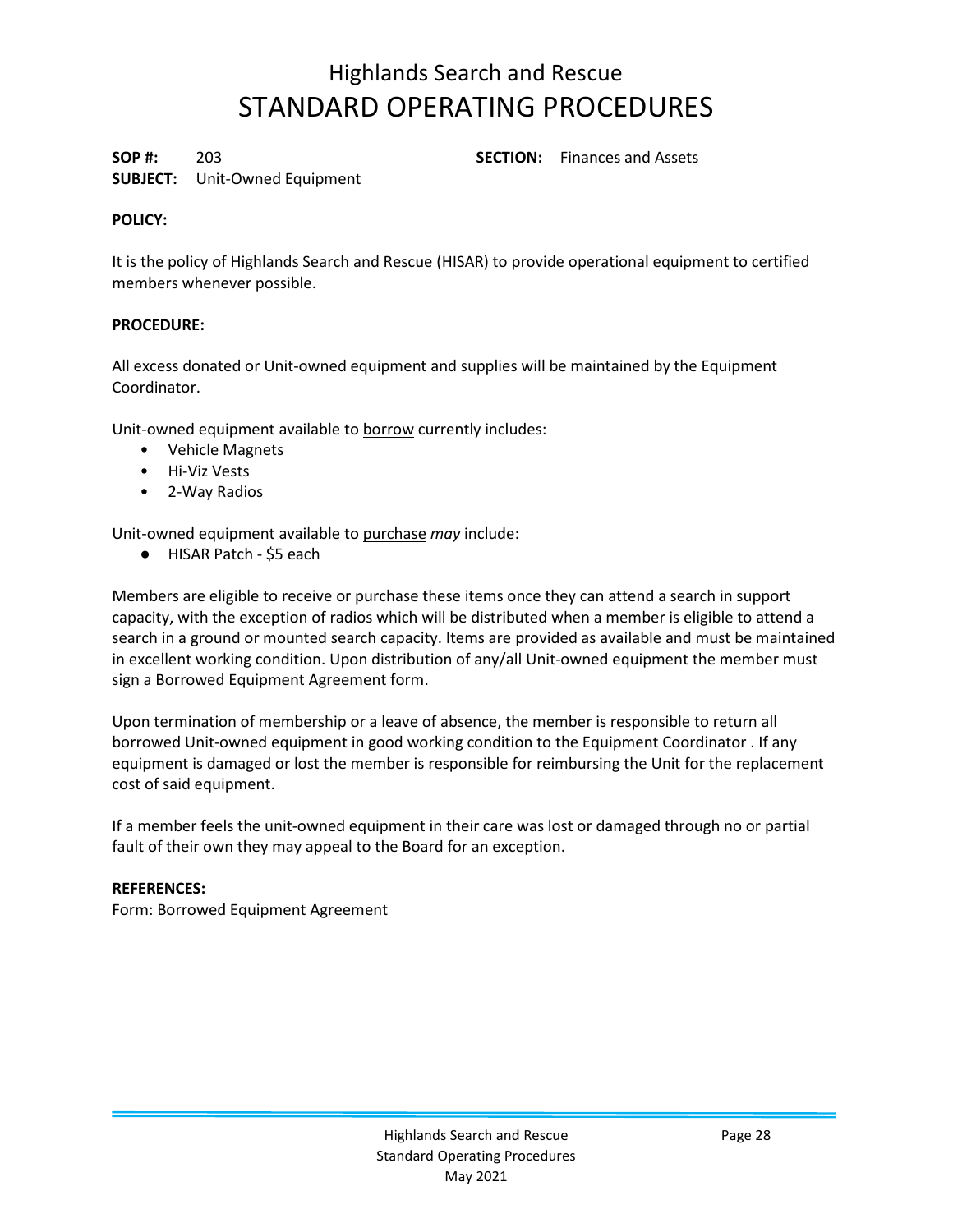**SOP #:** 204 **SECTION:** Finances and Assets **SUBJECT:** Logo and Unit Name Use, and Uniforms

### **POLICY:**

It is the policy of Highlands Search and Rescue (HISAR) to portray a professional image through consistent use of the official logo, Unit name and uniforms.

### **PROCEDURE:**

The HISAR name and logo is Unit property. Any physical use of the HISAR name or logo, including but not limited to use on marketing materials, garments, vehicle decals, etc. must be approved in advance by the Board.

To request approval members must provide the Board with all relevant details on where and how they would like to reproduce the name or logo. The Board will vote on the request. Any necessary artwork will be provided by the Board upon approval of this request. Approved reproductions are limited to the items specified in the request, subsequent items will require a separate request.

It is the responsibility of the member to ensure the supplier uses the correct colors, fonts and sizes as specified below. If a member is unsure they may send a copy of the proof to the Board for assistance.

Clothing:

- Vests: All search vests: Back center of vest, Highlands SAR 3 lines of text. If there are reflective stripes on the vest, the text should not be printed on the stripes and should be between vertical stripes
- Jacket/shirts: Back center of shirt/jacket, Highlands Search and Rescue 4 lines of text.

Members are eligible to receive and display/wear Unit insignia once they are eligible to attend a search. Refer to SOP #509 (Search Support Services Eligibility), SOP #510 (Ground Search Eligibility) and SOP #603 (Mounted Search Eligibility).

Qualified members may display/wear Unit insignia as marketing outreach at any time they feel it is appropriate.

For safety and survival reasons, it is recommended that no cotton apparel should be worn on searches.

All attire, tack, and equipment should be safe, clean, well-fitted, and well-kept. It is recommended that as much blaze orange be used as possible.

- **SHIRT:** Members must provide.
	- o Formal: Khaki or light olive green, preferably not 100% cotton, partial or full button up. HISAR logo should be on the left chest, MASAR logo should be sewn on the right sleeve near the shoulder.
	- o Informal: Solid color, with HISAR or MASAR logo on left chest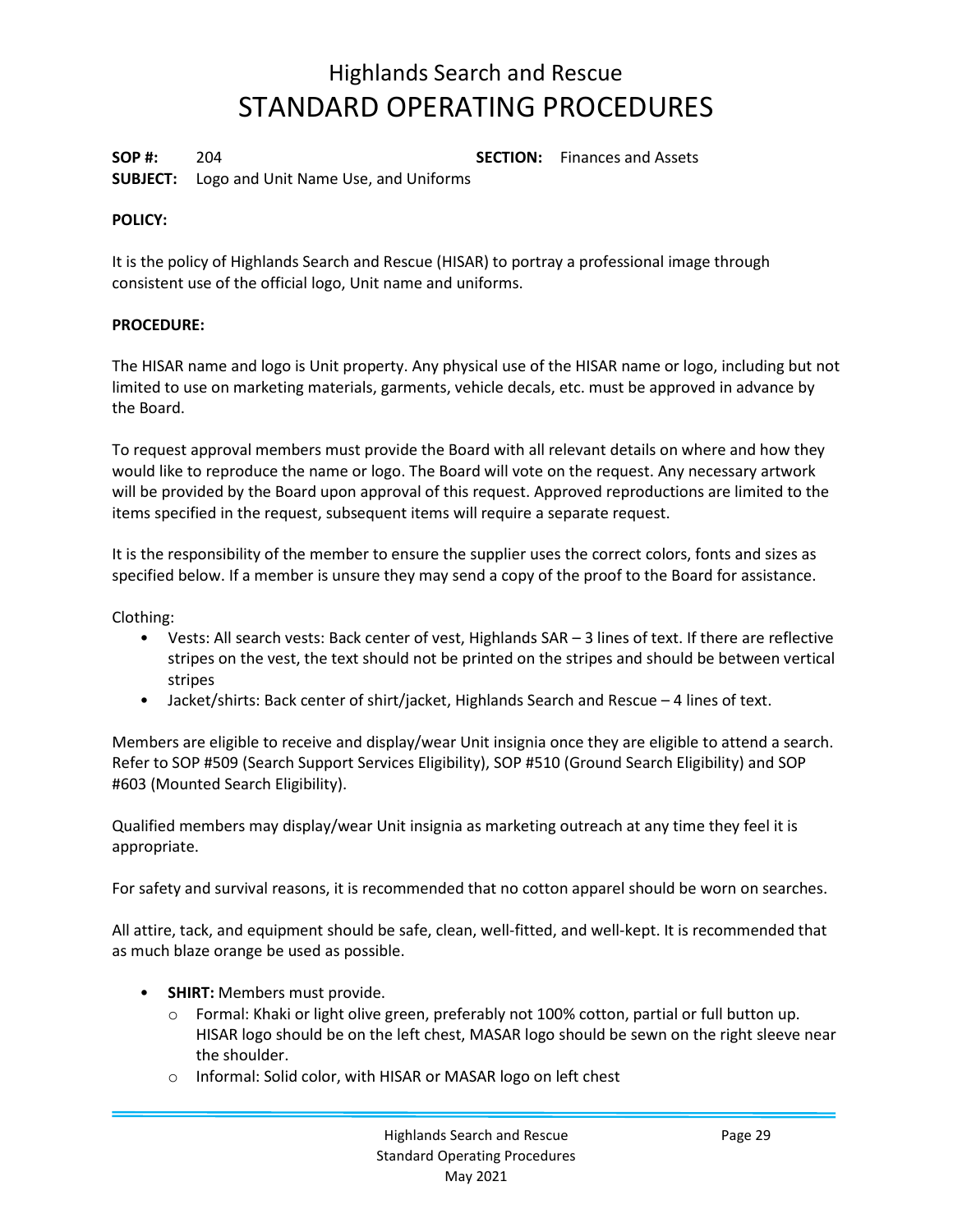- **LONG PANTS:** Members must provide. Member's choice, but no jeans and no 100% cotton.
- **VEST:** Blaze orange vest is required at all searches and training events. Unit-owned vests may be available to borrow. If a member-owned vest is used, it is recommended that it be screen printed on the back with the unit name as specified by Logo/Name guidelines above.
- **HELMET:** Mounted members must provide and wear an ASTM-certified helmet at all times when mounted at an HISAR event. At searches, a blaze orange helmet cover is required. Ground searchers may wear a SAR hard hat at their discretion.
- **SADDLE BLANKET/PAD:** Blaze orange saddle blanket or pad is recommended.
- **SADDLE BAGS:** Members must provide the saddle bags of their choice (orange preferred).
- **TACK:** Member must provide. It is preferable that bridles, reins, and breastplates contain some orange if at all possible. Breastplates are preferred for safety reasons but not required. Equine MUST wear a halter at all times, either under the bridle or as part of it. Whenever the horse is saddled, a lead rope must be readily available, not packed into a saddle bag.

### **REFERENCES:**

SOP #509 Search Support Services Eligibility SOP #510 Ground Search Eligibility SOP #603 Mounted Search Eligibility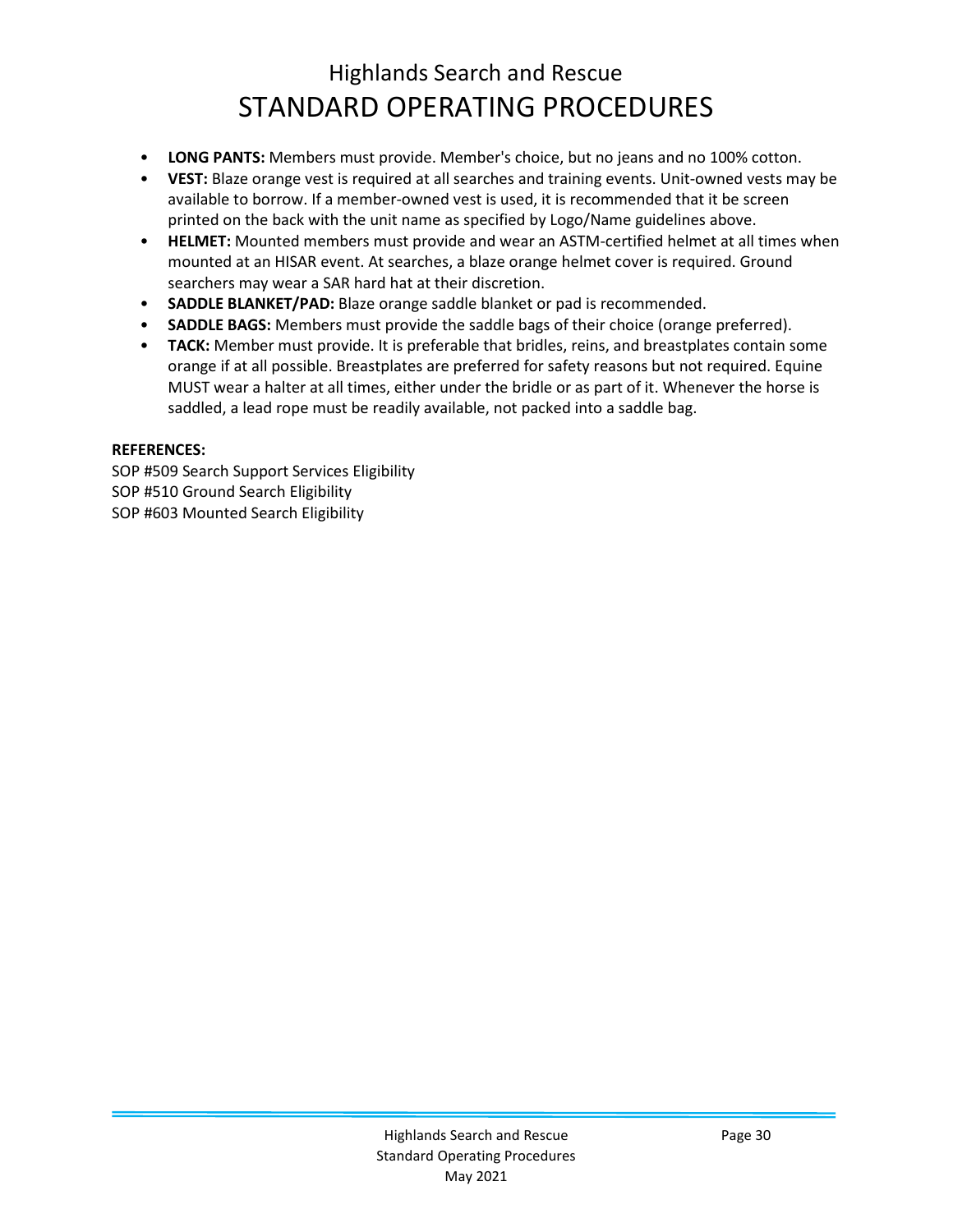**SOP #:** 205 **SECTION:** Finances and Assets **SUBJECT:** Website and Social Media

## **POLICY:**

It is the policy of Highlands Search and Rescue (HISAR) to maintain a website and social media presence for public relations and educational purposes.

### **PROCEDURE:**

The HISAR website will be maintained by the Public Relations Officer or their designee. It will contain, at minimum, information about HISAR's mission and purpose, membership procedures, standards and policies, and links to the Maine Association for Search and Rescue.

HISAR's social media presence will be maintained by the Public Relations Officer or their designee. Social media posts and replies will remain professional and courteous at all times. The focus will be on education, updates on unit activities, and team building within MASAR. All social media posts will be done in accordance with SOP #106 (Confidentiality) and the MASAR Media Policy.

Only member's first names will be used on websites or social media, and no social media "person tags" will be used unless placed there by the tagged member. Members must notify the Public Relations Officer in advance if they do not want their name and/or photo to be used in communications including website, social media, and press releases.

#### **REFERENCES:**

SOP #106 Confidentiality MASAR Social Media Policy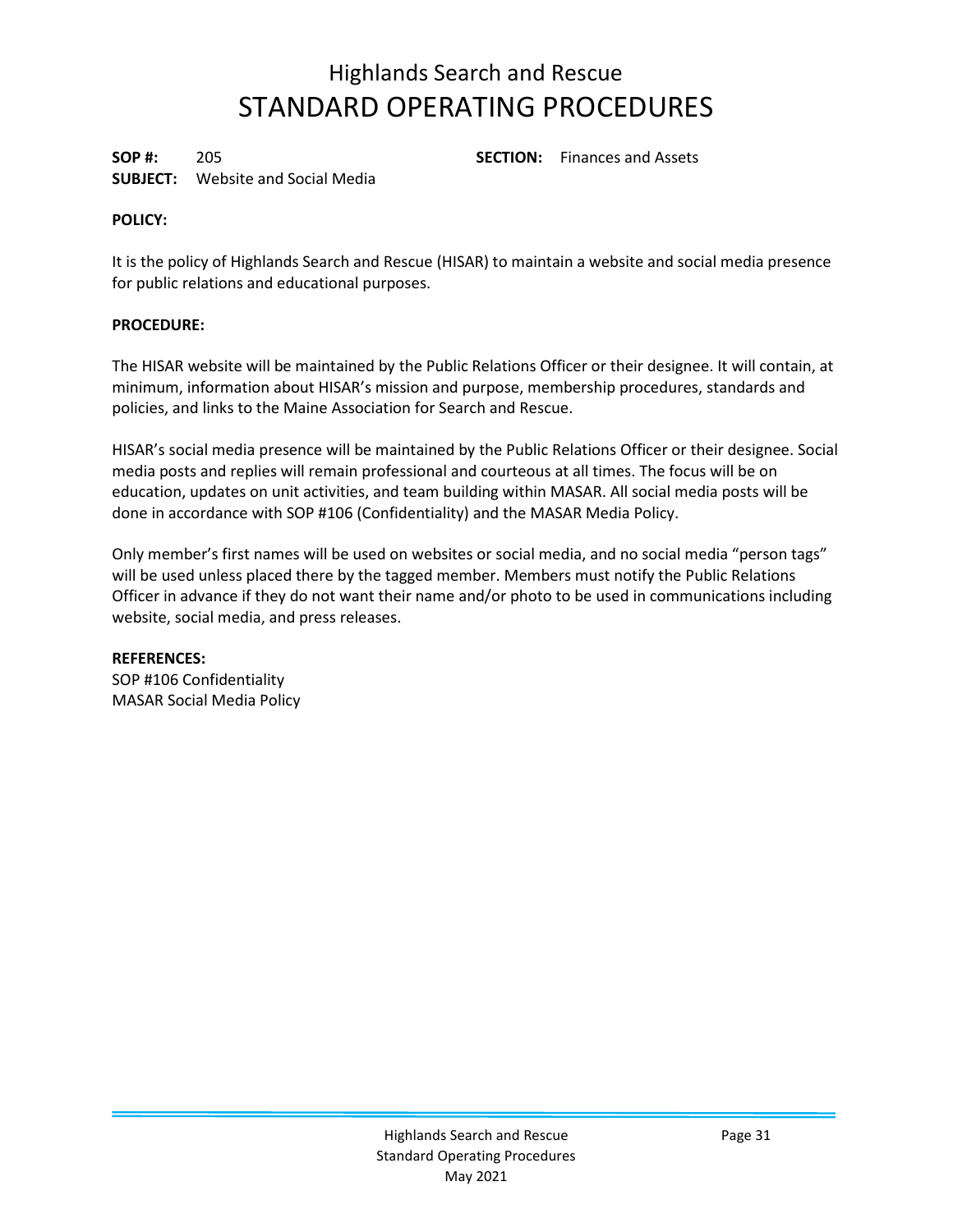**SUBJECT:** Archives

**SOP #:** 206 **SECTION:** Finances and Assets

## **POLICY:**

It is the policy of Highlands Search and Rescue (HISAR) to maintain effective records and archives of all activities, correspondence and meetings (general and Board).

### **PROCEDURE:**

Archiving consists of complete information being located and accessible in more than one place, at least one being electronically. Unit documents to be archived annually will include, but is not limited to:

- General business meeting minutes \*
- Board meeting minutes \*
- Annual Treasurer's report \*
- Copies of annual federal and/or state filings \*
- Liability Waivers / Risk Releases \*
- SOPs
- Bylaws
- Contact list
- Attendance records
- Training statistics
- Search statistics
- After action reviews
- Disciplinary reviews/actions
- Photos
- Equipment list
- Press releases/news articles
- Official Unit communications

*\* These documents are required to be archived annually and kept for 7 years in case of audit.*

#### **REFERENCES:**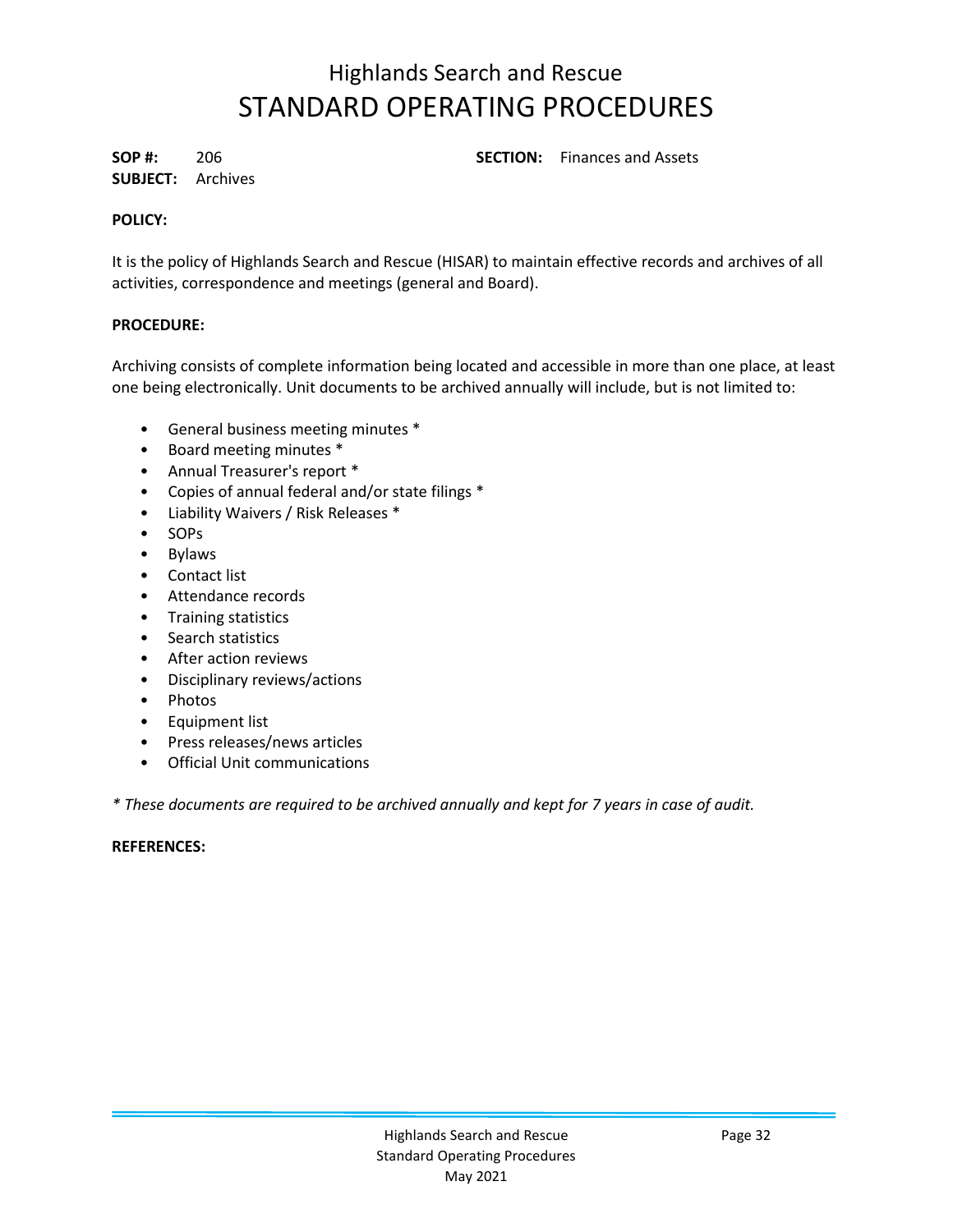**SOP #:** 207 **SECTION:** Finances and Assets **SUBJECT:** Educational Outreach and Unit Representation at Events

### **POLICY:**

It is the policy of Highlands Search and Rescue (HISAR) to provide educational outreach to the public as requested.

## **PROCEDURE:**

MASAR-Certified members are eligible to perform educational outreach, including but not limited to mounted search and rescue, and Lost But Found video presentations.

Prior to each outreach event, the presenter should get approval via a majority vote at a regularly scheduled meeting. If that much advance notice is not possible, the presenter must get approval from at least two additional elected or appointed officers and notify the general membership as soon as possible via email, phone, or text message.

Outreach Resources May Include

- "Lost but Found, Safe and Sound" DVD
- PowerPoint presentations for various types of audiences
- Display board
- Tri-fold flyers
- Vinyl banners
- Other visual aids
- Business cards

To help maintain consistency and accuracy of the information presented:

- The Outreach and Recruitment Officer will maintain all PowerPoint presentations and will adjust them as necessary for the audience; will ensure all members have the correct version for their audience.
- Presentation must follow one of the outlines provided by the officially- approved HISAR PowerPoint presentation, even if no projector is utilized. (Print the outline format if necessary.)
- Before giving a presentation, each potential presenter is encouraged to attend at least one presentation given by an experienced presenter.
	- Before giving a presentation, each potential presenter is encouraged to give their presentation to one or more certified members as a practice session.

For MASAR's education tracking purposes, if the Lost But Found video is used, then the presenter must send certain information to the Outreach and Recruitment Officer immediately following the outreach event in accordance with SOP #515 (Individual Documentation of Outreach, Searches and Training). Mileage for outreach events is not reimbursable.

For PR events, parades, and any event with an HISAR horse present, the horse and handler/rider must have passed the HISAR Mounted Team Evaluation together, and at least two HISAR members must be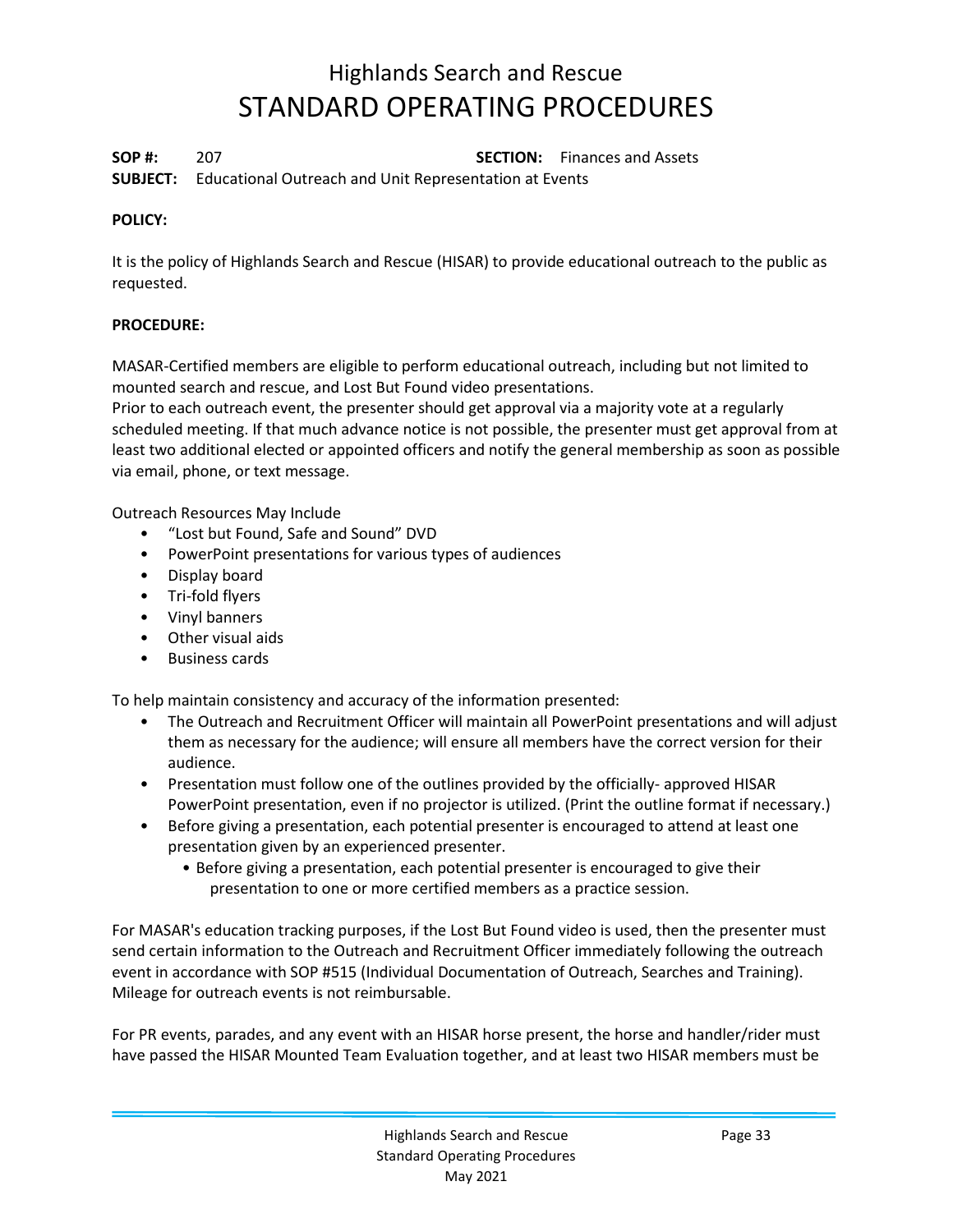present. In parades, there must be a minimum of two MASAR-certified mounted teams, and the HISAR teams must be physically separated from other horses in some way.

Representatives must be in official HISAR uniform in accordance with SOP #206 (Logo Use and Uniforms). Representatives must follow all safety guidelines normally in place at searches and training exercises in accordance with SOP #501 (General Safety Practices).

Any compensation (monetary or otherwise) that is given for participation in these events is Unit property and, as such, must be disclosed to the general membership at the next scheduled meeting. All or part of this compensation may be given to the presenter via a majority vote. Any remaining compensation must be turned over to the Treasurer.

#### **REFERENCES:**

SOP #515 Individual Documentation of Outreach, Searches and Training Exercises SOP #206 Logo Use and Uniforms SOP #501 General Safety Practices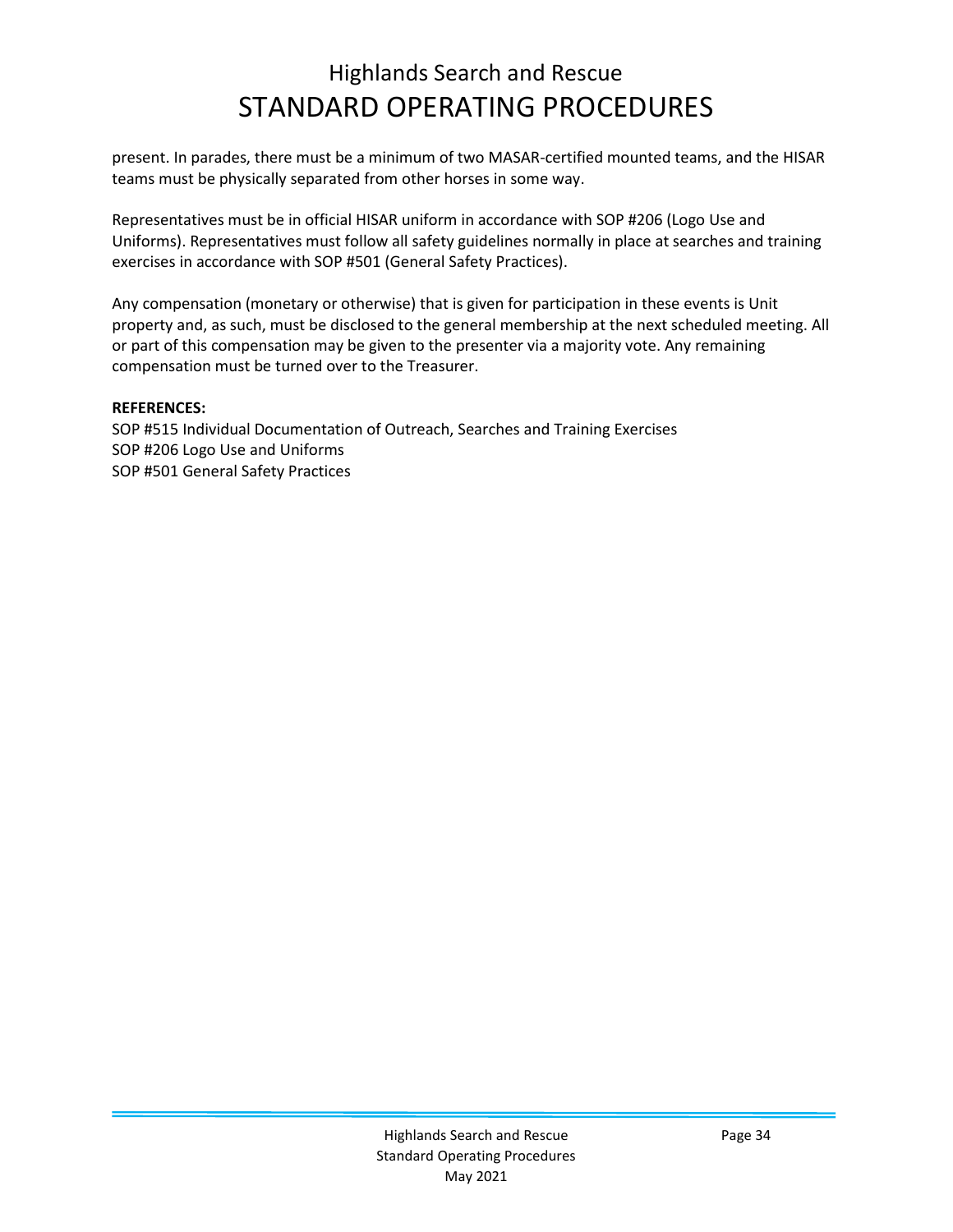**SUBJECT:** Eligibility

**SOP #:** 301 **SECTION:** Membership Policies

## **POLICY:**

It is the policy of Highlands Search and Rescue (HISAR) to accept members in accordance with the criteria set forth below.

## **PROCEDURE:**

Highlands Search and Rescue (HISAR) is an equal opportunity and non-discriminating organization in accordance with SOP #103 (Discrimination).

All members must self-certify that they are at least 18 years of age and have never been convicted of a felony or convicted of any crime involving illegal drugs or domestic abuse, and must not be a registered sex offender in any state or nation or convicted of any crime that would require them to be so. Must also meet drivers requirements in accordance with SOP #507 (Driver Requirements)

## **REFERENCES:**

SOP #103 Discrimination SOP #507 Driver Requirements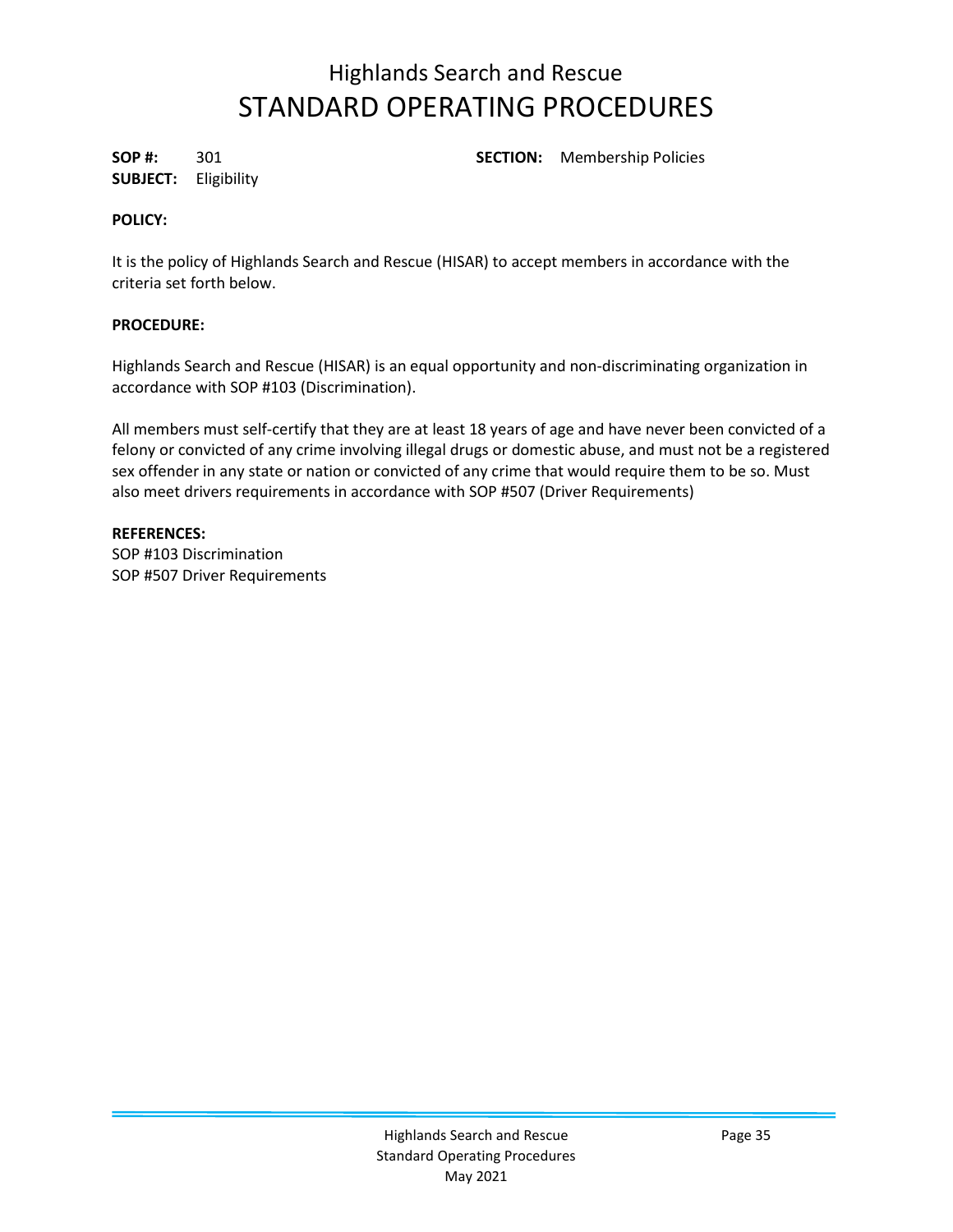**SOP #:** 302 **SECTION:** Membership Policies

## **SUBJECT:** New Member Onboarding

## **POLICY:**

It is the policy of Highlands Search and Rescue (HISAR) to fully screen new applicants and to provide a clear path to membership.

## **PROCEDURE:**

- 1. The application and application fee must be submitted to the Outreach & Recruitment Officer, who will forward the application to the Board, and either forward the funds to the Treasurer or deposit them and provide the relevant records to the Treasurer.
- 2. One or more Directors will conduct a preliminary interview with topics including the specific information presented on the application, the applicant's reasons for being interested in HISAR, and their suitability for it.
- 3. Once the application and preliminary interview findings have been reviewed by the Board of Directors, the applicant must then attend at least 6 meetings, training exercises, or other unit events within a period of no less than 3 months and no more than 9 months. The applicant must also certify that they have read and that they understand the Bylaws and SOPs, before their application may be considered for acceptance.
- 4. Upon completion of these attendance requirements, the Unit will vote on whether to immediately accept the applicant as a Member. A majority vote by the Unit to approve membership will move the applicant to Member status. If a majority vote in the affirmative is not reached, the membership may opt to reconsider at a later date, no more than 12 months from application date.
- 5. The application must be either accepted or rejected no more than 12 months after the application was submitted.
- 6. Membership Dues must be paid within 30 days after application acceptance.
- 7. Immediately after payment of dues, the Member is eligible to vote if not otherwise excluded.

## **REFERENCES:**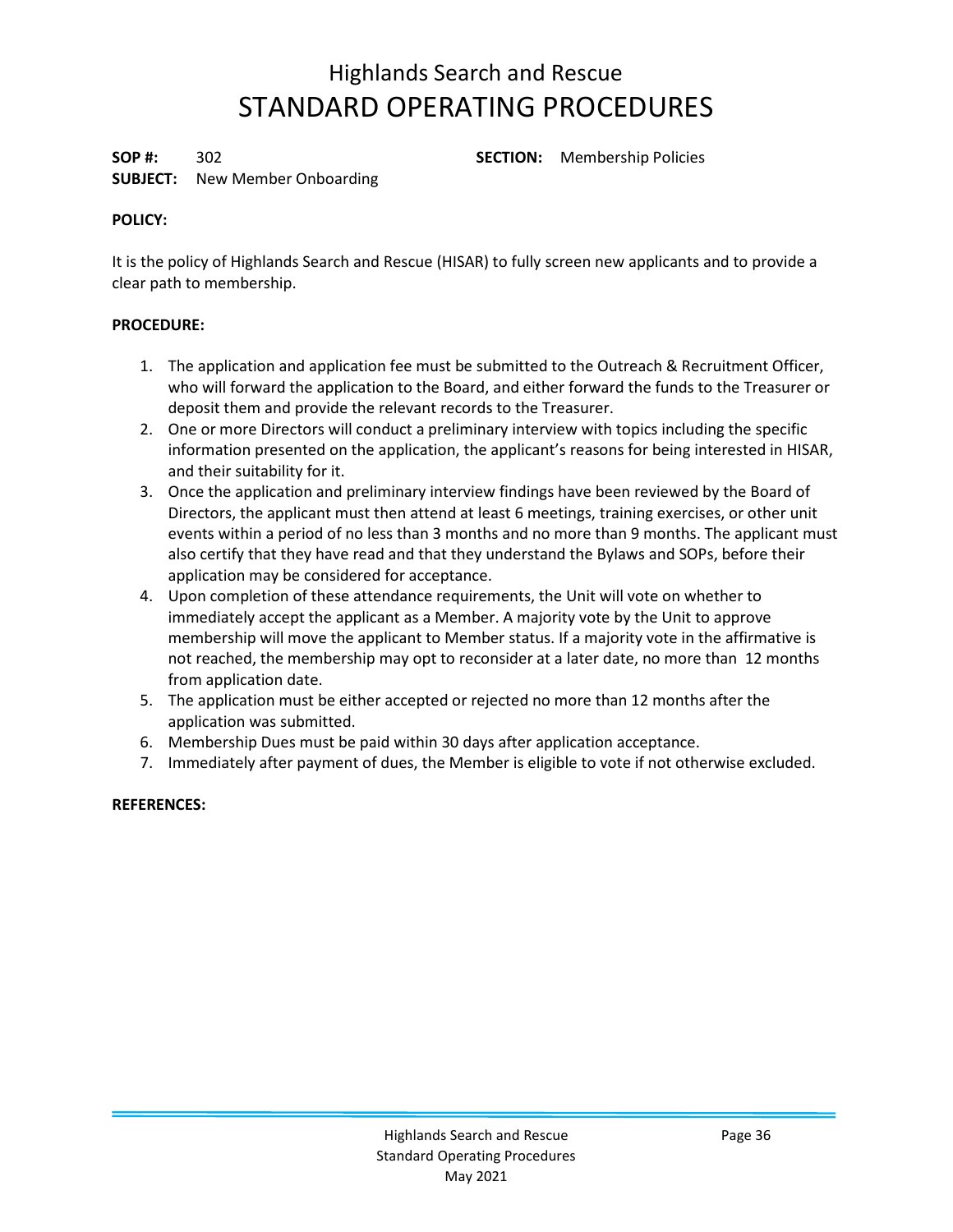**SOP #:** 303 **SECTION:** Membership Policies

### **SUBJECT:** Membership Standing

#### **POLICY:**

It is the policy of Highlands Search and Rescue (HISAR) to maintain a full roster of Members in Good Standing.

### **PROCEDURE:**

**Membership Standings** consist of the following.

- 1. **Member in Good Standing:** Member whose attendance requirements are currently met, and who is current on dues. Members in Good Standing can vote, and the Unit will pay for any required training in which they participate. May deploy on searches in any capacity for which they qualify.
- 2. **Member Not in Good Standing:**
	- a. Any member whose attendance requirements are not currently met, and/or who is not current on dues. Members Not in Good Standing cannot vote and cannot attend searches in any capacity.
		- i. If, after repeated attempts to contact them, there has been no communication from a member for 3 months, they will be removed from the communication lists. If that individual then wants to rejoin they will be required to reapply and pay dues again.
	- b. Any member under Disciplinary Probation. Refer to SOP #116 Discipline.

If there has been no communication from a member within 3 months, with repeated attempts at communication, they will be removed from our distribution list.

#### **REFERENCES:**

SOP #116 Discipline SOP #204 Insurance Coverage MASAR Search Team Member Certification Standard MASAR Mounted Team Member Certification Standard MASAR Mounted Air Scent Team Member Certification Standard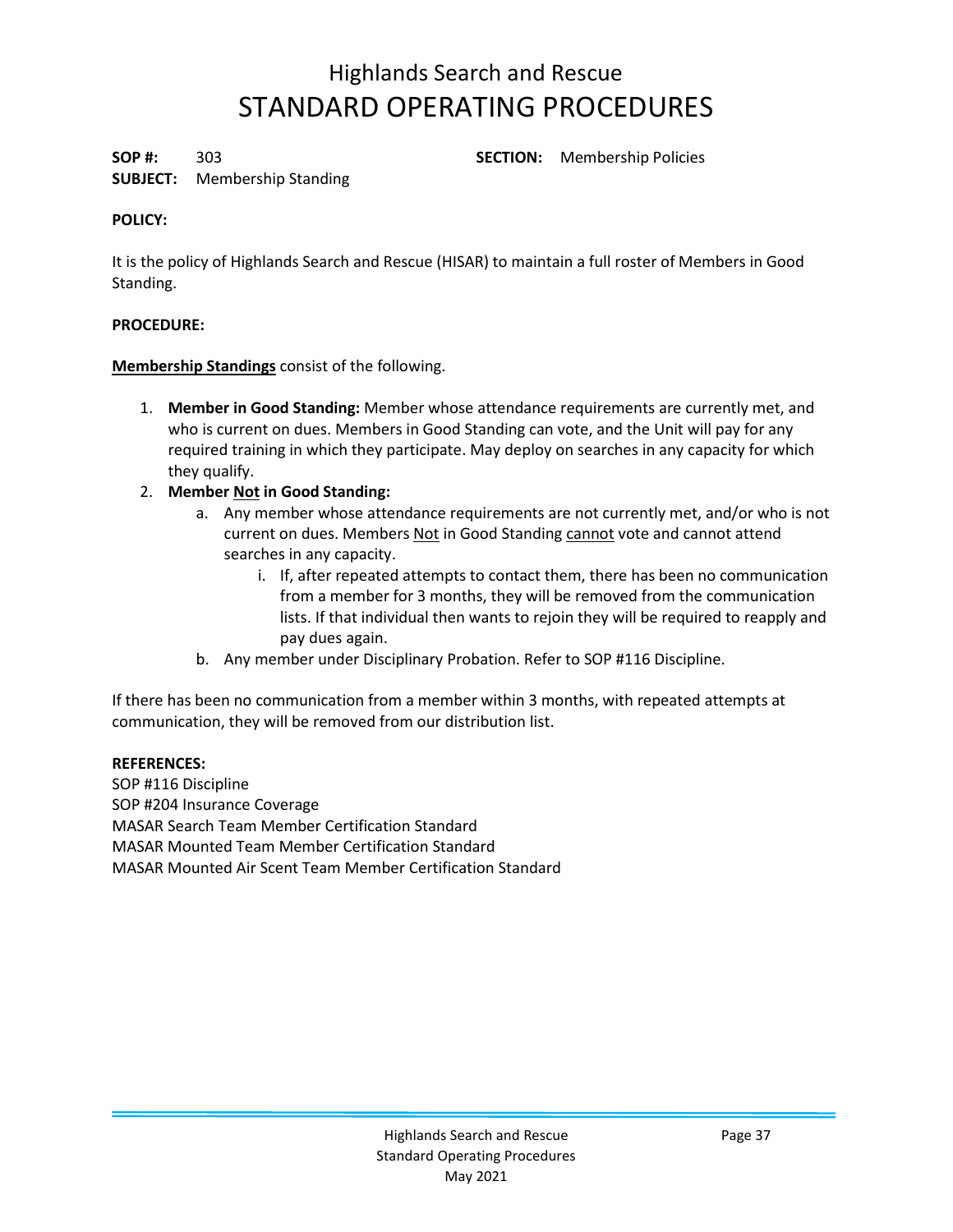**SUBJECT:** Attendance

**SOP #:** 304 **SECTION:** Membership Policies

#### **POLICY:**

It is the policy of Highlands Search and Rescue (HISAR) to maintain members in good standing by enforcing minimum attendance of regular meetings and training.

### **PROCEDURE:**

Anticipated absences from meetings and/or training should be communicated in advance to the President or Training Officer as appropriate, as well as via SAR Organizer.

Attendance records shall be maintained on SAR Organizer. However, it is the member's responsibility to keep track of their own attendance to ensure they remain in good standing without being told.

To maintain good standing, all members must attend no less than 75% of the meetings and certificationrelevant training exercises in the previous 12 months.

Any member who does not meet the attendance requirement is no longer in good standing. They will have their privilege to vote and attend searches in any capacity suspended and will need to pay for their own training, even if a grant has been obtained to pay for it. Suspended/ reinstated privileges will be communicated to the member by one or more Directors. Once the member's attendance is back in compliance, the suspended privileges will be immediately reinstated.

#### **REFERENCES:**

SOP #303 Membership Statuses and Classes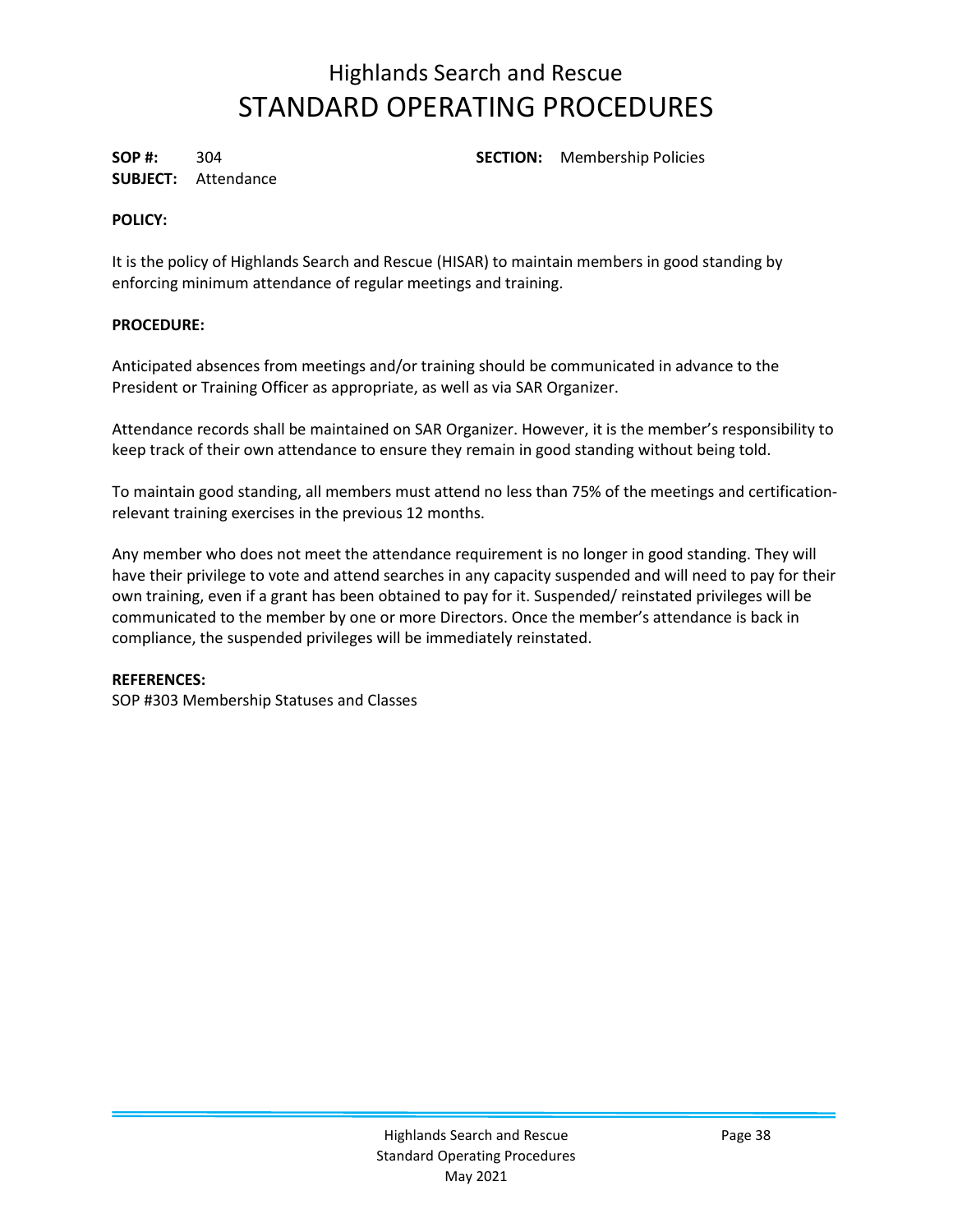**SUBJECT:** Availability

**SOP #:** 305 **SECTION:** Membership Policies

#### **POLICY:**

It is the policy of Highlands Search and Rescue (HISAR) to maintain maximum availability of its members for search and rescue operations.

#### **PROCEDURE:**

All team members are expected to be available to search year-round. If any member is not ready or available for ground or mounted operations at any time during that period, they must notify the duty officer (DO) as soon as they become unavailable.

If there are any limiting conditions to a member's search capabilities (i.e. rough terrain, extreme temperatures, icy conditions, etc.) the member must communicate these limits to the DO at the beginning of the year and/or as these limitations change.

All members are expected to keep their current contact and emergency information on file with the DO at all times.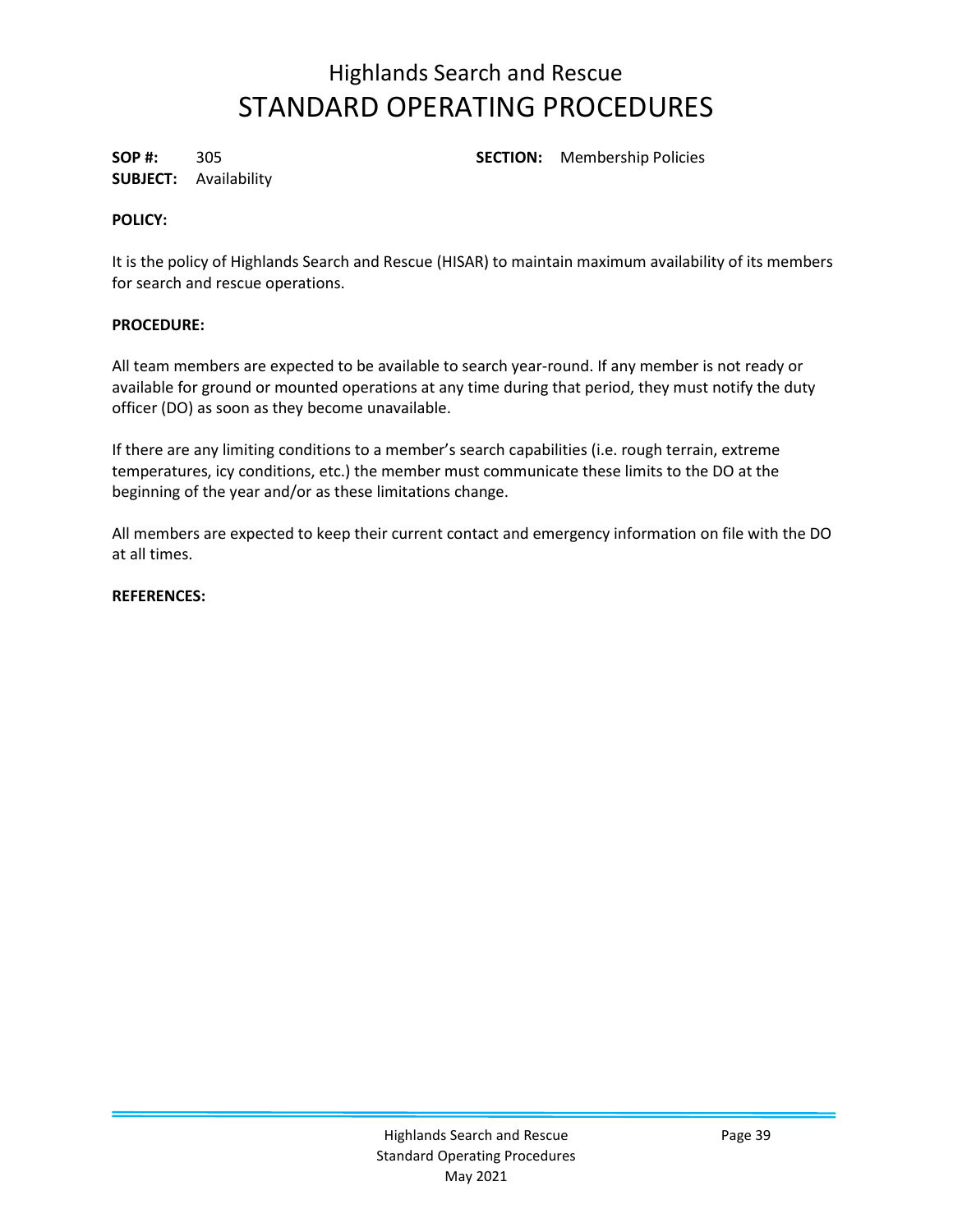**SUBJECT:** Leaves of Absence

**SOP #:** 306 **SECTION:** Membership Policies

#### **POLICY:**

It is the policy of Highlands Search and Rescue (HISAR) to grant leaves of absence as appropriate to accommodate our members.

### **PROCEDURE:**

The Board of Directors (Board) may grant leaves of absence (LOA) to members in good standing for the purposes of medical conditions/rehabilitation, mourning, family emergencies or other appropriate circumstances. While on LOA, members are excused from the attendance and training requirements, and maintain their good standing, but are not eligible to vote or attend a search or other HISAR or MASAR sanctioned events in any capacity.

LOAs will be granted in periods of 6 months and will be reviewed at the request of the member with the Board one month prior to the expiration for an extension. Absences prior to the granted LOA will not be counted toward the LOA period.

If a LOA is extended for an additional 6 months the member will return all Unit-owned equipment to the training officer and will be removed from the email distribution list for the duration of the LOA. The equipment, as available, will be returned to the member at the conclusion of the LOA. After 1 year on a LOA the member will need to reapply for membership.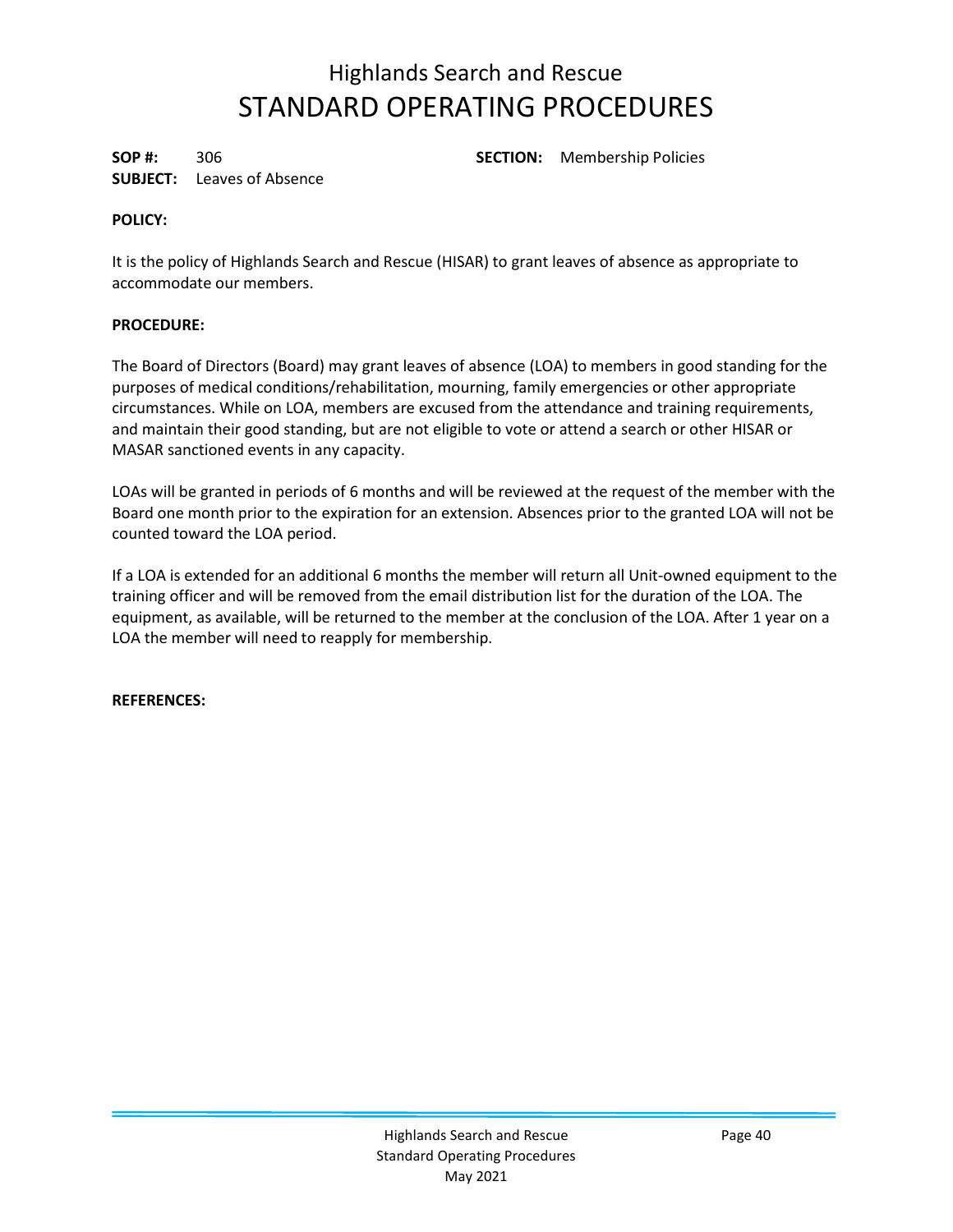**SOP #:** 307 **SECTION:** Membership Policies **SUBJECT:** Distribution List and Communications

#### **POLICY:**

It is the policy of Highlands Search and Rescue (HISAR) to communicate effectively with its members regarding unit operations.

#### **PROCEDURE:**

General information about meetings and training exercises will be communicated to all members who have paid their dues and attended one meeting or training. Care should be taken by all members to ensure that emails remain respectful and on topic. New topics should be introduced in new emails with appropriate subject lines for future search reference purposes.

Members will be removed from the general distribution list once they have been on Leave of Absence for 6 months, once they voluntarily remove themselves from membership, or once their membership is terminated. If there has been no communication from a member within 3 months, they will be removed from our distribution lists.

Unit Officers may choose to send certain communications to subsets of the membership, including but not limited to: Fully-MASAR Certified Members, Ground searchers, Mounted searchers, Directors, and Officers. Care should be taken by all these members to ensure that replies are not sent to anyone outside the initial group.

Not everyone has constant access to technology. If a member sends an urgent communication with a reply requested and does not get that reply within what they consider to be a reasonable time frame, that member must contact all applicable members in every other available manner.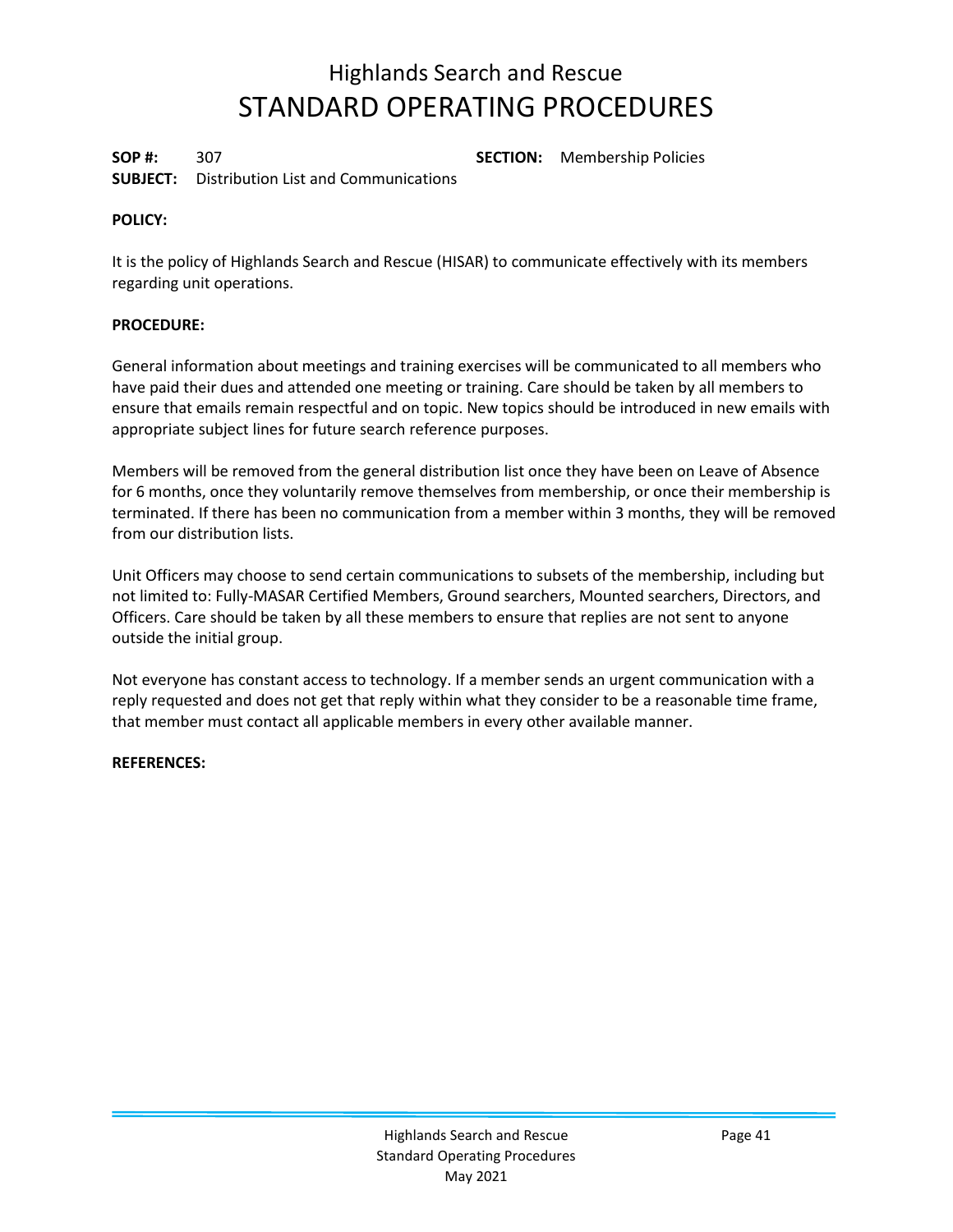**SOP #:** 308 **SECTION:** Membership Policies

### **SUBJECT:** Dual Membership

#### **POLICY:**

It is the policy of Highlands Search and Rescue (HISAR) to allow members to hold membership with other MASAR Units.

### **PROCEDURE:**

HISAR allows members to hold membership with other MASAR Units as long as the member adheres to SOP #107 (Conflict of Interest).

#### **REFERENCES:**

SOP #107 Conflict of Interest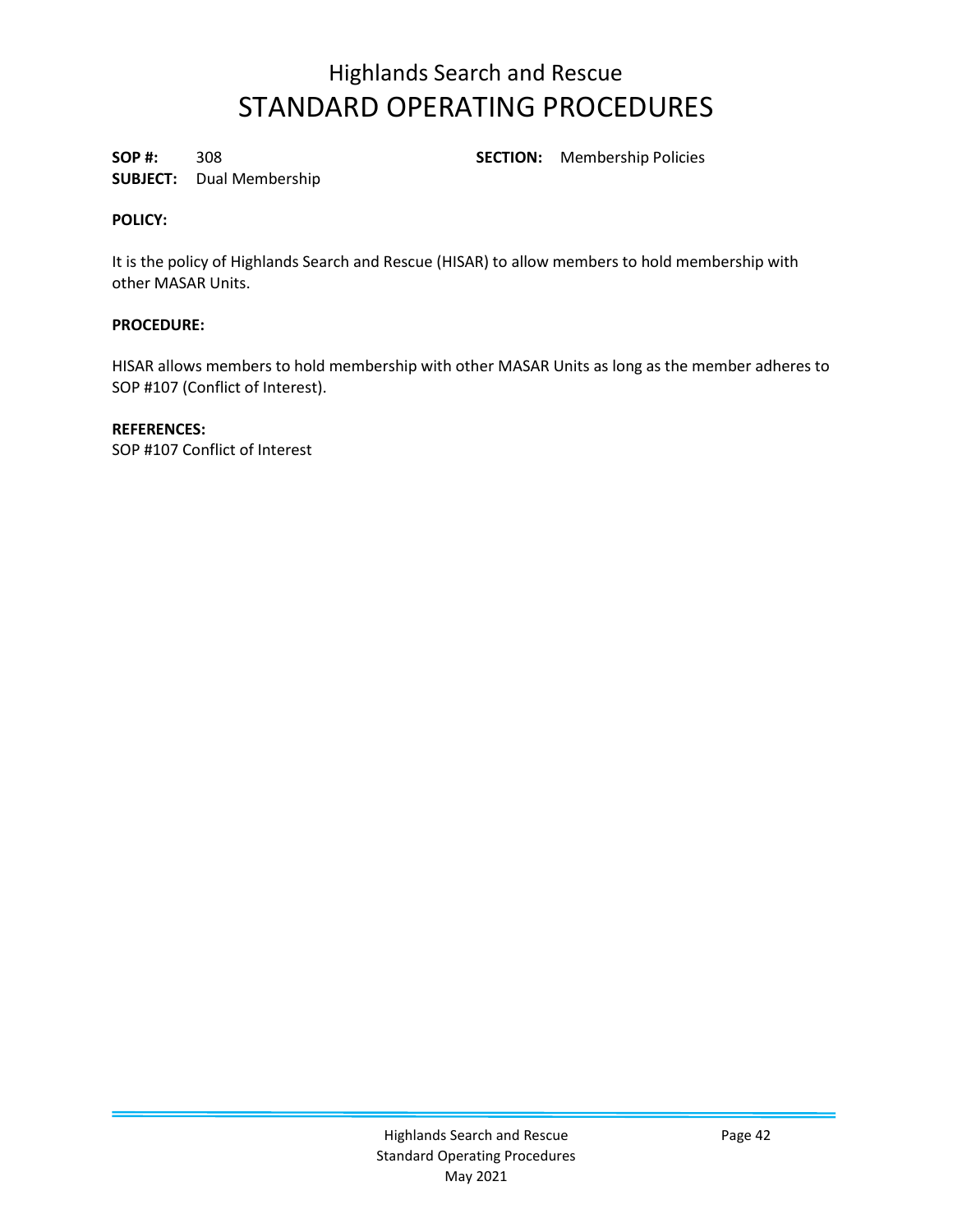**SUBJECT:** Required Training Schedule

**SOP #:** 401 **SECTION:** Training and Certification Policies

### **POLICY:**

It is the policy of Highlands Search and Rescue (HISAR) that its operational members follow a regular and planned training schedule to ensure safe and effective search operations.

#### **PROCEDURE:**

This procedure outlines the minimum required training topics that must be covered, and how often. Refer to the Attendance policy for overall requirements; compliance with SOP #401 has no direct effect on "in good standing" status (which only applies to voting and whether training fees are covered by the unit).

#### **SEARCH SUPPORT STAFF:**

**Once**

• Intro to Incident Command System (IS-100) online FEMA course

#### **GROUND SEARCHERS:**

*In addition to all requirements above:* 

#### **Once (If Certifying as a MASAR Search Team Member)**

- Basic Search and Rescue (BASAR) online course
- BASAR Written Exam
- Completed STM Individual Documentation and Test Checklist (Field Skills)

#### **At Multiple Training Exercises Each Year**

● Demonstration of skills in map & compass, GPS, radio communications, and selfextraction from the field on foot.

#### **Every 12 Months**

- A successful MASAR Aerobic Fitness Evaluation proctored by a MASAR-Certified Search Team Member from any MASAR-Certified unit. (Without this requirement being met within the last 12 months, a member cannot participate in any Regional or Unit ground or mounted training, regardless of who pays.)
- In order to recertify through MASAR, an average of 12 hours of ground search skills per year over a 3-year period must be documented. In an effort to be consistent with this requirement, HISAR requires that at least 12 hours of ground search skills training must be logged per calendar year, between unit training, regional training, and independent training. Members should keep in mind that it is their own responsibility to ensure that they have their 12 hours of training each year, and that if they do not accomplish this, they may not be able to recertify. Independent Training forms must be filled out within 7 days of completion to be accepted and entered into your record.

#### **Every 2-3 Years**

- CPR Certification (Red Cross, American Heart Association, or equivalent)
- Basic First Aid (or higher)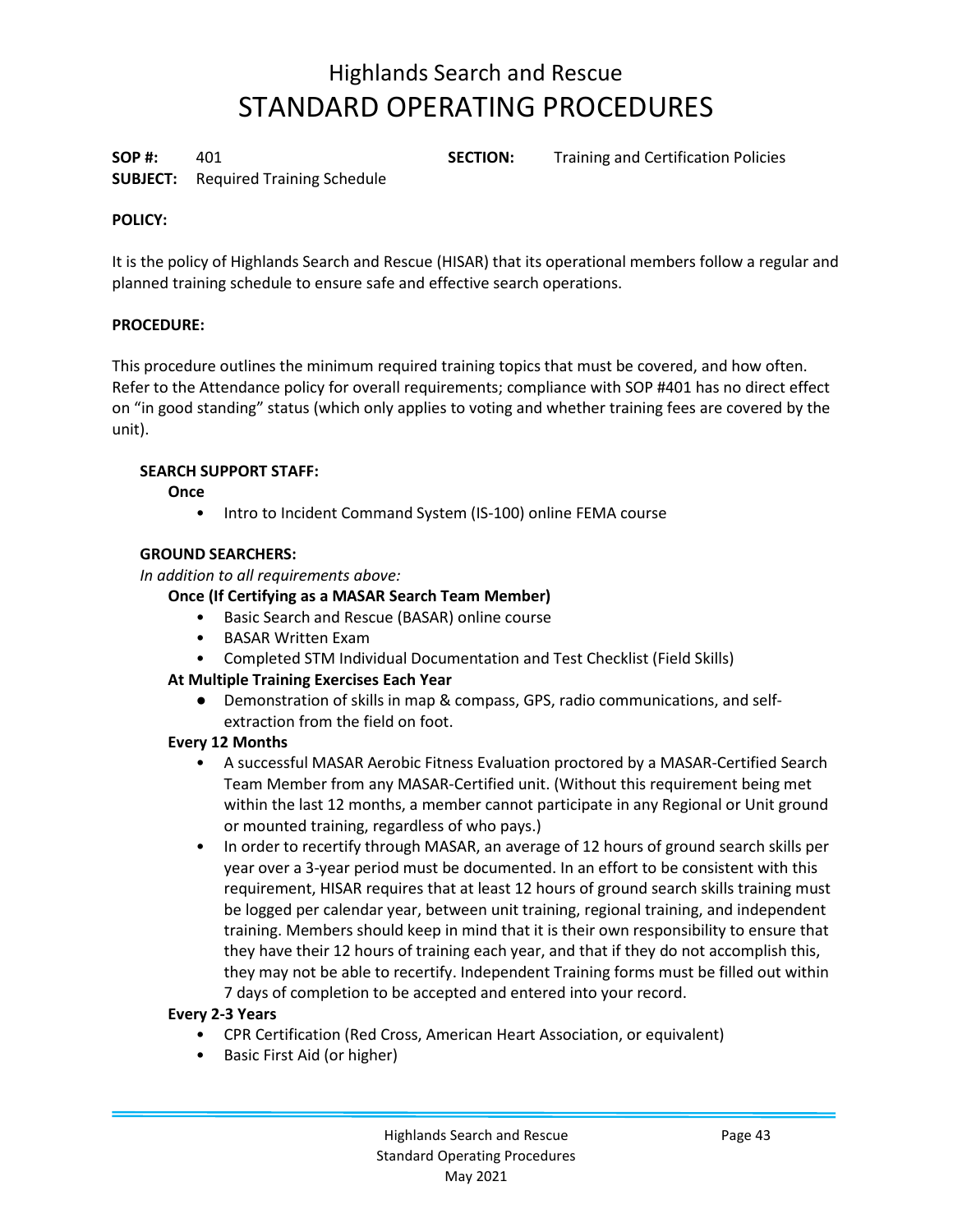#### **MOUNTED TEAMS:**

*In addition to all requirements above:* 

**Once Per Mounted Team**

• Successful Mounted Team Certification Test

#### **Annually**

- At least 4 mounted unit training exercises
- **MASAR Mounted Team Members:** In order to recertify through MASAR, an average of at least 70 hours of training per year over a 3-year period must be documented. This is inclusive of the 12 hours required to maintain the rider's Search Team Member certification. In an effort to be consistent with this requirement, HISAR requires that at least 70 hours of training must be logged per calendar year between unit and independent training exercises. Members should keep in mind that it is their own responsibility to ensure that they have their 70 hours of training each year, and that if they do not accomplish this, they may not be able to recertify without undergoing a new Mounted Team Certification Test. Independent Training forms must be filled out within 7 days of completion to be accepted and entered into your record.

#### **MOUNTED AIR SCENT TEAMS:**

*In addition to all requirements above:* 

#### **Once Per Mounted Air Scent Team**

• Successful completion of all Mounted Air Scent Team Certification Tests

#### **Annually**

- At least 4 mounted air scent unit training exercises
- **MASAR Mounted Air Scent Team Members:** In order to recertify through MASAR, an average of at least 140 hours of training per year over a 3-year period must be documented. This is inclusive of the 12 hours required to maintain the rider's Search Team Member certification and the 70 hours required to maintain the mounted team's Mounted Team certification. In an effort to be consistent with this requirement, HISAR requires that at least 140 hours of mounted skills training must be logged per calendar year between unit and independent training. Members should keep in mind that it is their own responsibility to ensure that they have their 140 hours of training each year, and that if they do not accomplish this, they may not be able to recertify without undergoing new Mounted Air Scent Team Certification Tests. Independent Training forms must be filled out within 7 days of completion to be accepted and entered into your record.

#### **REFERENCES:**

MASAR Recommended Equipment List, combined MASAR Standards Definitions MASAR Certification Standards and Procedures Overview MASAR Search Team Member Certification Standard MASAR Search Team Member Certification Standard, Appendix A - Aerobic Fitness Evaluation MASAR Search Team Member Certification Standard, Appendix B - Grandfathering of Searchers MASAR Search Team Member Certification Standard, Appendix C - Training Requirements MASAR Search Team Member Cert'n Standard, Appendix D - Recommended Minimum Equipment List MASAR Mounted Team Certification Standard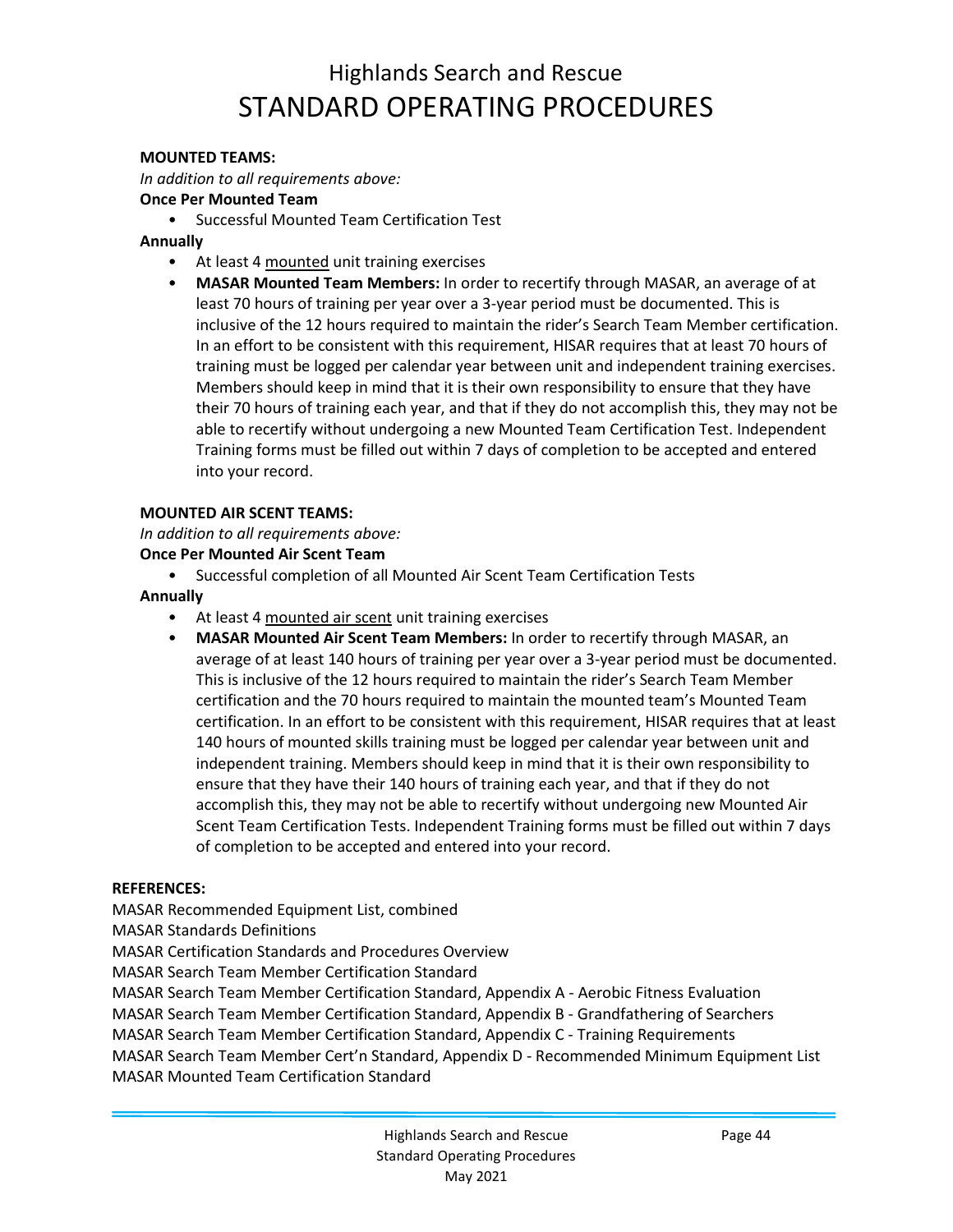MASAR Mounted Team Certification Standard, Appendix B: Recommended Equipment List Google Form: Independent Training form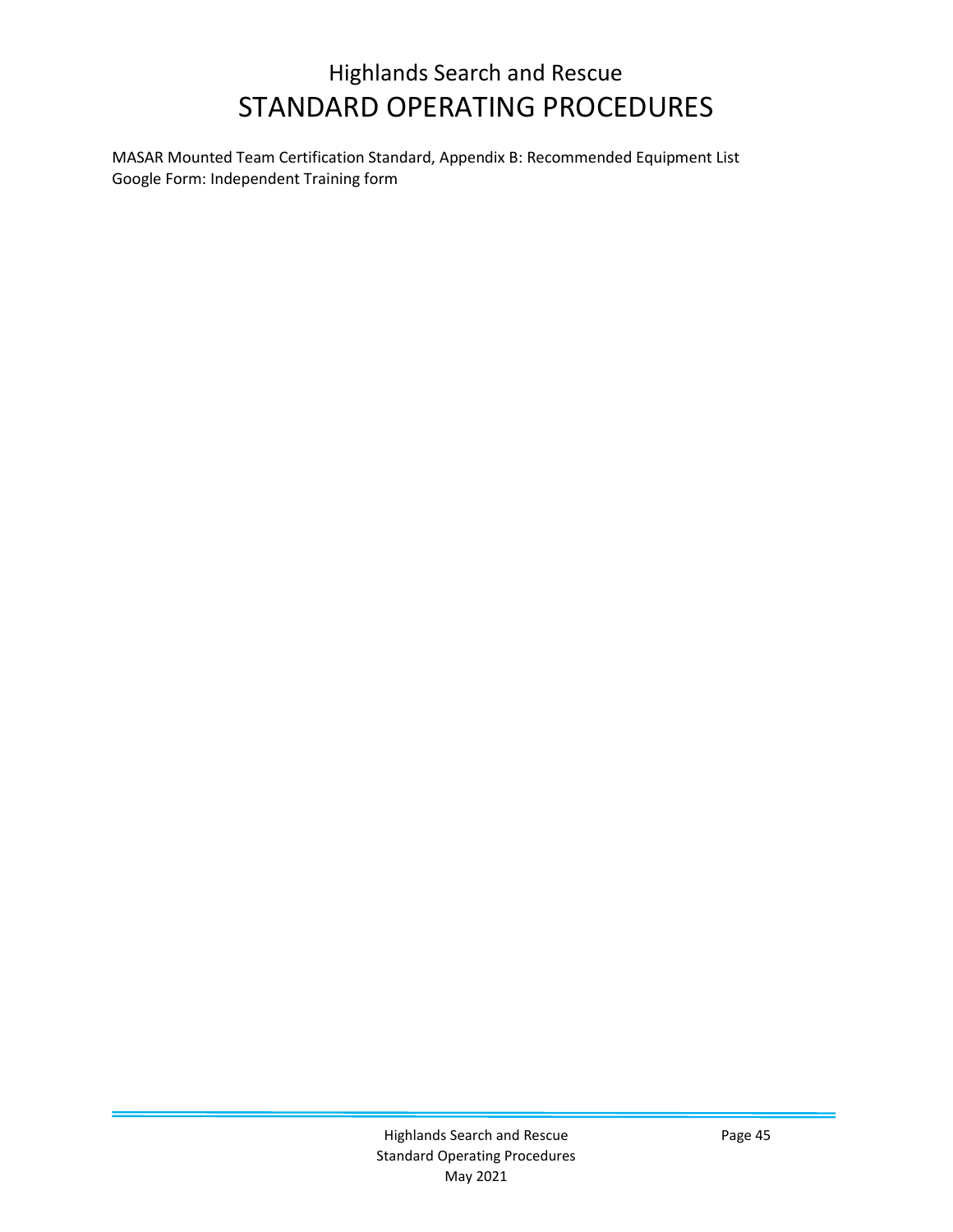**SUBJECT:** Notification of Training Exercises

**SOP #:** 402 **SECTION:** Training and Certification Policies

#### **POLICY:**

It is the policy of Highlands Search and Rescue (HISAR) to notify MASAR and the Maine Warden Service in advance of our training so that our fully-certified members may be covered under the Maine Warden Service's Workers' Compensation policy.

#### **PROCEDURE:**

The Training Officer will notify the Maine Inland Fisheries & Wildlife SAR Liaison or the Maine Warden Service (MWS) SAR Coordinator, whichever the MWS prefers, at least 2 weeks prior to each training event. The notification will include the date, location, the names of all MASAR-certified personnel who will be attending, and the training topic. Immediately after the training, the Training Officer will file a report with the names of MASAR certified personnel who attended, as well as report a brief synopsis of the training event.

#### **REFERENCES:**

MASAR "Maine Insurance Policies - Application to SAR Personnel"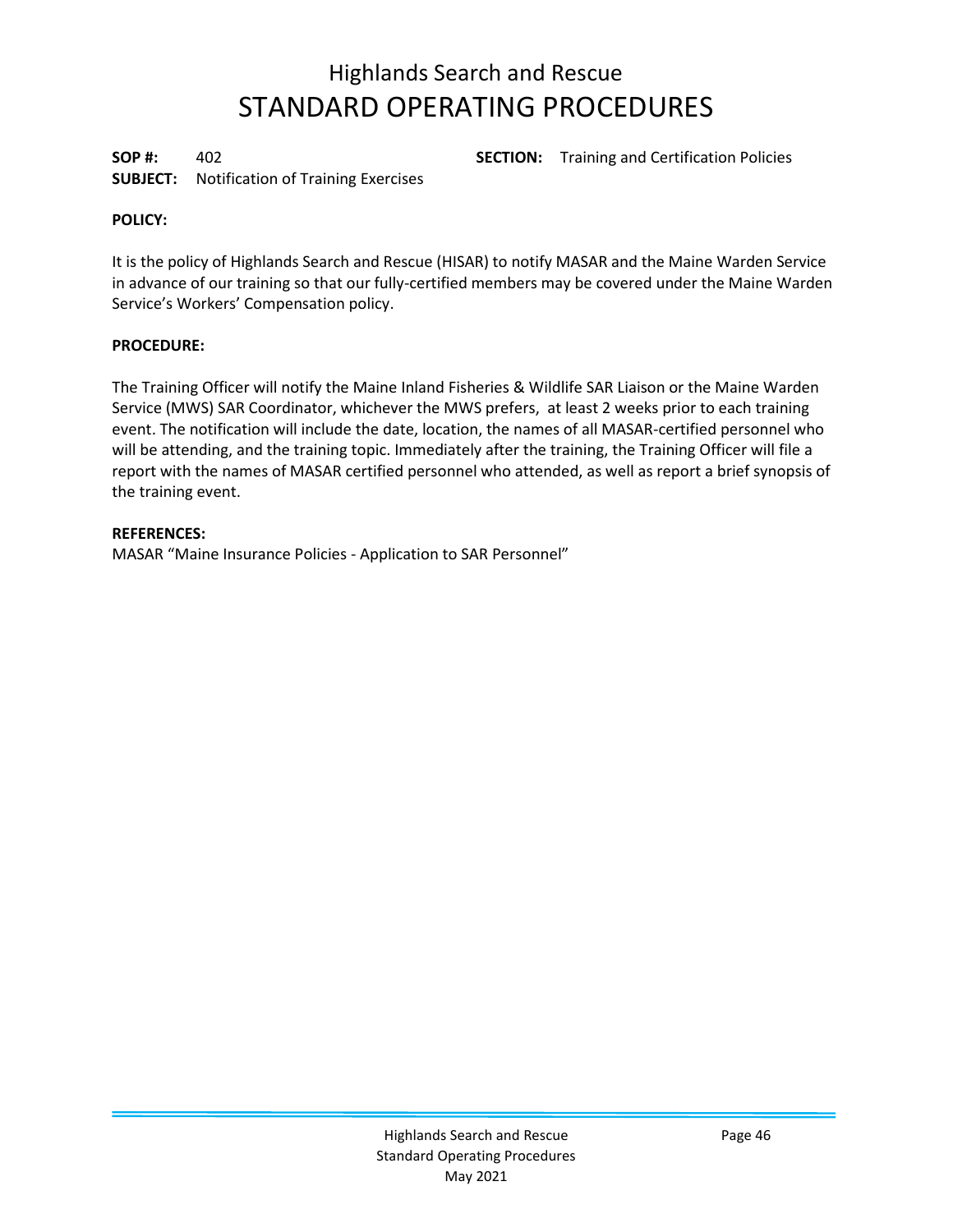**SUBJECT:** Training Fees

**SOP #:** 403 **SECTION:** Training and Certification Policies

#### **POLICY:**

It is the policy of Highlands Search and Rescue (HISAR) to pay required training fees for all field/missionready members in good standing, as long as sufficient funds are available.

#### **PROCEDURE:**

Once a member is field/mission-ready, as long as they remain in good standing, HISAR will pay the fees for all required training. This is dependent on a minimum bank balance of \$1500. Independentlyobtained CPR and/or First Aid is reimbursable at a maximum combined total of \$25.

#### **REFERENCES:**

SOP #303 Membership Standings SOP #304 Attendance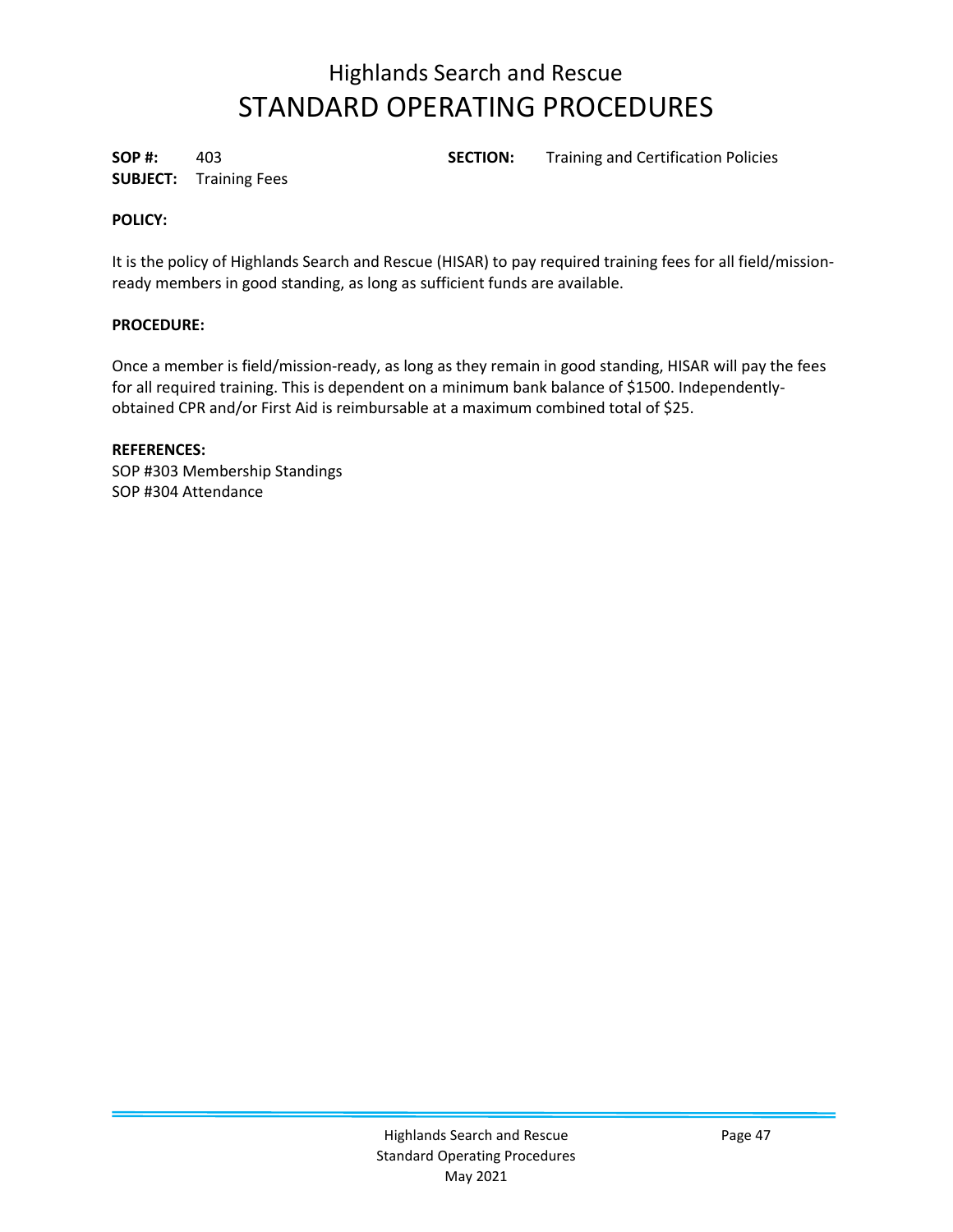**SOP #:** 404 **SECTION:** Training and Certification Policies

**SUBJECT:** Non-Members Attending Training

#### **POLICY:**

It is the policy of Highlands Search and Rescue (HISAR) that participation in HISAR training sessions will be limited to HISAR members, with two exceptions.

#### **PROCEDURE:**

**Potential Members:** A potential HISAR member who wishes to observe a training must:

- 1. Receive pre-approval by the Recruitment Officer who has determined the applicant is likely to be suitable for SAR.
- 2. Sign the HISAR Liability Release prior to attending the training.
- 3. Attend only one training before applying to join the unit.
- 4. Cover any costs associated with observing or participating in the training (if there is a fee to audit, or in cases such as CPR or First Aid classes).

**Guests:** We encourage joint training sessions with other MASAR Teams, as well as participation from civilians acting as Search Subjects, helping with Logistics, etc. When attending an HISAR training, each Guest must:

- 1. Sign the HISAR Liability Release prior to attending the training.
- 2. Cover any costs associated with observing or participating in the training (if there is a fee to audit, or in cases such as CPR or First Aid classes).
	- a. Exception: MASAR-Certified members of other MASAR teams when a funding grant has been obtained to pay for the training session.
- 3. Inform the Training Officer whether or not they are MASAR Certified (for insurance purposes).

Potential guests must be at least 16 years of age. Minors' Liability Releases must be signed by a Legal Guardian, and the Minor must be directly accompanied and supervised by a Legal Guardian.

#### **REFERENCES:**

SOP #302 New Member Onboarding HISAR Liability Release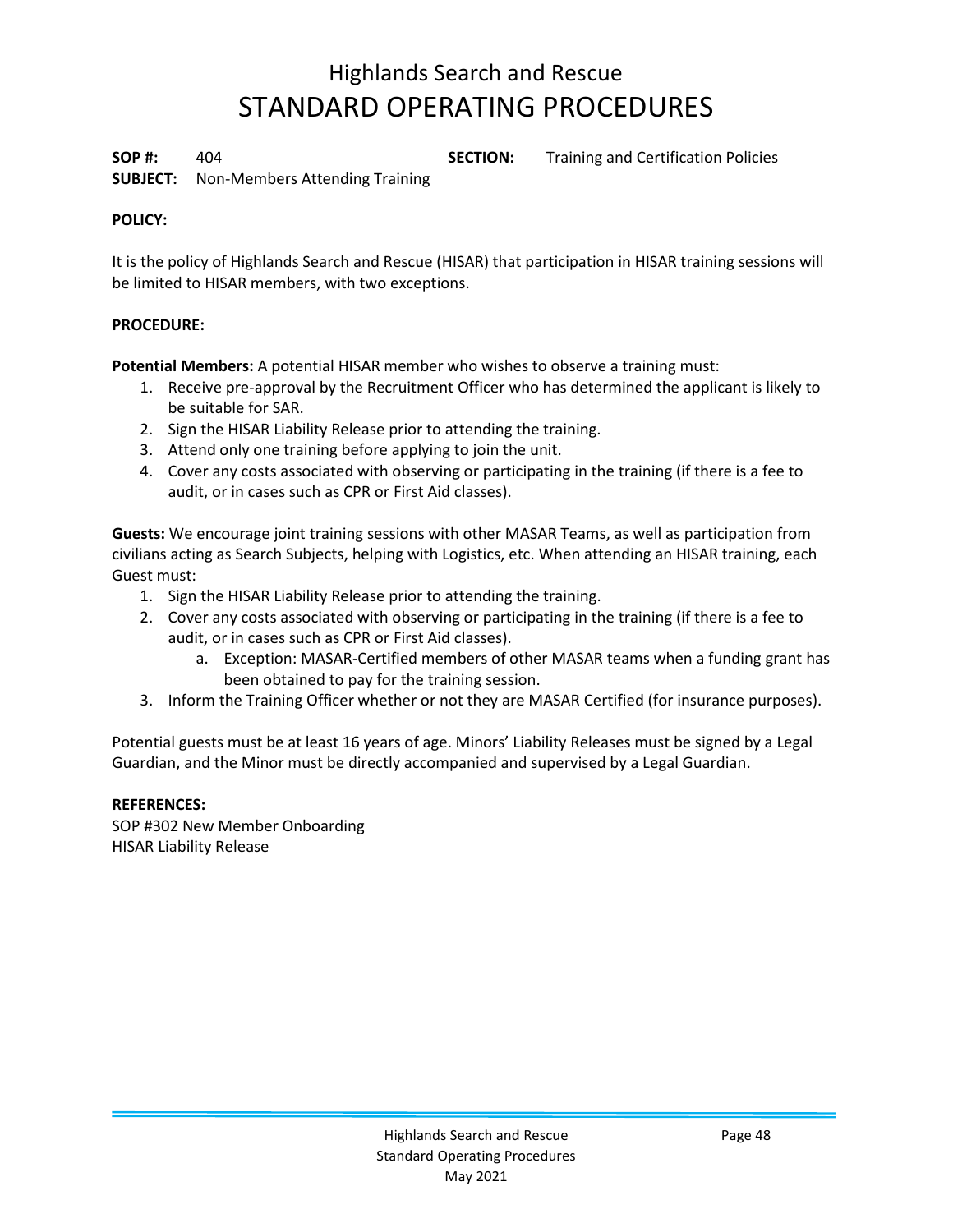**SOP #:** 404 **SECTION:** Training and Certification Policies **SUBJECT:** Untested Mounted Teams Attending Mounted Training Exercises

#### **POLICY:**

It is the policy of Highlands Search and Rescue (HISAR) that members who are not yet a MASAR Mounted Team Member may participate in mounted training with their equines if the following conditions are met.

#### **PROCEDURE:**

First priority for all mounted training sessions will be given to mounted teams who have successfully passed the Mounted Team Certification Testing.

To be considered for the exception outlined here, the member in question must successfully pass the Mounted Team Suitability Assessment with the equine in question. See SOP #406.

- 1. Untested Mounted Team Members must ask the Training Officers, in advance, for permission to bring their untested mount to a training exercise.
- 2. The Training Officers will then discuss and vote on whether to make a recommendation to the Board that a specific training is appropriate for untested mounted teams. Majority vote in the affirmative is required for the procedure to move to Step 2.
- 3. Following a recommendation from the Training Officers, the Board will vote on whether untested mounted teams will be allowed to attend the specific training in question. Majority vote in the affirmative is required for the procedure to move to Step 3.
- 4. The Elected Officers (Board and Corporate) will vote on which untested mounted teams will be allowed to attend. An officer who holds more than one office will only vote once. The President will only vote in the event of a tie. Majority vote in the affirmative is required for each team.

#### **REFERENCES:**

SOP #405 Mounted Team Suitability Assessment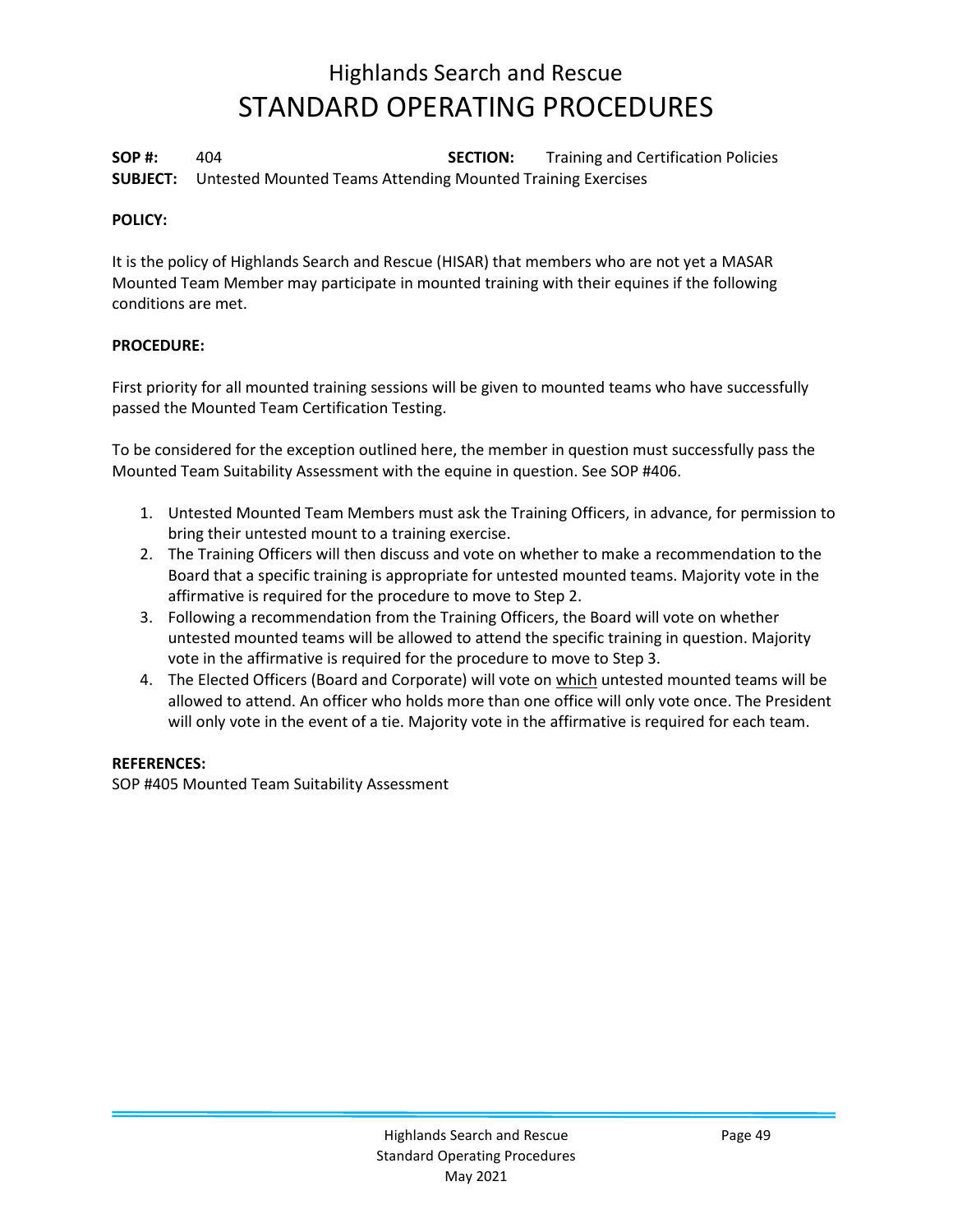**SOP #:** 405 **SECTION:** Training and Certification Policies

**SUBJECT:** Mounted Team Suitability Assessment

### **POLICY:**

It is the policy of Highlands Search and Rescue (HISAR) that prospective mounted teams must successfully pass a Mounted Team Suitability Assessment before participating in Mounted Team Certification Testing or mounted training.

### **PROCEDURE:**

A MASAR-certified HISAR Mounted Team Member must ride with the prospective mounted team outside the confines of an arena to ensure that the following standards are met.

- Rider has reviewed the MASAR Mounted Team Certification Standard to ensure that their equine is acceptable for mounted searching
- Equine is healthy with appropriate body condition and fitness level
- All tack/equipment fits the equine and rider, and is in safe condition
- Tow vehicle and trailer are appropriate and in safe condition
- Rider is competent and confident at all gaits
- Equine can safely walk, trot or gait, and canter, regardless of whether leading or following
- Effort should be made to confront prospective mounted team with a situation that has the potential for them to spook or be uncertain; prospective mounted team must respond to this challenging situation safely and successfully
- Equine must not bite or kick, must be safe and easily controlled by the handler/rider at all times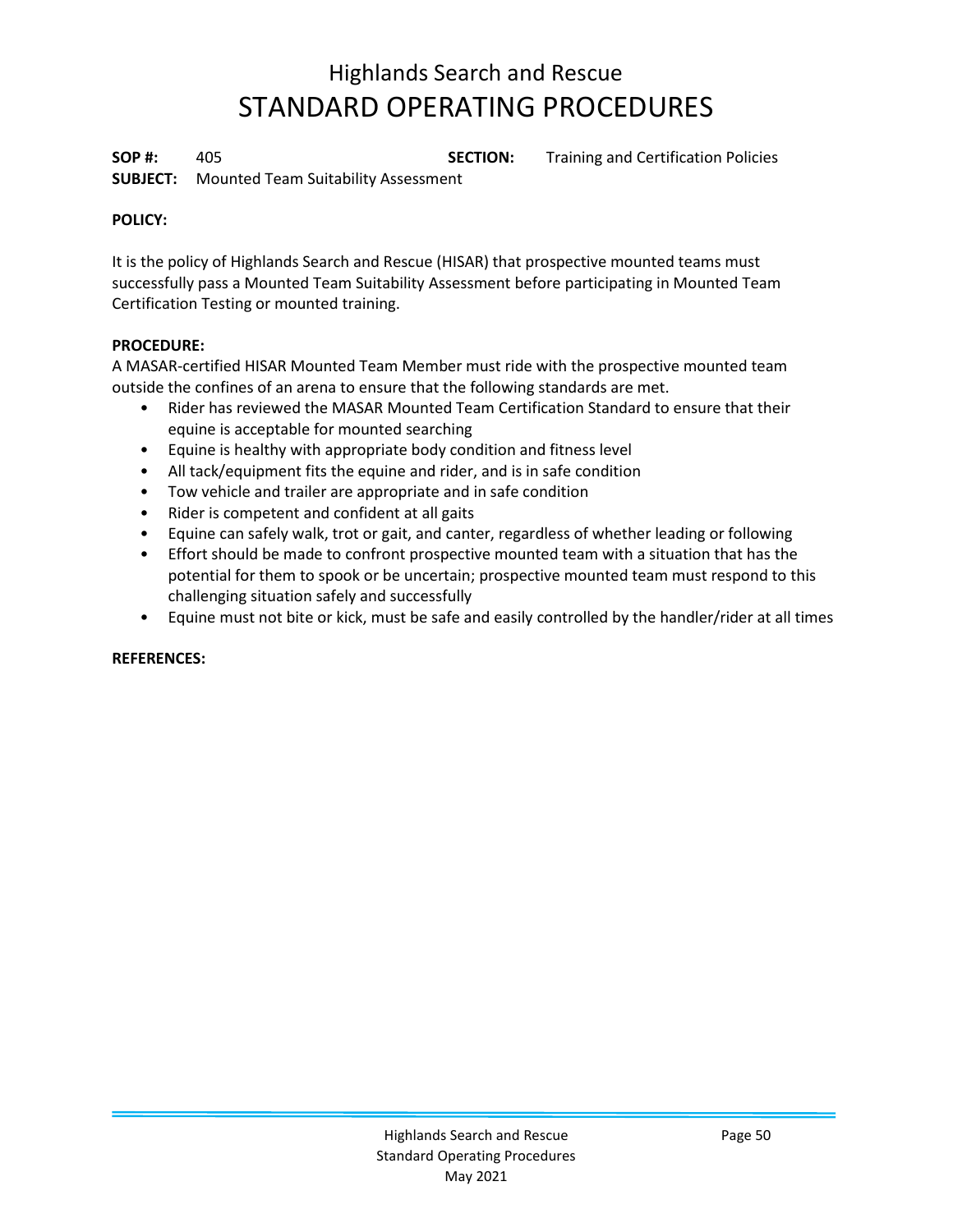**SOP #:** 406 **SECTION:** Training and Certification Policies **SUBJECT:** Mounted Team Certification Testing Eligibility

#### **POLICY:**

It is the policy of Highlands Search and Rescue (HISAR) that all prospective mounted team members shall show a certain level of commitment to Search and Rescue in order to be eligible for the Mounted Team Certification Testing.

#### **PROCEDURE:**

Members must have the following training / current certifications prior to Mounted Team Certification Testing:

- Successful Mounted Team Suitability Assessment (SOP #406)
- Member in Good Standing\*
- Passed the online portion of the BASAR Course (field skills not required)
- HISAR- or MASAR-sponsored map and compass training within previous 12 months
- Current CPR and Basic First Aid (or higher) certifications
- MASAR Aerobic Fitness Evaluation within the previous 12 months

#### **REFERENCES:**

SOP #401 Required Training Schedule

SOP #405 Mounted Team Suitability Assessment

MASAR Search Team Member Certification Standard, Appendix A - Aerobic Fitness Evaluation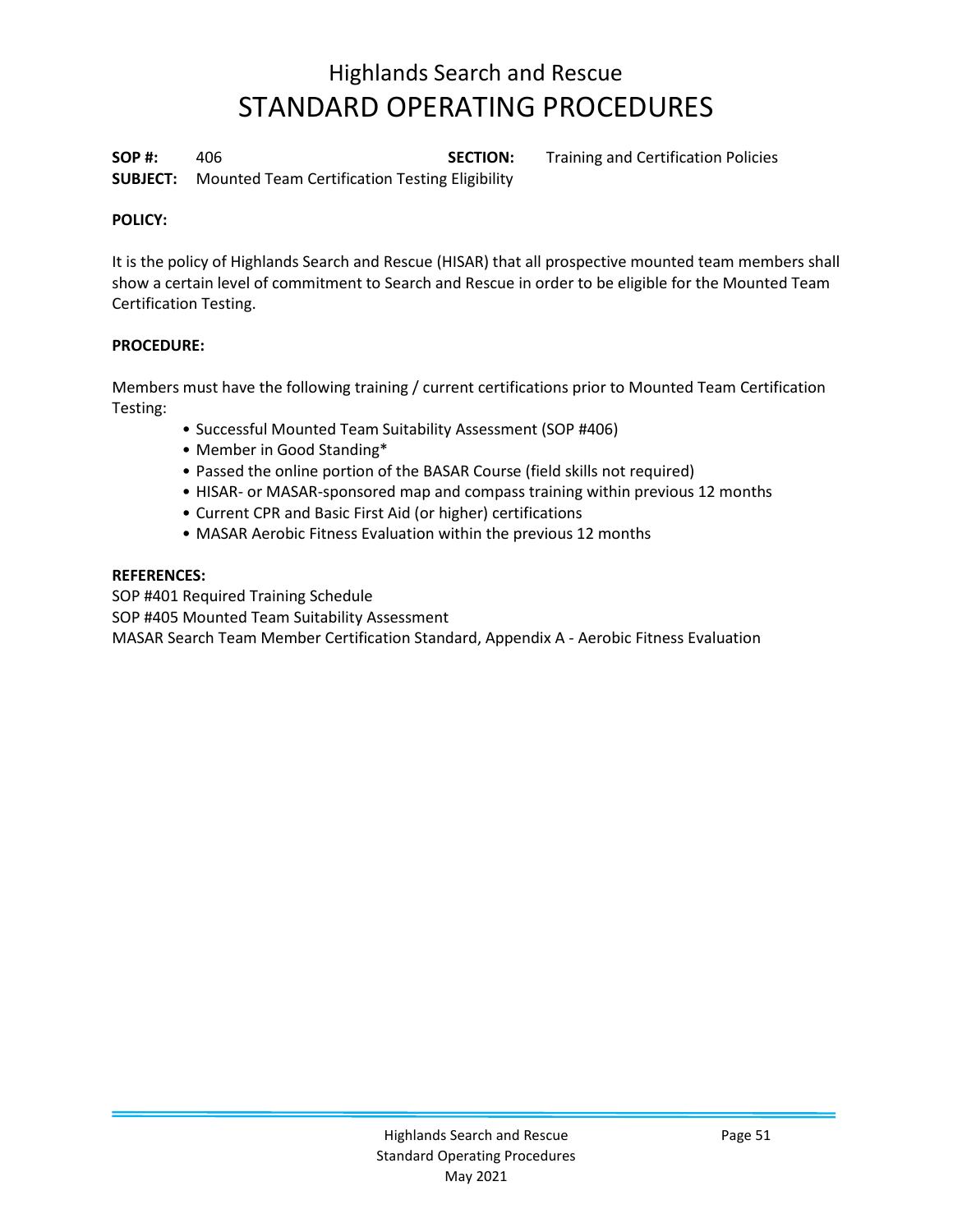**SOP #:** 407 **SECTION:** Training and Certification Policies **SUBJECT:** Mounted Air Scent Team Suitability Assessment

#### **POLICY:**

It is the policy of Highlands Search and Rescue (HISAR) that prospective mounted air scent teams must successfully pass a Mounted Air Scent Team Suitability Assessment before participating in Mounted Air Scent Team Certification Testing.

#### **PROCEDURE:**

A MASAR-certified Mounted Air Scent Team Member, or an alternative approved by the HISAR Board of Directors and Training Officers, must observe the prospective mounted air scent team during at least two air scent training exercises, and interview the rider to ensure that the following standards are met.

- Provide detailed and accurate written training records sufficient to prove that the mounted team could conceivably pass all air scent certification tests.
- Demonstrate the ability to plan an efficient search, best utilizing the wind and existing environmental conditions to provide maximum coverage of the terrain.
- Demonstrate that the rider recognizes when the equine is indicating that it detects human scent.
- Demonstrate the ability to judge sweeps of areas as to their suitability to the prevailing conditions.
- Demonstrate that they recognize when either member of the mounted team is working ineffectively, and take action to compensate for, or remedy, the situation.
- Report clearly on a map the following information after the search, demonstrating a knowledge of how to evaluate the clues inherent in the equine's alerts, indications, and behavior:
	- o Areas and/or routes covered.
	- o Location of alerts and/or indications.
	- o Wind direction and other observed environmental factors which may be pertinent to the search effort.
	- o Location of any clues encountered during the search.

If the prospective mounted air scent team meets these requirements, at their request the training officer may submit their application for certification testing as a Mounted Air Scent Team under the MASAR standard.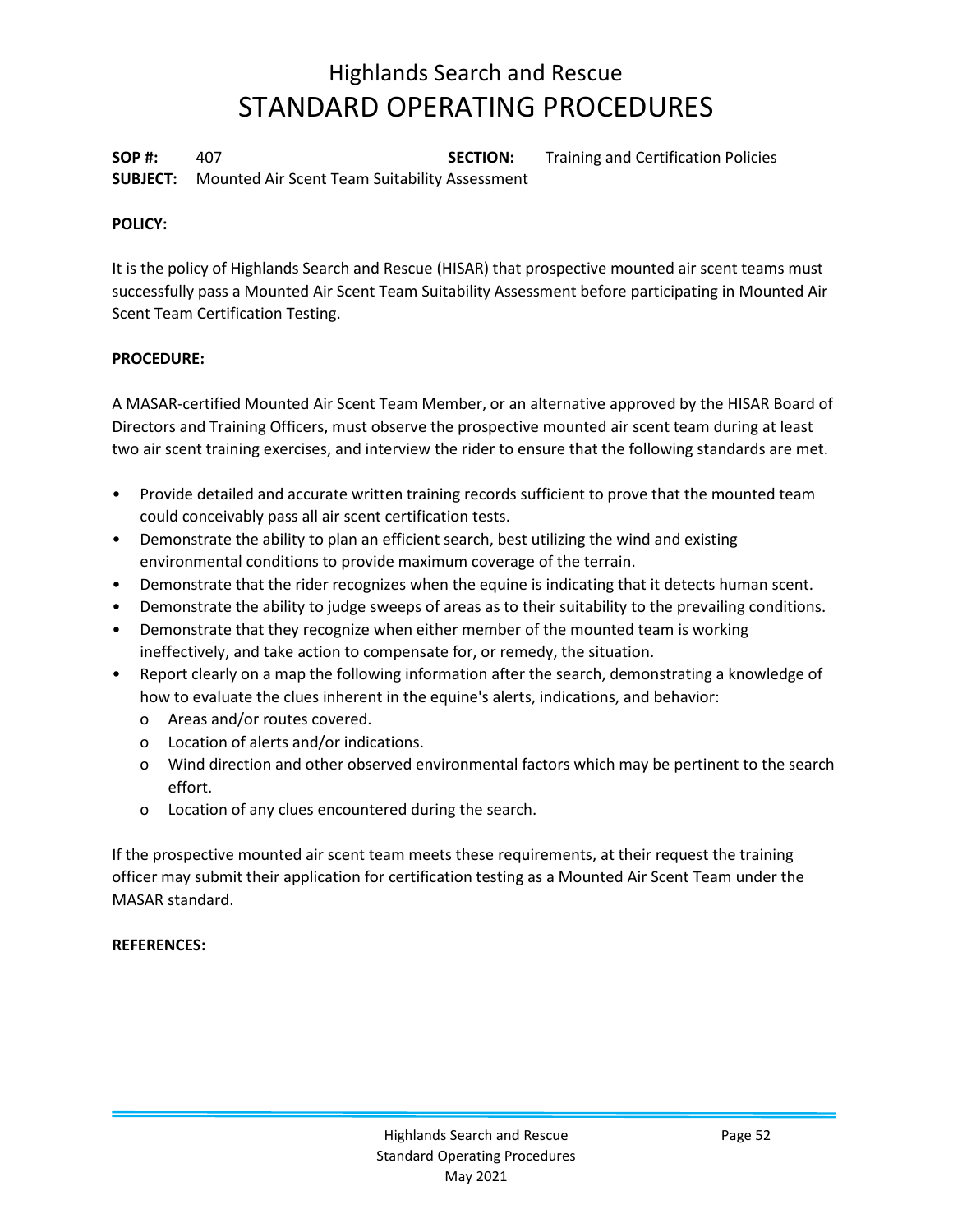#### **SOP #:** 408 **SECTION:** Training and Certification

Policies

**SUBJECT:** Mounted Air Scent Team Certification Testing Eligibility

#### **POLICY:**

It is the policy of Highlands Search and Rescue (HISAR) that all prospective mounted air scent team members who are current on their MASAR Mounted Team certification.

#### **PROCEDURE:**

Members must have the following training / current certifications prior to Mounted Team Certification Testing:

- Successful Mounted Air Scent Team Suitability Assessment (SOP #407)
- Member in Good Standing\*
- MASAR-Certified Mounted Team Member
- Written Training Records

#### **REFERENCES:**

SOP #401 Required Training Schedule SOP #407 Mounted Air Scent Team Suitability Assessment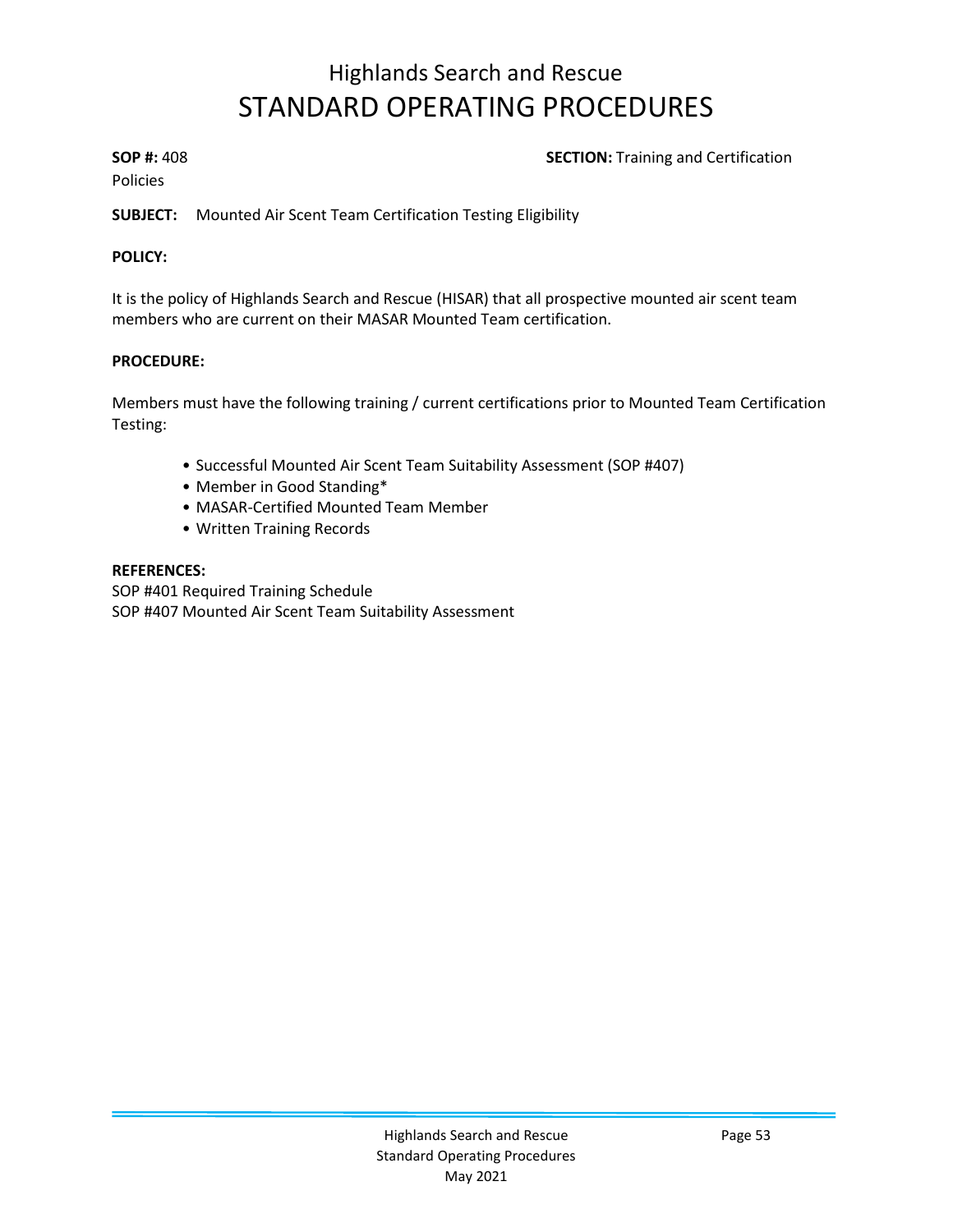**SUBJECT:** General Safety Practices

**SOP #:** 501 **SECTION:** Operations Policies

#### **POLICY:**

It is the policy of Highlands Search and Rescue (HISAR) to reduce the potential for hazards and injuries.

#### **PROCEDURE:**

Safety is everyone's responsibility. All members shall use care in the performance of their duties and act in a manner that will assure maximum safety for themselves, fellow members, their mounts, other SAR personnel and the public.

HISAR is not responsible for the maintenance or care of any personal equipment, or Unit-owned equipment in the care of one of its members. It is the responsibility of the Unit member to use equipment that is safe, clean and well-maintained in serviceable and good working condition. Defective equipment will be removed from service and replaced immediately.

All unsafe conditions shall be corrected immediately whenever possible. All unsafe conditions, accidents and injuries shall be reported immediately to the appointed safety officer or person in charge of the operation. The appointed safety officer or person in charge of the operation must respond to all reports of unsafe conditions.

During HISAR and/or MASAR mounted operations appropriate footwear is required when in close proximity to an equine. While mounted, all members must wear an ASTM approved helmet and appropriate riding boots with a heel. Stirrup cages may be used to satisfy the heel requirement.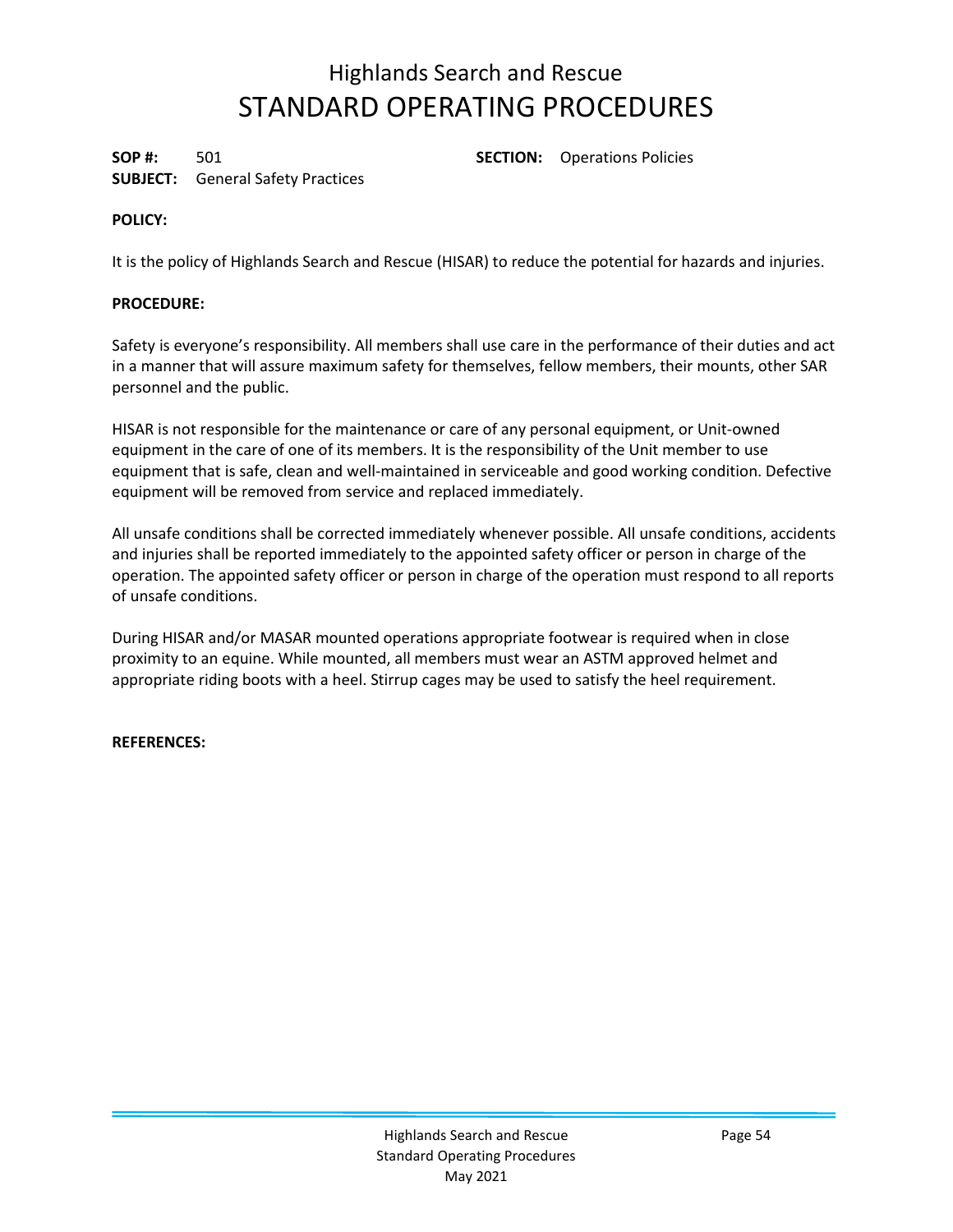**SUBJECT:** General Equine Care

**SOP #:** 502 **SECTION:** Operations Policies

#### **POLICY:**

It is the policy of Highlands Search and Rescue (HISAR) that equines are valued members of the Unit and are to be treated with the same respect and care as their human counterparts.

#### **PROCEDURE:**

All equines are to be treated with the utmost care and respect. All mounted members are expected to have the knowledge and experience to care for and maintain their equine to be healthy and in fit condition. Members are expected to provide routine veterinary care, hoof care, etc. All equines are expected to be healthy and capable before participating in certification, training or search operations.

Failure to maintain an equine properly, neglect or abuse of, or forcing a mount to participate in certification, training or search operations when the equine is not physically or mentally fit for the operation is in violation of this SOP and subject to disciplinary action in accordance with SOP #116 Discipline.

Any member witnessing another member abusing their equine or another equine should immediately notify the appointed safety officer or training officer at the operation. If the infraction is severe enough the offending member may be asked to leave the operation immediately and the Board notified of the incident. If not, the witness may submit a complaint in accordance with SOP #115 Complaints.

### **REFERENCES:**

SOP #115 Complaints SOP #116 Discipline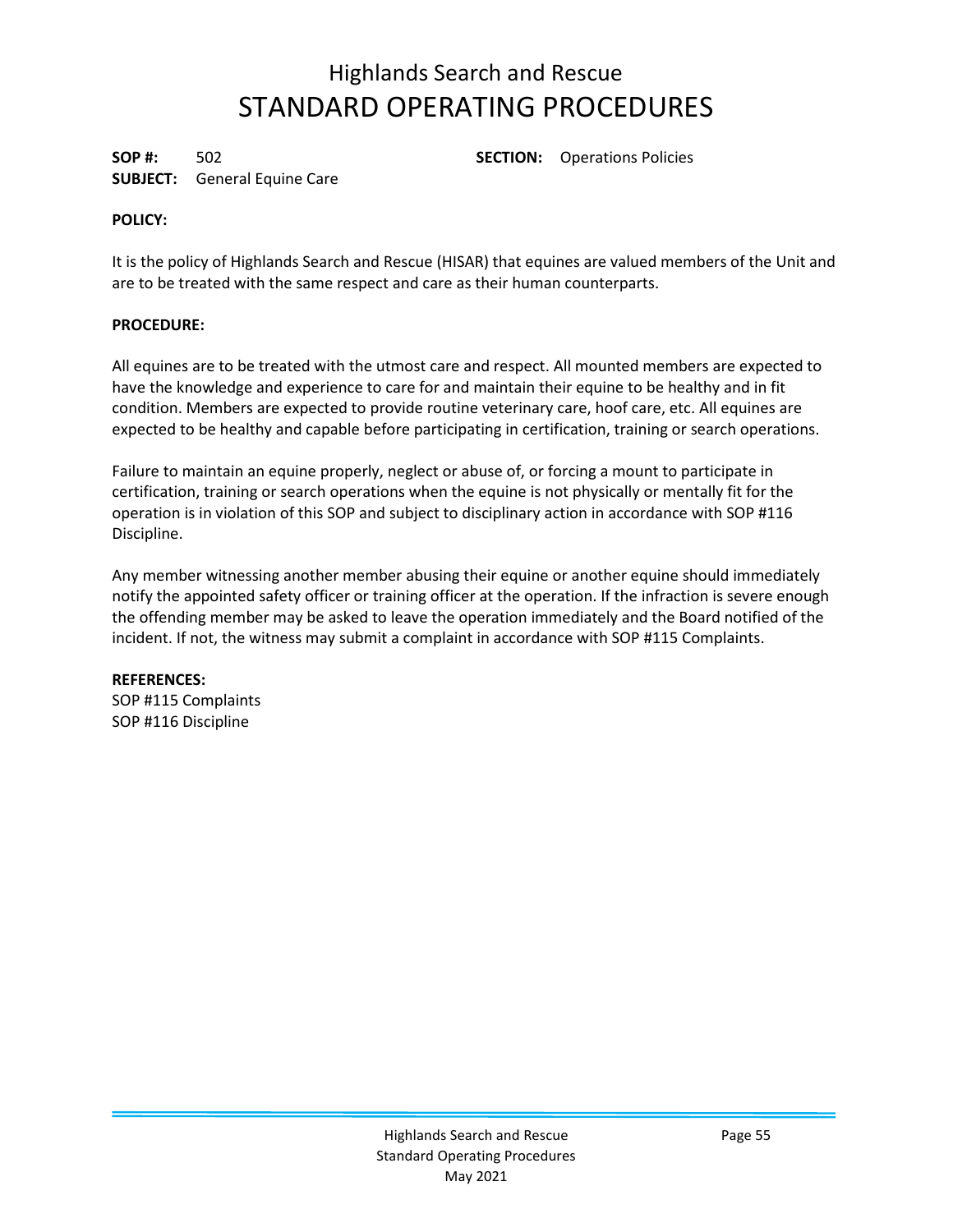**SUBJECT:** Driver Requirements

**SOP #:** 503 **SECTION:** Operations Policies

#### **POLICY:**

It is the policy of Highlands Search and Rescue (HISAR) to ensure that all members can safely and effectively transport themselves and, if a mounted search member, their equine to and from a search or other sanctioned event.

#### **PROCEDURE:**

To be eligible to attend a search in an operational capacity all members must maintain a valid operator's license and must not have their privilege to operate a motor vehicle in the State of Maine (and/or their state of residence) revoked or suspended. Any member who loses such a right will no longer be eligible to attend a search in an operational capacity until their right is reinstated.

Members transporting equines must also adhere to SOP #604 (Equine Transportation).

#### **REFERENCES:**

SOP #604 Equine Transportation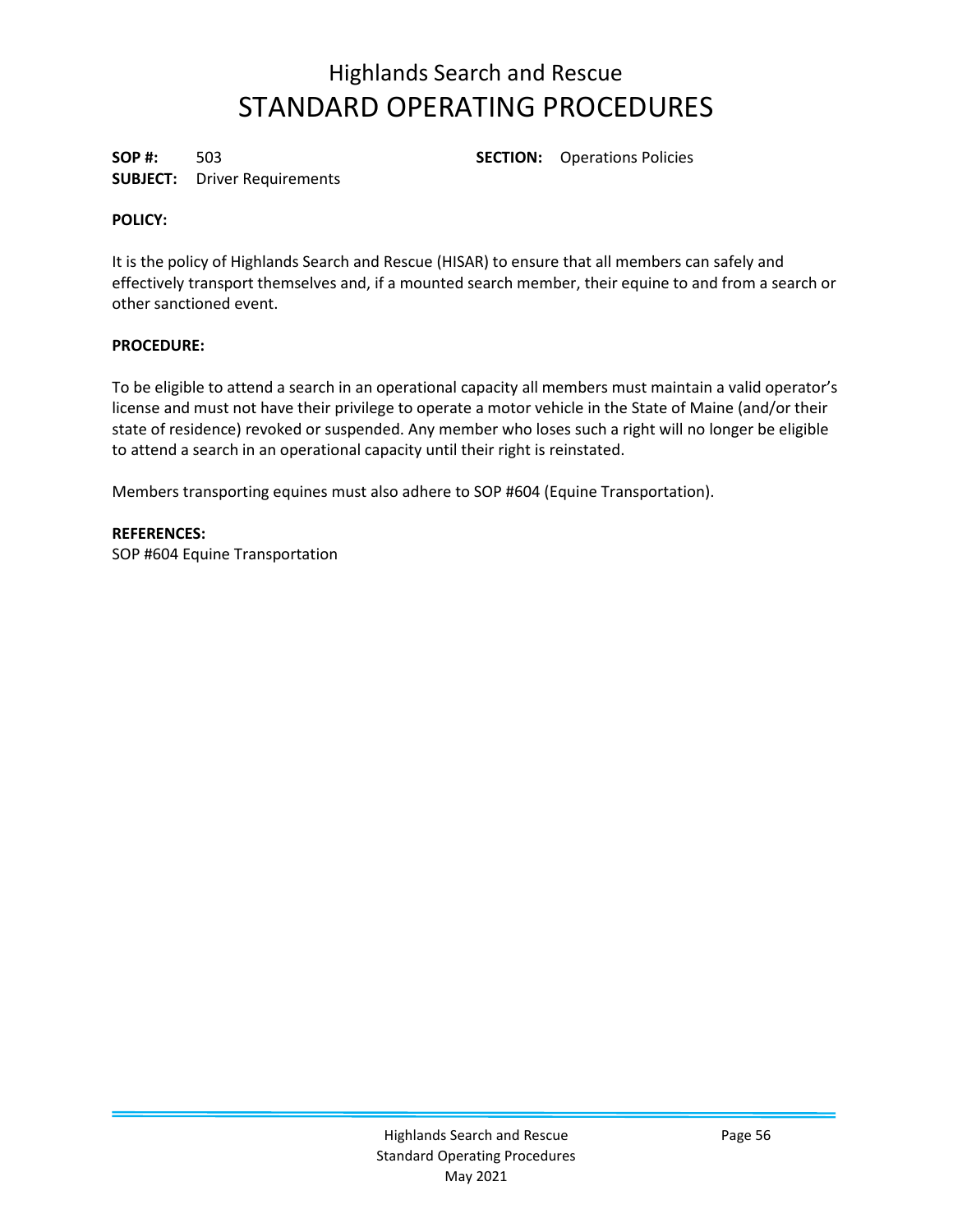**SUBJECT:** Equine Transportation

**SOP #:** 504 **SECTION:** Operations Policies

#### **POLICY:**

It is the policy of Highlands Search and Rescue (HISAR) that all mounted search members have reliable and safe transportation for their equine.

#### **PROCEDURE:**

All mounted search members must have reliable transportation for their equines. This means that a mounted member must own a truck and trailer, have ready access to one or both, or be able to readily "trailer-pool" with another member. Any member who habitually misses training exercises or searches due to lack of reliable, safe equine transportation may lose their good standing and/or be subject to action in accordance with SOP #116 Discipline.

**REFERENCES:** SOP #116 Discipline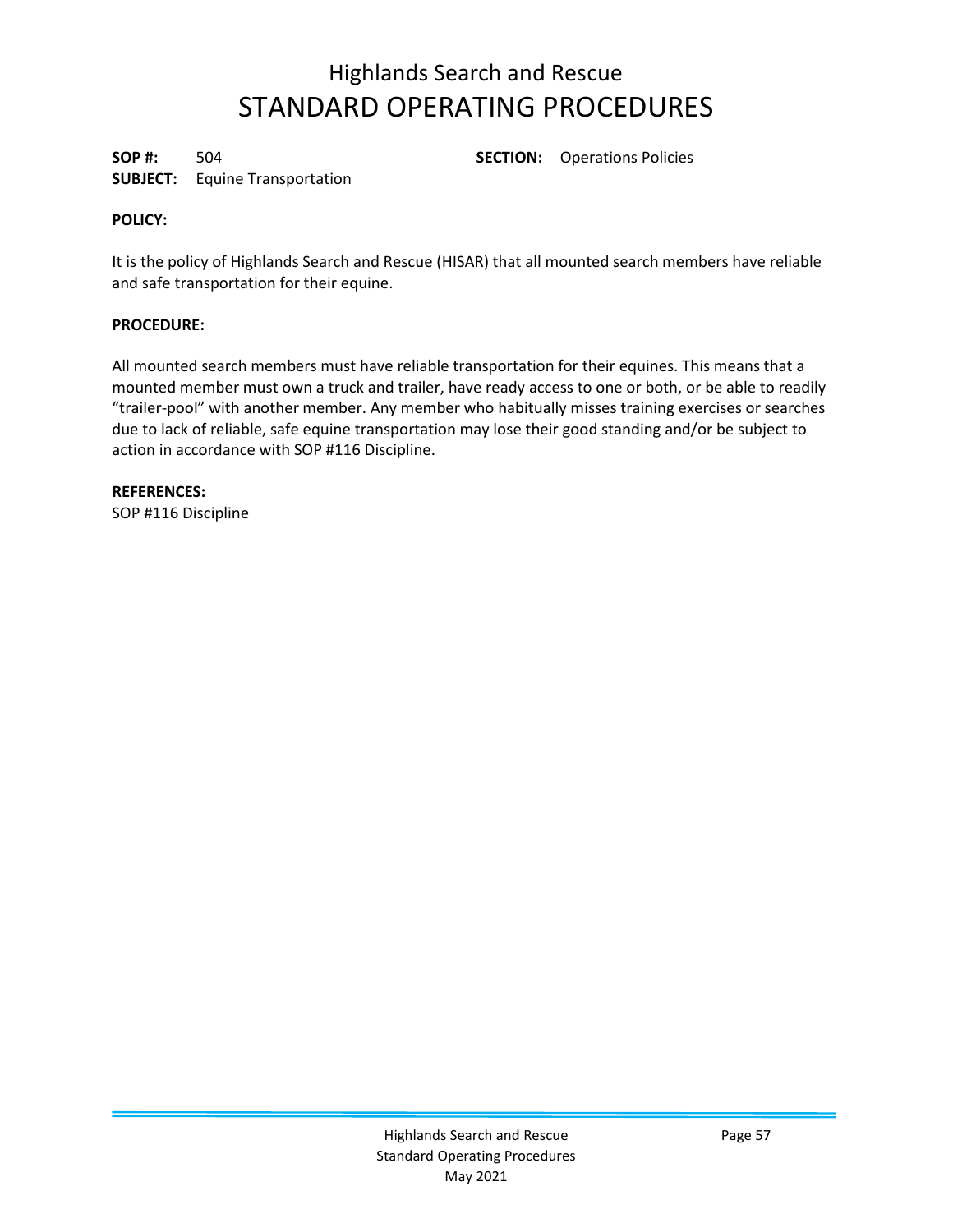**SUBJECT:** Field Levels

**SOP #:** 505 **SECTION:** Operations Policies

#### **POLICY:**

It is the policy of Highlands Search and Rescue (HISAR) to maintain a full roster of Members no matter the level of Mission-Readiness.

### **PROCEDURE:**

**Mission-Ready:** Currently able to respond to searches. Must be a member in good standing. Includes MASAR-Certified Support Services Members (SSM), MASAR-Certified Search Team Members (STM), MASAR-Certified Mounted Team Members (MT), MASAR-Certified Mounted Air Scent Team Members (MAST), and Trainees in the Support, Search Team, and Mounted Team categories.

**Not Mission-Ready:** Not currently able to respond to searches. Includes but not limited to members who choose to only serve in Support capacity, and members who are not in good standing.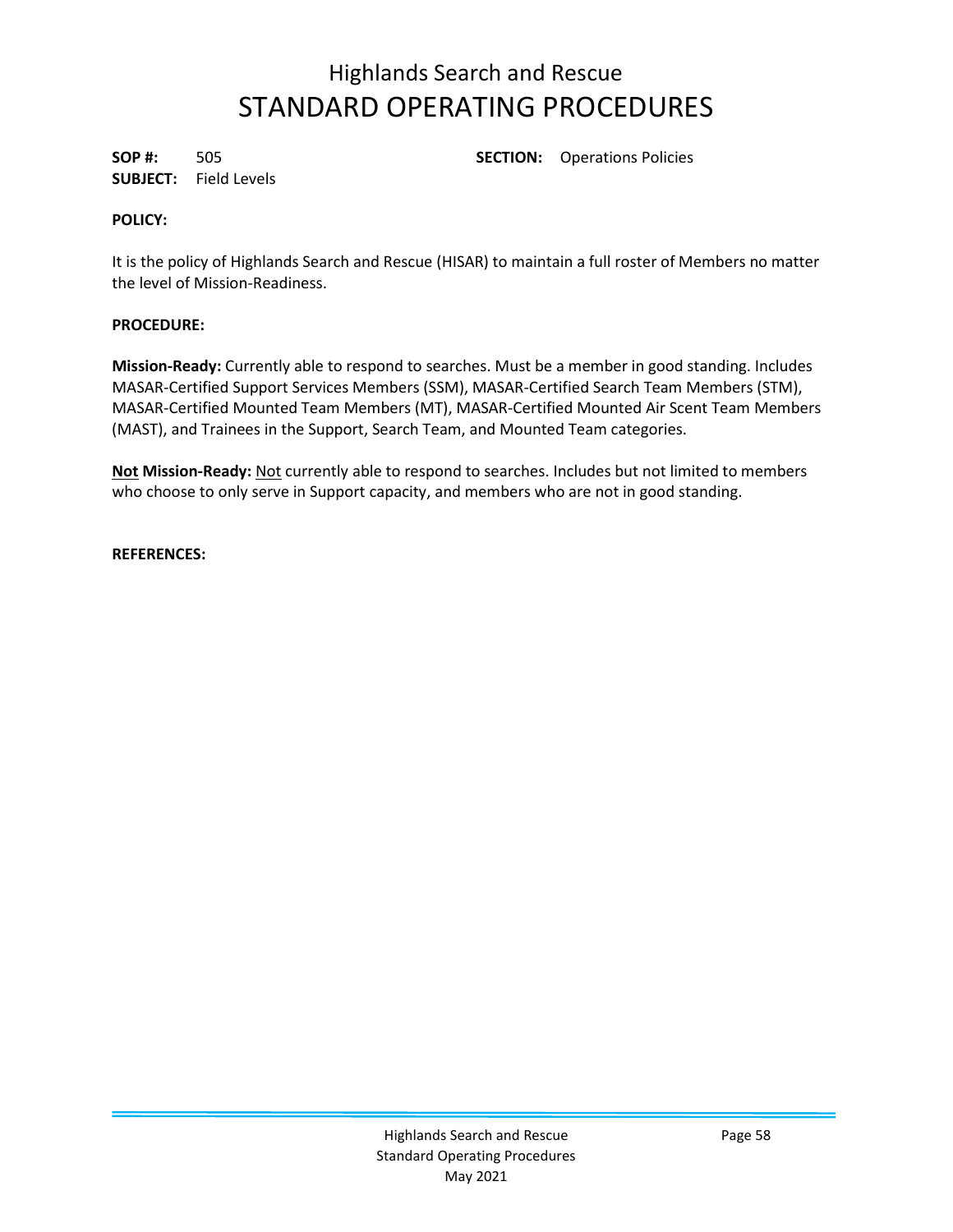**SUBJECT:** Safety Briefings

**SOP #:** 506 **SECTION:** Operations Policies

#### **POLICY:**

It is the policy of Highlands Search and Rescue (HISAR) to conduct regular safety briefings and risk assessments.

### **PROCEDURE:**

During training and search operations regular safety briefings will be conducted to minimize risk to Unit members. The appointed safety officer or training officer will conduct such briefings.

Briefings will be held at the discretion of the appointed safety officer or training officer at the commencement of operations, and at any other time as deemed necessary due to changing conditions. Attendance at safety briefings is mandatory and will consist of weather and other environmental details, terrain concerns, and any other health and safety risks.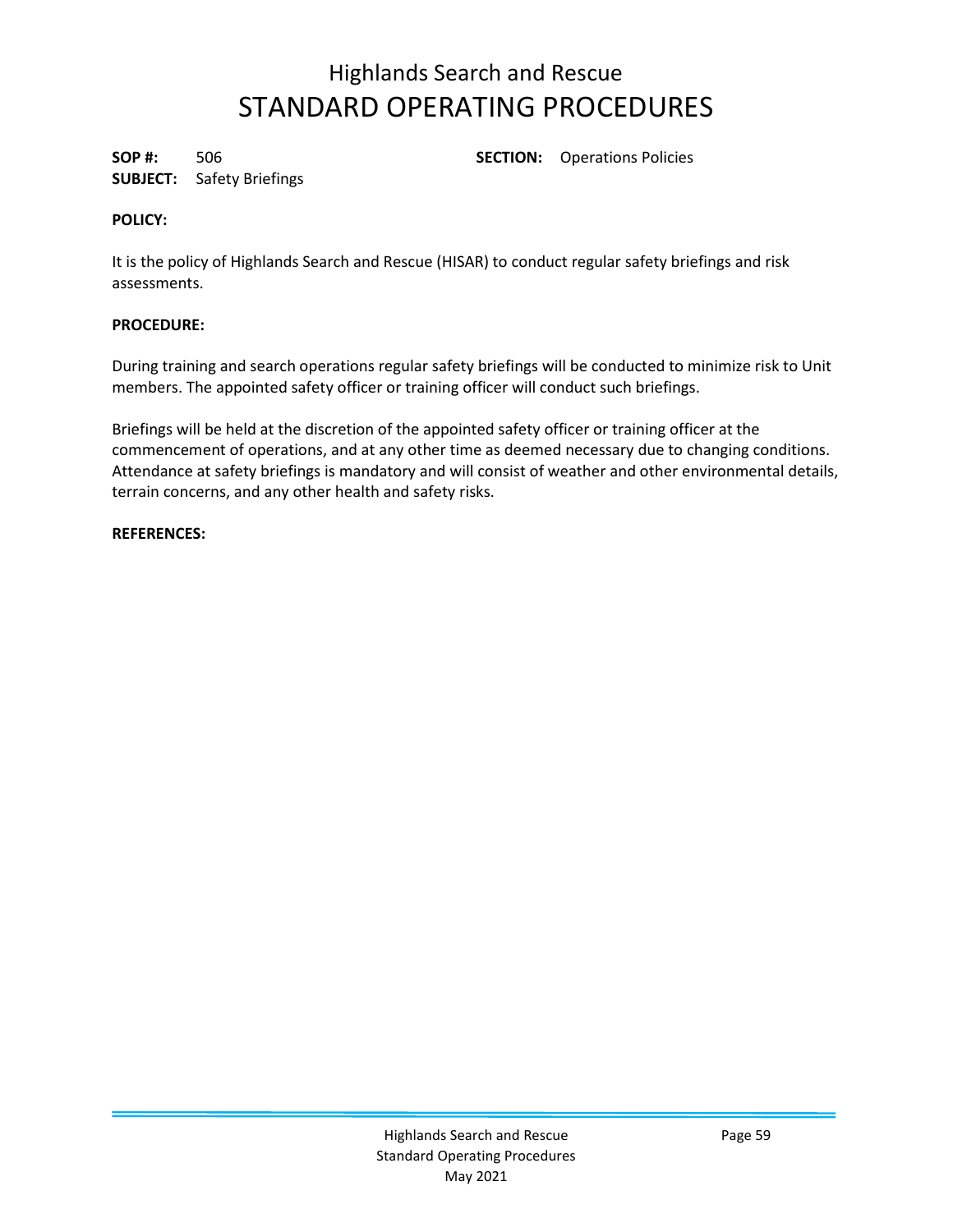**SOP #:** 507 507**SECTION:** Operations Policies **SUBJECT:** SOP Suspension

### **POLICY:**

It is the policy of Highlands Search and Rescue (HISAR) to ensure the safety and well-being of its members, and to provide effective search operations.

### **PROCEDURE:**

Notwithstanding any procedure and policy, authority is given to individual Unit members in search operations to suspend any section of HISAR SOPs if such suspension is required to ensure the safety of personnel, including animals, and/or to protect life and limb. Such suspensions must only be made in circumstances where careful consideration has been given to the liabilities that may be incurred and the overall effectiveness of the mission. The authority does not extend to any circumstance that would violate any federal or state law. All suspensions must be reported to the Board for review within one week of said suspension.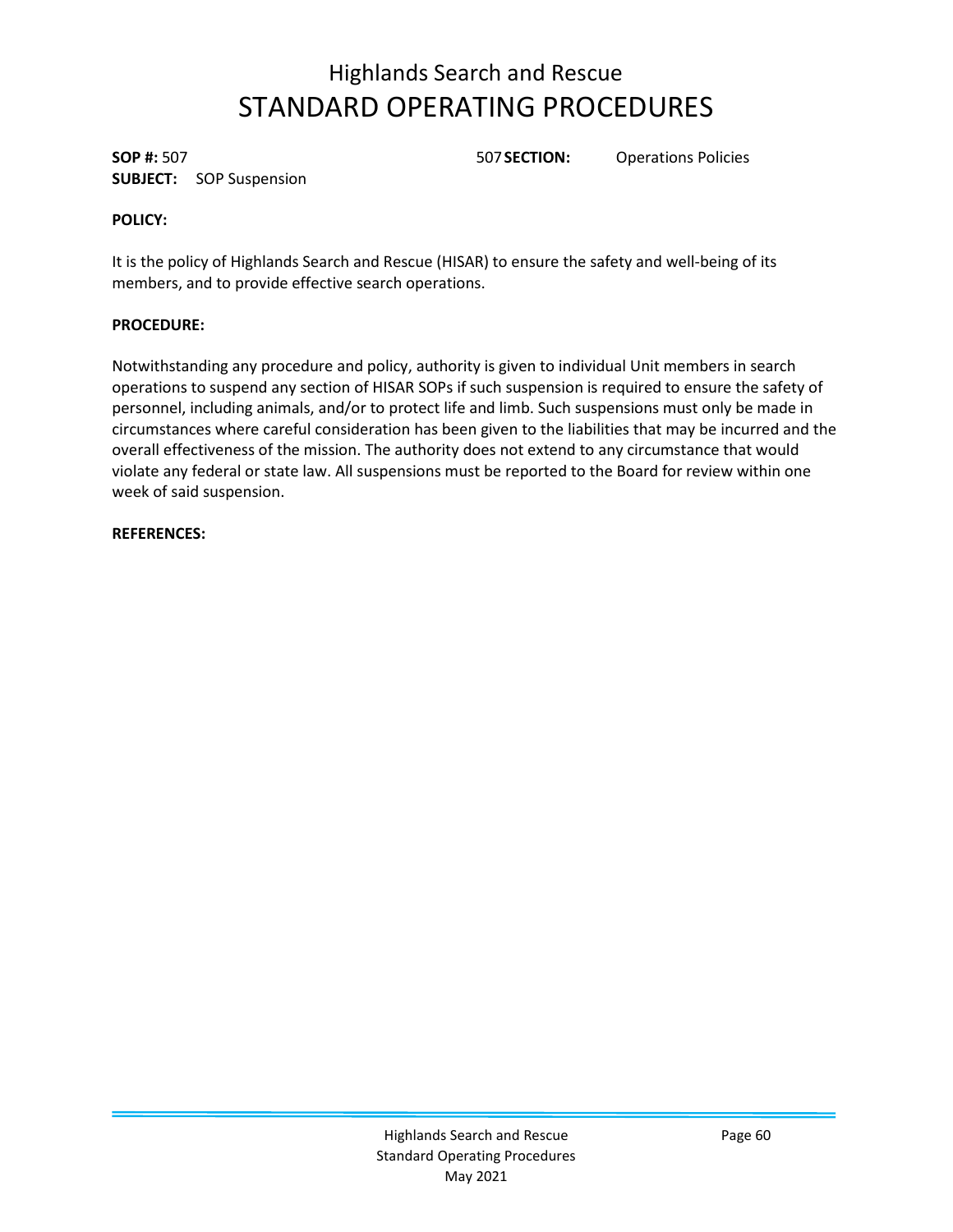**SUBJECT:** Firearms

**SOP #:** 508 **SECTION:** Operations Policies

#### **POLICY:**

It is the policy of Highlands Search and Rescue (HISAR) that firearms, if carried, must be concealed, and carried as per the law at any HISAR or MASAR sanctioned event.

#### **PROCEDURE:**

It is the policy of Highlands Search and Rescue (HISAR) that firearms, if carried, must be concealed, carried as per the law, and used in emergency situations only. Anyone who chooses to carry a firearm must inform any team mates attending the event, and will not be allowed to carry said firearm at any mounted event if there are any objections from any team mate with a mount present. Firearms should not be carried at the Command Post.

Any violation of this policy is subject to discipline in accordance with SOP #116 Discipline.

**REFERENCES:** SOP #116 Discipline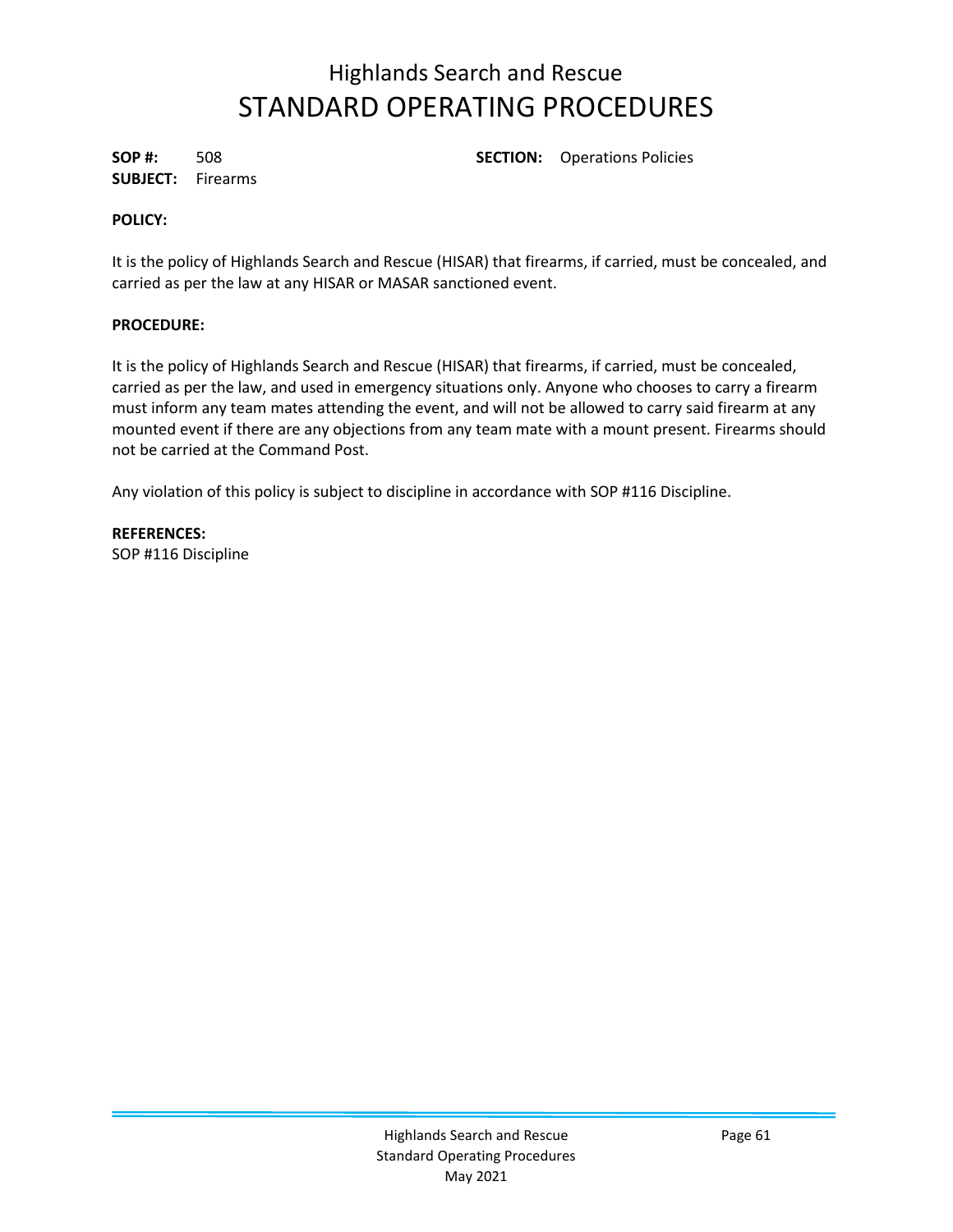**SUBJECT:** Radio Procedures

**SOP #:** 509 **SECTION:** Operations Policies

#### **POLICY:**

It is the policy of Highlands Search and Rescue (HISAR) to utilize radio communications in a manner consistent with Federal regulations, MASAR policies, and emergency services best practices.

#### **PROCEDURE:**

When using radios, due to the nature of our operations, it is imperative that all communications be brief, to the point and in plain language, using only the assigned frequencies.

When calling over the radio use your ID first then use the ID of the station you are calling to avoid confusion. (Example; if you are assigned the designation "Horse Team 1" you would call the command post by saying, "Horse Team 1 to Command Post".)

Items of a sensitive nature, including but not limited to personal information or the condition of a search subject, should be communicated in another secure method of transmission if possible.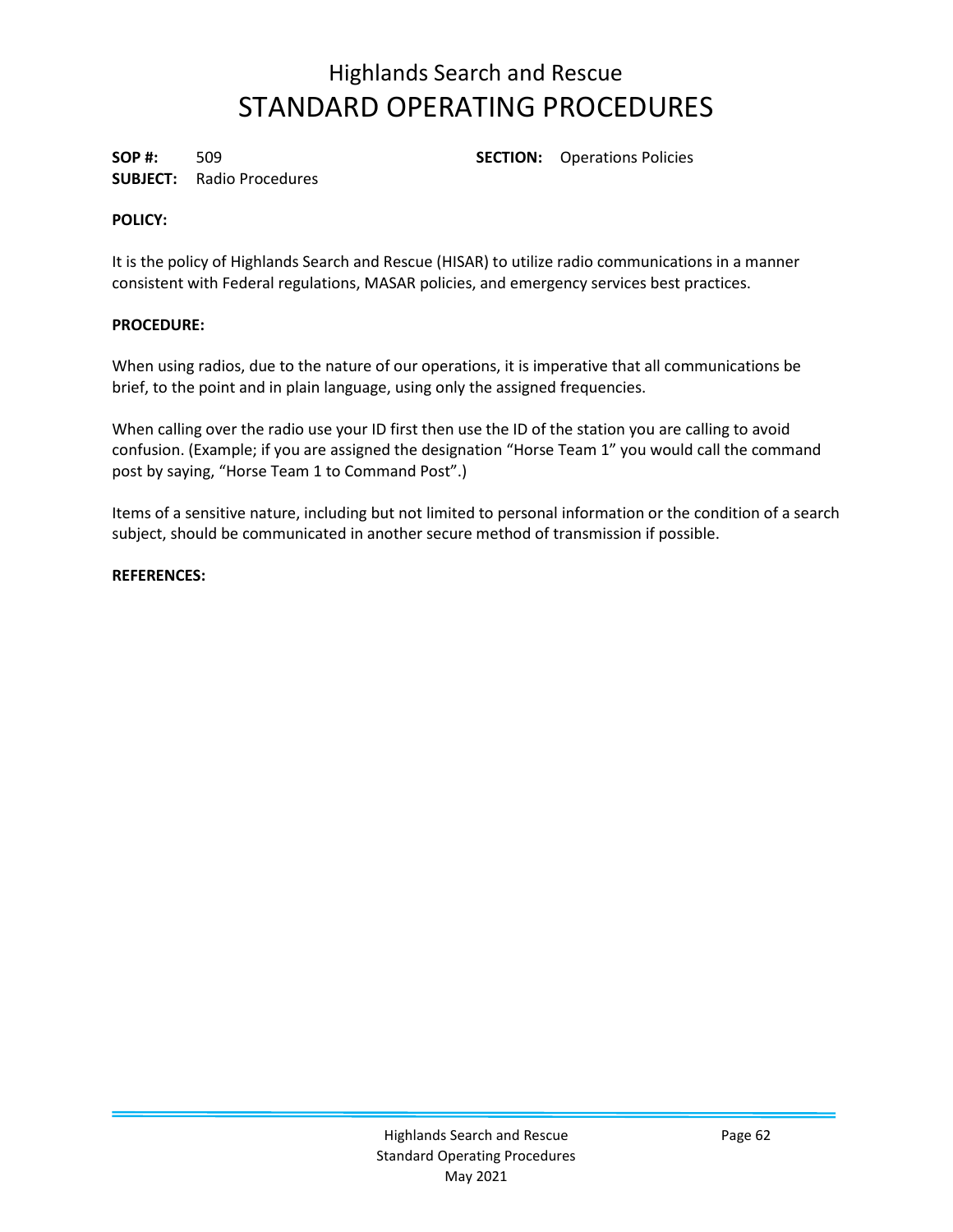**SOP #:** 510 **SECTION:** Operations Policies **SUBJECT:** Infection Control and Personal Protective Equipment (PPE)

#### **POLICY:**

It is the policy of Highlands Search and Rescue (HISAR) to practice proper infection control procedures and properly utilize personal protective equipment (PPE) in order to maintain the health and safety of its members.

#### **PROCEDURE:**

HISAR members have the potential for exposure to blood and other vectors of infection during search operations. Communicable disease transmission is possible during any aspect of emergency response.

Members will utilize universal precautions when dealing with human blood or other potentially infectious materials to limit their exposure, including wearing appropriate gloves when handling any such materials. Equipment that has become contaminated with human blood, bodily fluids or other potentially infectious materials will be cleaned with an approved disinfectant, and examined prior to being placed back into service. Waste must be handled with gloves, placed in leak proof containers or in a plastic bag, and carried out.

Due to the 2020 COVID-19 virus, the Maine Association for Search and Rescue developed a COVID-19 Procedure that specifically addresses procedures and PPE required on all search/rescue missions. Until further notice, this procedure must be followed by all HISAR unit members in attendance at a search. Se[e mainesearchandrescue.org/bylaws-policies](http://www.mainesearchandrescue.org/bylaws-policies) for the current full procedure, but wraparound glasses or goggles, disposable gloves (multiple pairs), and a face mask are required at the Command Post and during all rescues or other scenarios where physical distancing is not possible – even outdoors.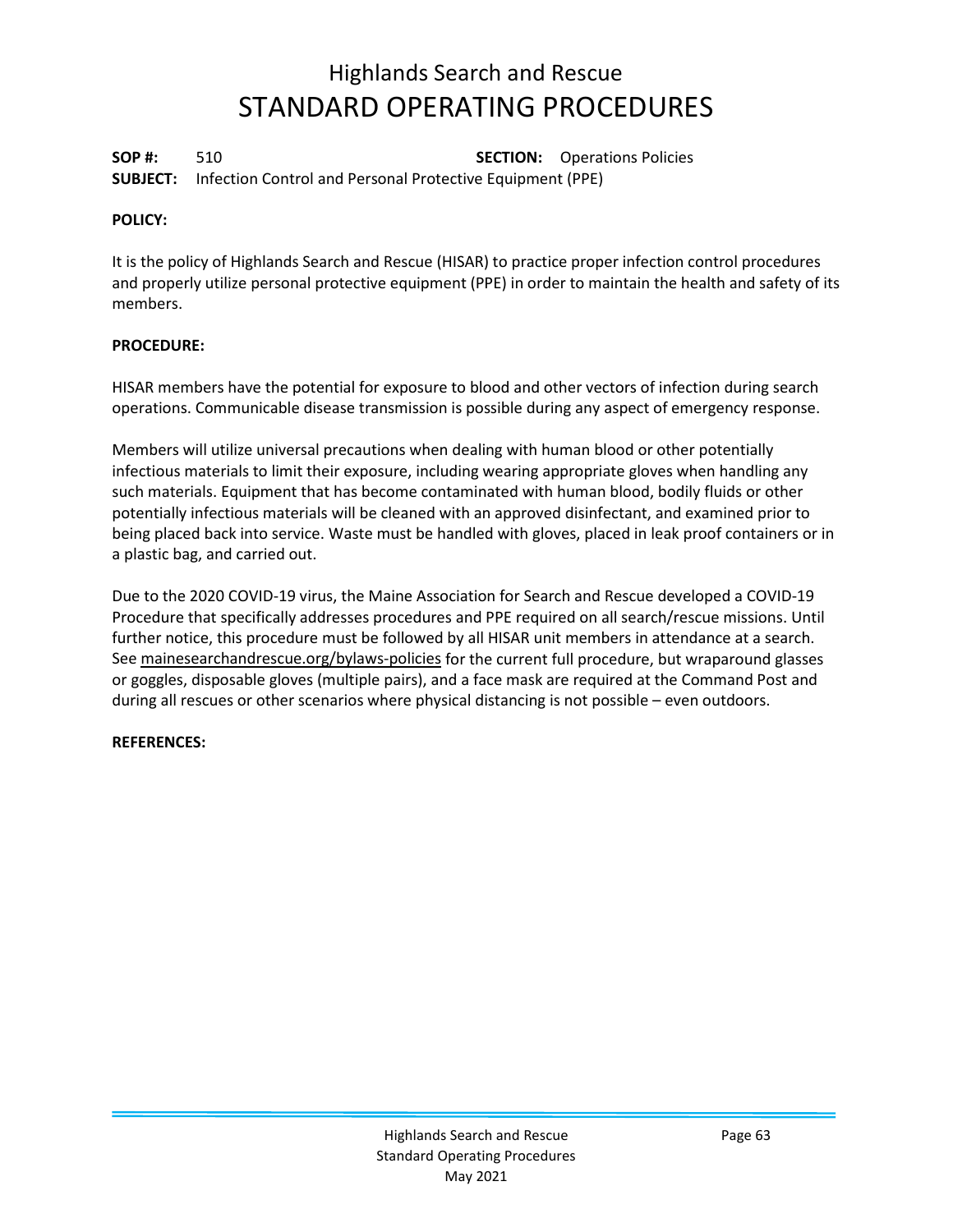**SOP #:** 511 **SECTION:** Operations Policies **SUBJECT:** Individual Equipment Requirements

#### **POLICY:**

It is the policy of Highlands Search and Rescue (HISAR) that all members maintain the equipment necessary for effective search operations in good repair.

#### **PROCEDURE:**

Mounted search members will maintain all equipment in good working order, including but not limited to; tack for their mount, towing vehicle and trailer, recommended equipment list as outlined in the MASAR Mounted Team Certification Standards, Appendix B: Recommended Equipment List.

Ground search members will maintain all equipment in good working order as outlined in the MASAR Search Team Certification Standard, Appendix D: Recommended Equipment List.

Violation of this policy is subject to disciplinary action in accordance with SOP# 115 (Discipline).

#### **REFERENCES:**

MASAR Mounted Team Certification Standard, Appendix B: Recommended Equipment List MASAR Search Team Certification Standard, Appendix D: Recommended Equipment List SOP #116 Discipline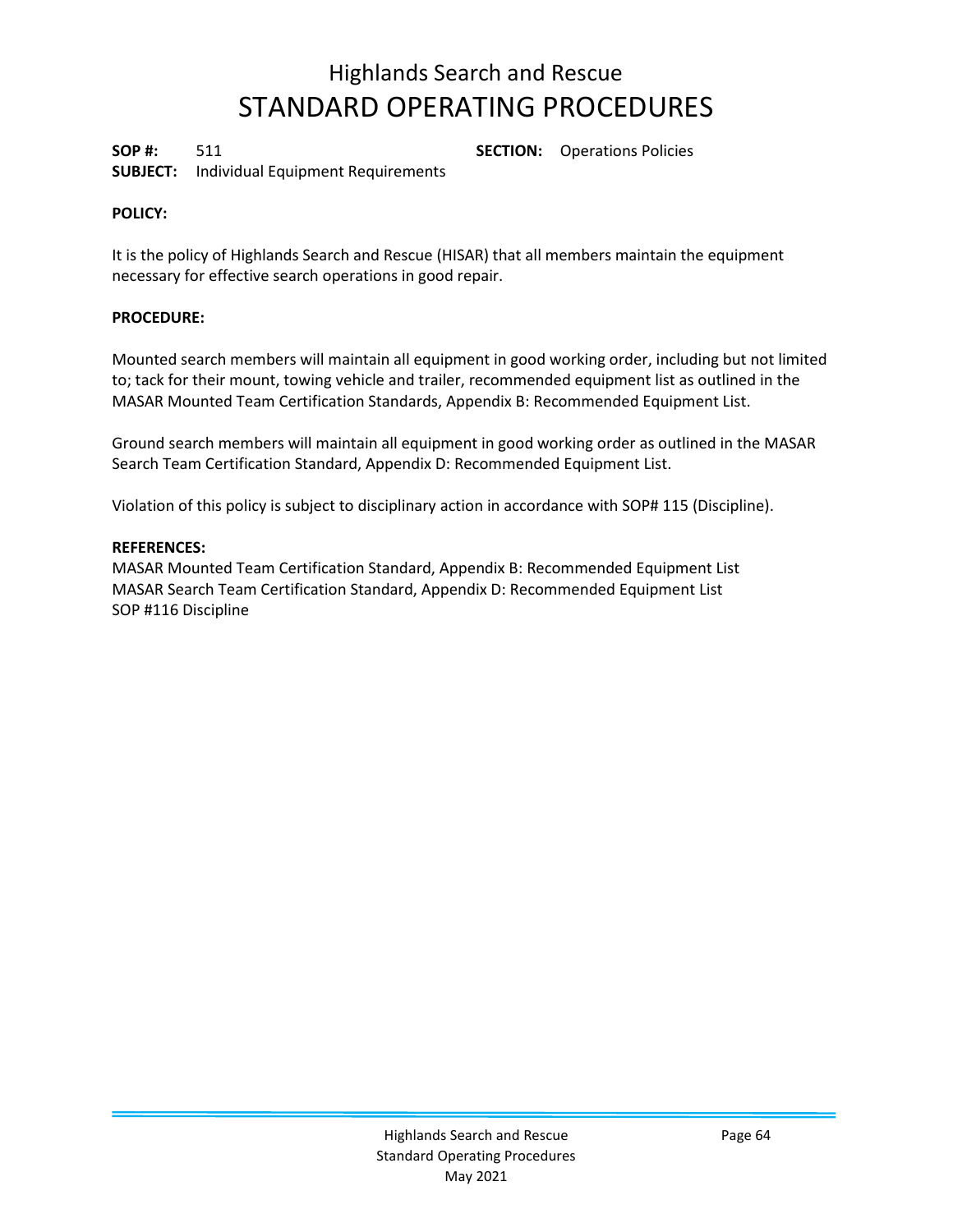**SOP #:** 512 **SECTION:** Operations Policies

### **SUBJECT:** Support Services Eligibility

#### **POLICY:**

It is the policy of Highlands Search and Rescue (HISAR) to maintain members who are able to safely and effectively perform support operations.

#### **PROCEDURE:**

There are three levels of eligibility to perform the role of Support Services:

**Not Mission-Ready** - This member is capable of performing support services such as operations and logistics at training exercises and other events, but not at searches. The only requirement for this category of Support staff is that they be current on membership Dues.

**Mission-Ready** - This member is capable of performing support services at training exercises, searches, and other events. Within this category there are two levels.

- 1. Trainee
	- Current on dues
	- Passed Intro to Incident Command System (IS-100) online FEMA course
	- Attended at least 2 consecutive meetings or training exercises
	- Interview and Approval by at least 2 Elected or Appointed Officers. This interview is in addition to the initial interview that was done prior to acceptance of the application. Discussion/interview should, at minimum, include:
		- HAVE YOU READ THE BYLAWS AND SOPs, and do you have any questions? (If the member has not read these documents, the interview needs to stop ASAP and can not continue until this step is completed.)
		- Confidentiality Policy what this really means in practice
		- Incident Command Trailer what those personnel do
		- Volunteer Check-In/Out Trailer what those personnel do
		- Team Leader who this is, and what they do
		- Procedure upon arrival at the Command Post
		- PPE/BBP how to protect yourself
		- Uniform/appropriate attire/behavior
		- Minimum equipment
- 2. MASAR-Certified All of the above, plus current certification as a MASAR:
	- 1. Support Team Member,
	- 2. Search Team Member,
	- 3. Search Team Leader,
	- 4. Mounted Team Member, or
	- 5. Mounted Air Scent Team Member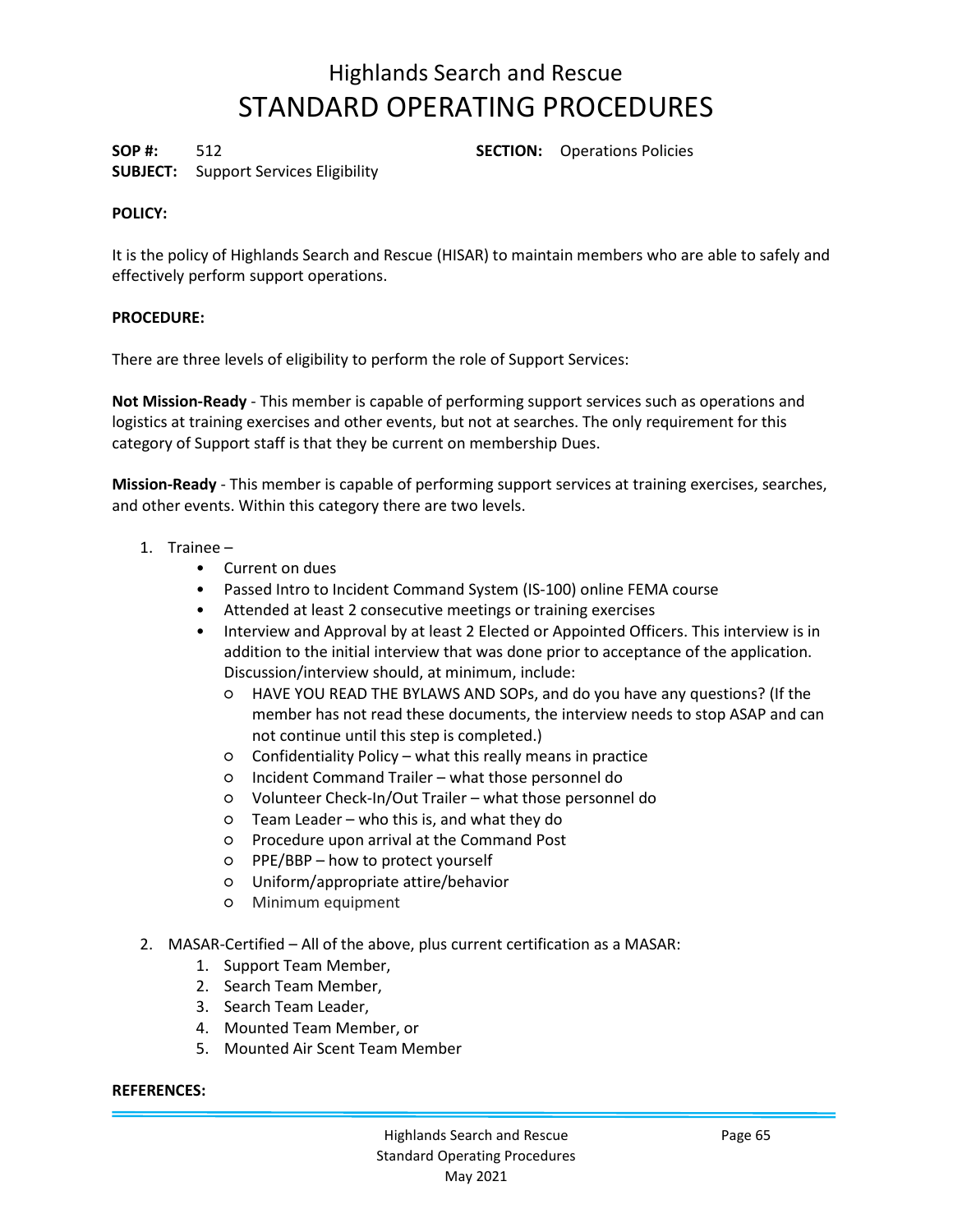**SUBJECT:** Ground Search Eligibility

**SOP #:** 513 **SECTION:** Operations Policies

#### **POLICY:**

It is the policy of Highlands Search and Rescue (HISAR) to maintain members who are able to safely and effectively perform ground search operations.

#### **PROCEDURE:**

It is the responsibility of each individual searcher to ensure that they are physically and mentally capable of searching for extended periods and distances in the terrain and weather of each particular search area.

There are two levels of eligibility to perform the role of Ground Search:

- 1. Trainee
	- Current on dues
	- Passed Intro to Incident Command System (IS-100) online FEMA course
	- MASAR Aerobic Fitness Evaluation
	- First Aid and CPR (Basic or higher)
	- Attended at least 2 consecutive meetings or training exercises
	- Interview and Approval by at least 2 Elected or Appointed Officers. This interview is in addition to the initial interview that was done prior to acceptance of the application, but is the same interview required in SOP #509 Search Support Eligibility. Discussion/interview should, at minimum, include:
		- HAVE YOU READ THE BYLAWS AND SOPs, and do you have any questions? (If the member has not read these documents, the interview needs to stop ASAP and can not continue until this step is completed.)
		- Confidentiality Policy what does this really mean in practice
		- Incident Command Trailer what do those personnel do
		- Volunteer Check-In/Out Trailer what do those personnel do
		- Team Leader who is this, what do they do
		- What is the procedure when you arrive at the Command Post?
		- PPE/BBP how do you protect yourself (also se[e mainesearchandrescue.org/bylaws](http://www.mainesearchandrescue.org/bylaws-policies)[policies](http://www.mainesearchandrescue.org/bylaws-policies) )
		- Uniform/appropriate attire/behavior
		- Minimum equipment you must have in your bag/on your person to ground search
- 2. MASAR-Certified any member with a current certification as a MASAR:
	- Search Team Member,
	- Search Team Leader,
	- Mounted Team Member, or
	- Mounted Air Scent Team Member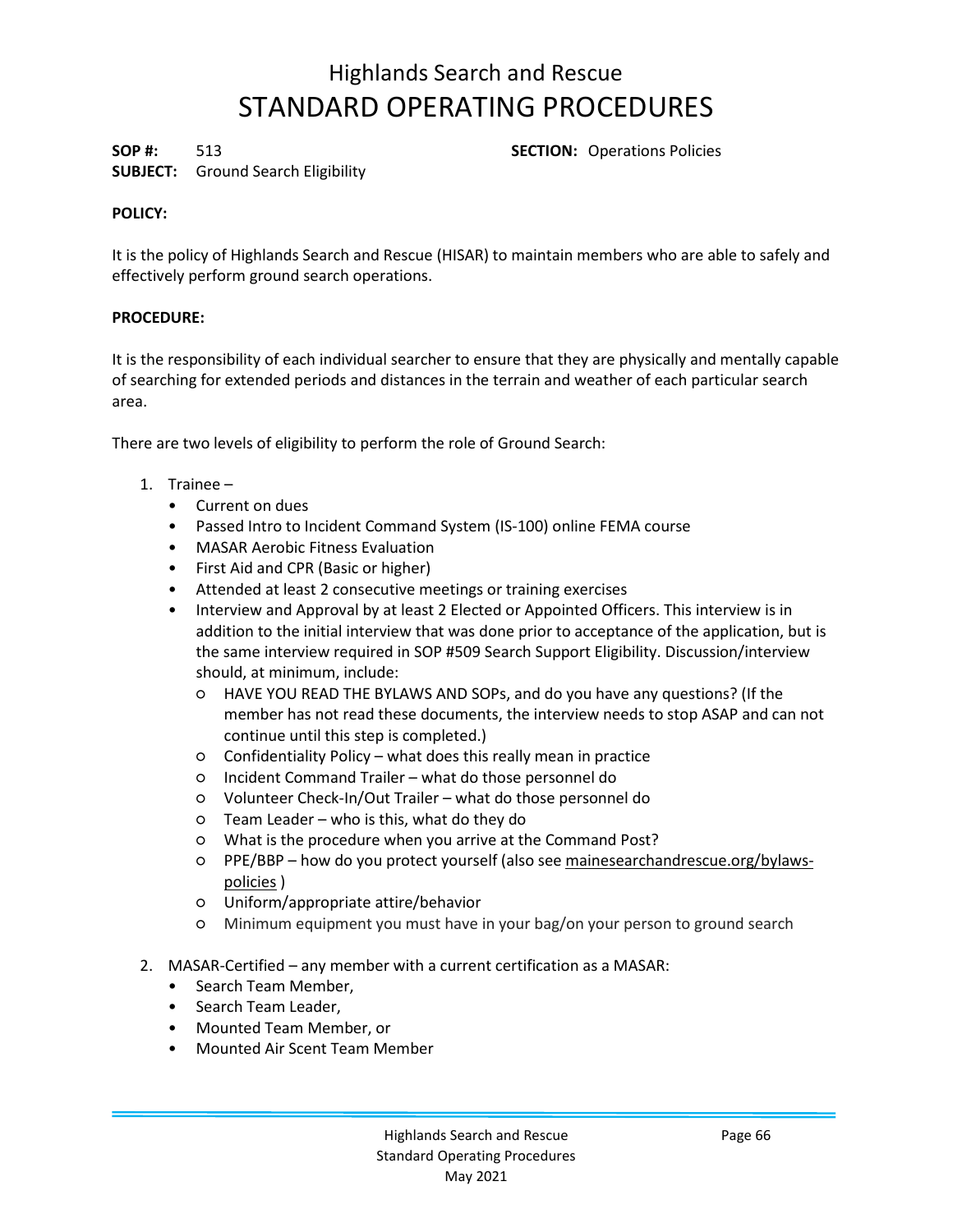Trainees must be supervised by a MASAR-Certified Search Team Member or Leader in order to participate at a search. Supervisors must be supplied by HISAR unless specific arrangements are made in advance with another unit. There will be no more than two (2) trainees per MASAR-Certified Search Team Member/Leader. MASAR-Certified Search Team Members/Leaders must attend at least 2 searches in ground search capacity prior to supervising any qualified Trainees, and are permitted to decline this Supervisory role or limit it to one (1) Trainee at their discretion.

#### **REFERENCES:**

MASAR Search Team Member Certification Standard, Appendix A - Aerobic Fitness Evaluation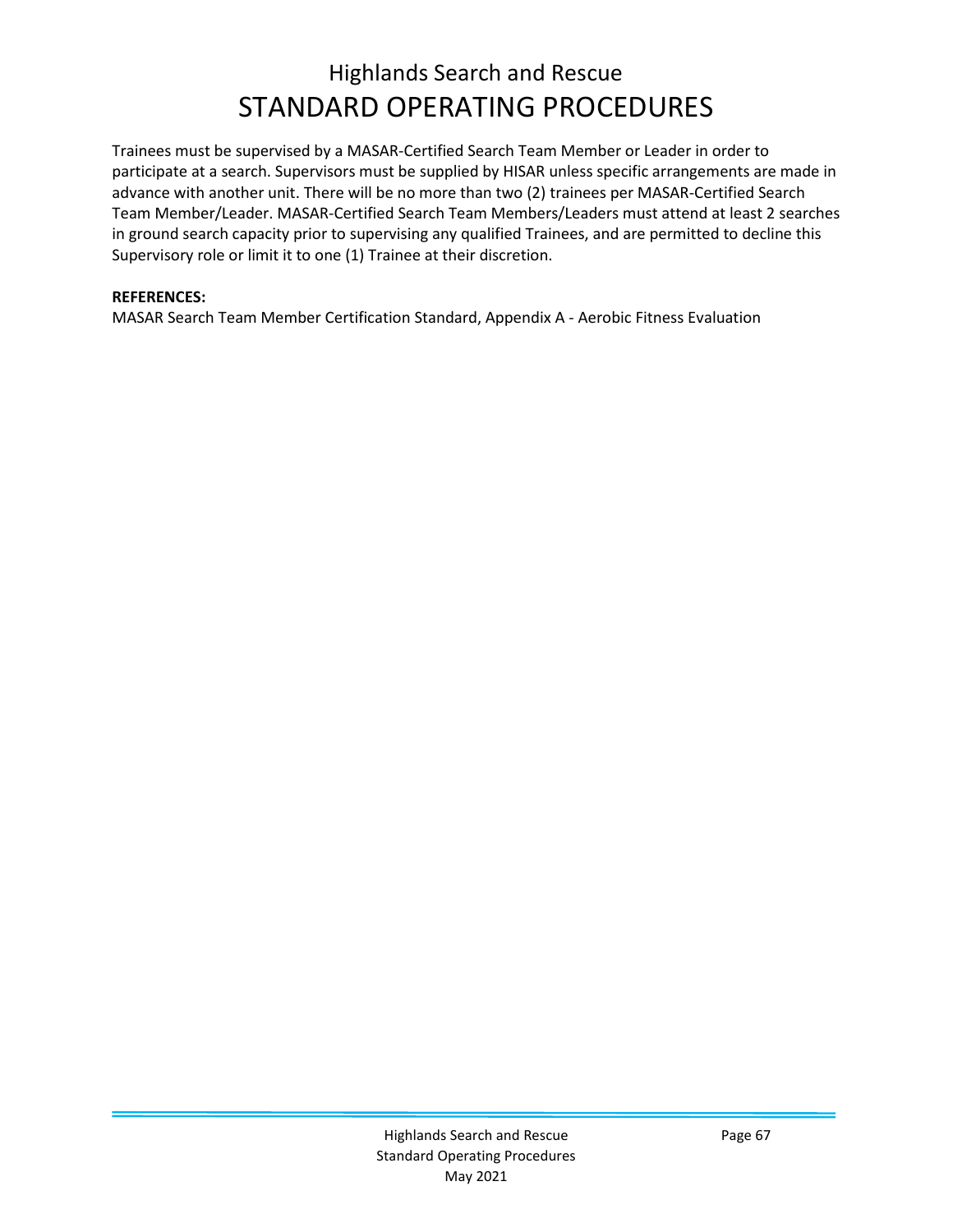**SOP #:** 514 **SECTION:** Operations Policies

### **SUBJECT:** Mounted Search Eligibility

### **POLICY:**

It is the policy of Highlands Search and Rescue (HISAR) to maintain members in good standing who are able to safely and effectively perform mounted search operations.

#### **PROCEDURE:**

It is the responsibility of each individual searcher to ensure that they and their mount are physically and mentally capable of searching for extended periods and distances in the terrain and weather of each particular search area.

- 1. Trainee
	- Aged 18+
	- Current on dues
	- Passed Intro to Incident Command System (IS-100) online FEMA course
	- MASAR Aerobic Fitness Evaluation within the last 12 months
	- Passed Mounted Team Evaluation
	- First Aid & CPR
	- Radio Training
	- HISAR- or MASAR-sponsored GPS training
	- Attended at least 2 consecutive meetings or training exercises
	- Interview and Approval by at least 2 Elected or Appointed Officers. This interview is in addition to the initial interview that was done prior to acceptance of the application, but is the same interview required in SOP #509 Search Support Eligibility. Discussion/interview should, at minimum, include:
		- HAVE YOU READ THE BYLAWS AND SOPs, and do you have any questions? (If the member has not read these documents, the interview needs to stop ASAP and can not continue until this step is completed.)
		- Confidentiality Policy what does this really mean in practice
		- Incident Command Trailer what do those folks do
		- Volunteer Check-In/Out Trailer what do those folks do
		- Team Leader who is this, what do they do
		- What is the procedure when you arrive at the Command Post?
		- PPE/BBP how do you protect yourself (also se[e mainesearchandrescue.org/bylaws](http://www.mainesearchandrescue.org/bylaws-policies)[policies](http://www.mainesearchandrescue.org/bylaws-policies) )
		- Uniform/appropriate attire/behavior
		- Minimum equipment you must have in your bag/on your person to ground search
- 2. MASAR-Certified any member with a current certification as a MASAR:
	- Mounted Team Member, or
	- Mounted Air Scent Team Member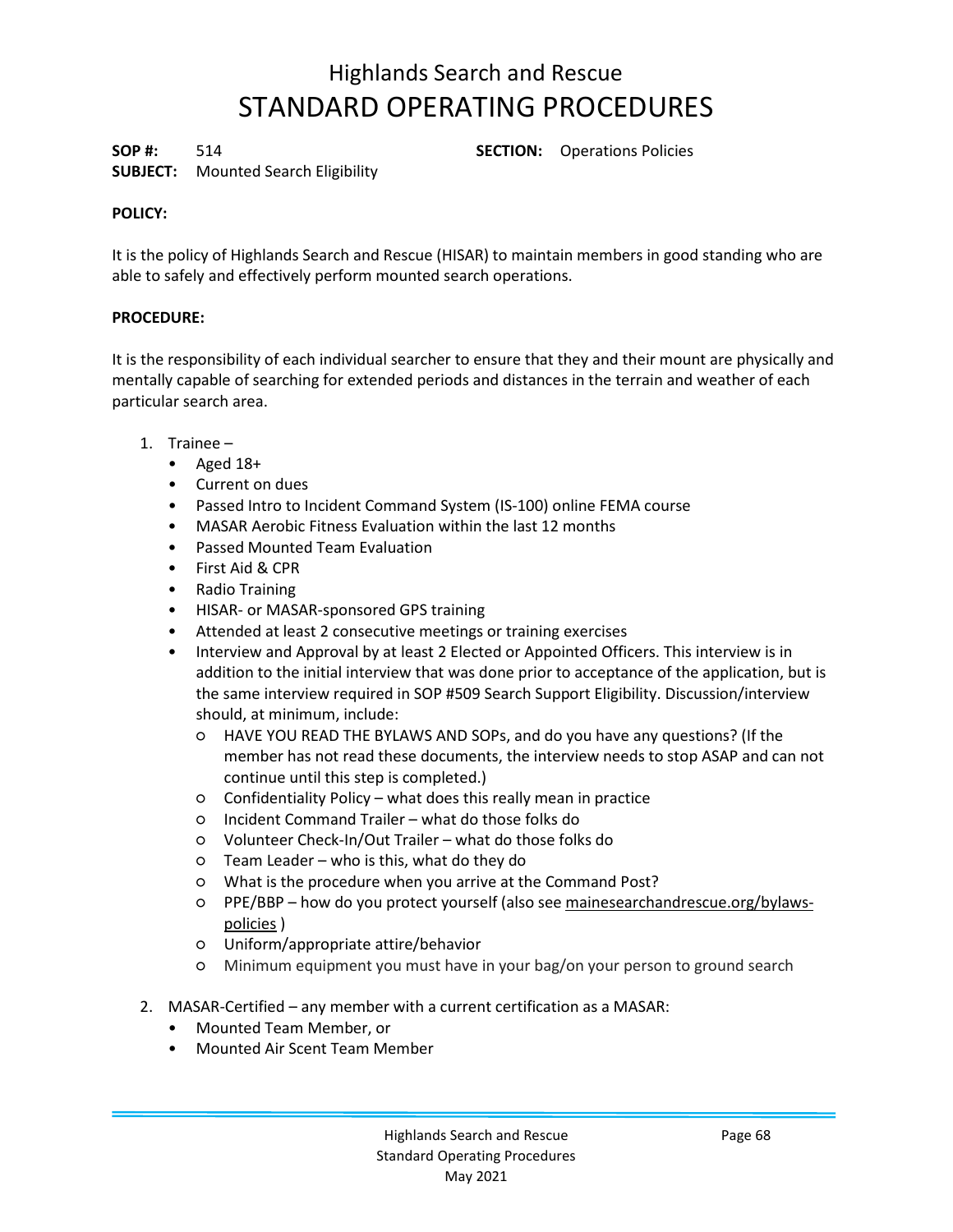Trainees must be accompanied by a MASAR-Certified Mounted Team Member in order to participate in a search. There will be no more than two (2) Trainees per MASAR-Certified Mounted Team Member.

MASAR-Certified Mounted Team Members must attend at least 2 searches in mounted search capacity prior to supervising any qualified Trainees, and are permitted to decline this Supervisory role or limit it to one (1) Trainee at their discretion.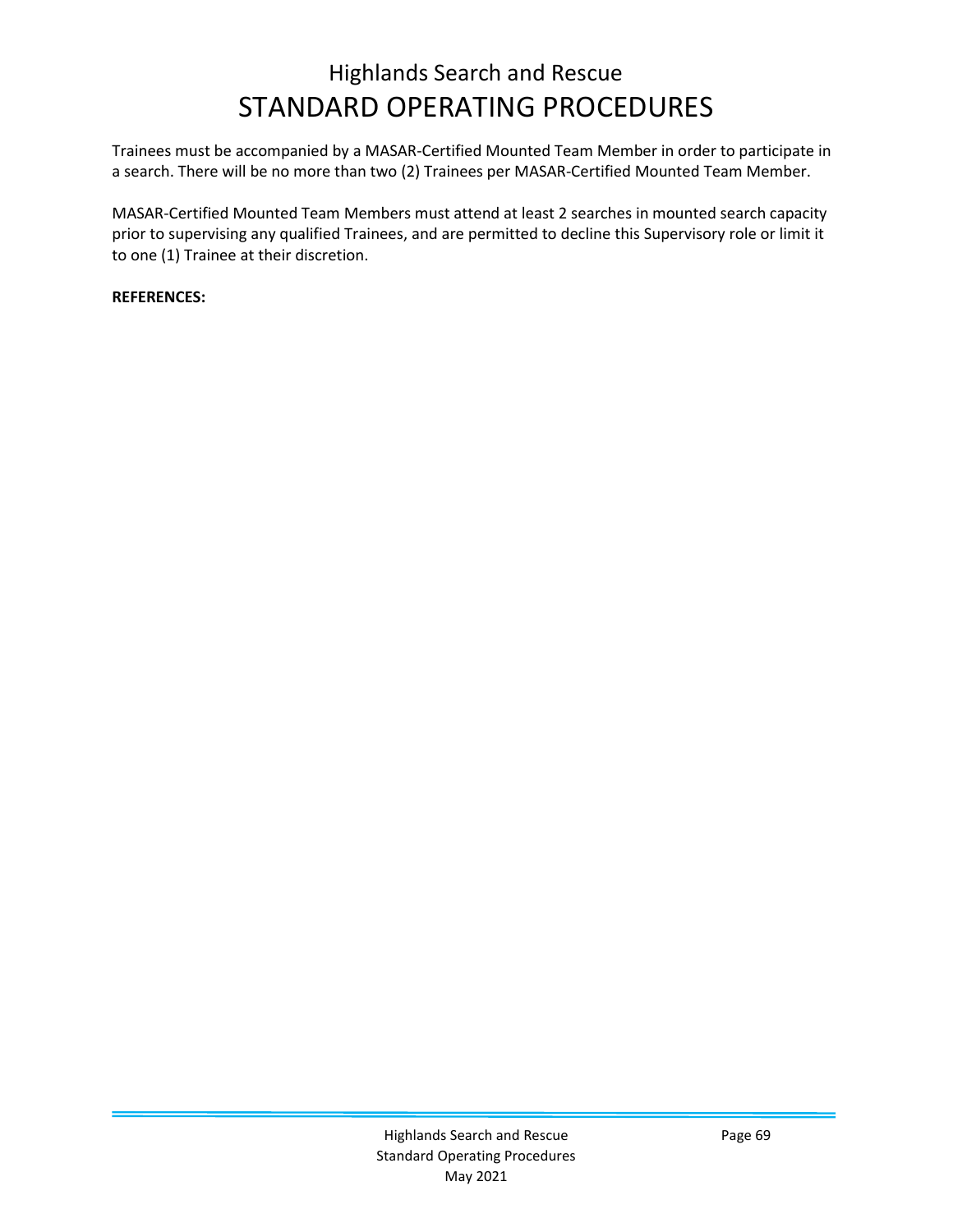**SOP #:** 515 **SECTION:** Operations Policies

### **SUBJECT:** Activation Procedures

### **POLICY:**

It is the policy of Highlands Search and Rescue (HISAR) to have the Duty Officer (DO) provide as much preparation time as possible by using an efficient form of communication to activate members.

### **PROCEDURE:**

HISAR members only deploy to searches when called out by MASAR or the Maine Warden Service.

**Early Alert (AKA Unofficial Standby) Procedure:** When the HISAR DO sees something going on in the media or within any other MASAR teams that leads them to think that there may soon be a search callout, they may put the unit on early alert standby via text, email or phone. The method of alert will be decided by the DO based on each situation.

#### **Callout/Standby Procedure:**

- 1. MASAR callout/standby text is received by HISAR Unit Duty Officer (DO) for that week. In the event that the Unit DO cannot perform the next steps, s/he will call one of the other Unit DOs to request that they take over. In that case, the other Unit DO will perform the remaining steps.
- 2. Unit DO checks D4H for details on the search, including whether horses are requested. If more information is needed, the Unit DO will contact MASAR DO.
- 3. Unit DO enters "HISAR msg received xxxx hours".
- 4. Unit DO immediately texts all qualified members in accordance with SOP #509 (Search Support Services Eligibility), SOP #510 (Ground Search Eligibility) and SOP #603 (Mounted Search Eligibility) to give them the maximum possible preparation time. **Members who receive texts must reply with either "Received" or with their availability (Yes, No, or Maybe) within 30 minutes**, as lack of response will be taken as a lack of availability. Negative responses must either be sent within 30 minutes, or wait until after 7:00 am.
- *5.* Unit DO then calls any qualified members they have not already heard back from, at all phone numbers, leaving messages if no answer. Members must return those calls within 30 minutes, as lack of response will be taken as a lack of availability. Negative responses must either be sent within 30 minutes, or wait until after 7:00 am. *(This is to allow the Unit DO to either prepare to deploy, or get back to sleep!)*
- 6. At some point before the deadline given by the MASAR DO (if any), the Unit DO will update D4H with numbers of personnel responding. Format should be similar to: "Highlands – 2 ground searchers and 1 mounted team (2 horses) as of 0430 hours".
- 7. DO then sends an email to all members at all-members@mainemountedsar.org with all available information.
- 8. If the search is called off, DO will only text (or call) those members who have replied with a yes or a maybe. All other members will receive the stand-down notice via email.

#### **Weekly Procedure:**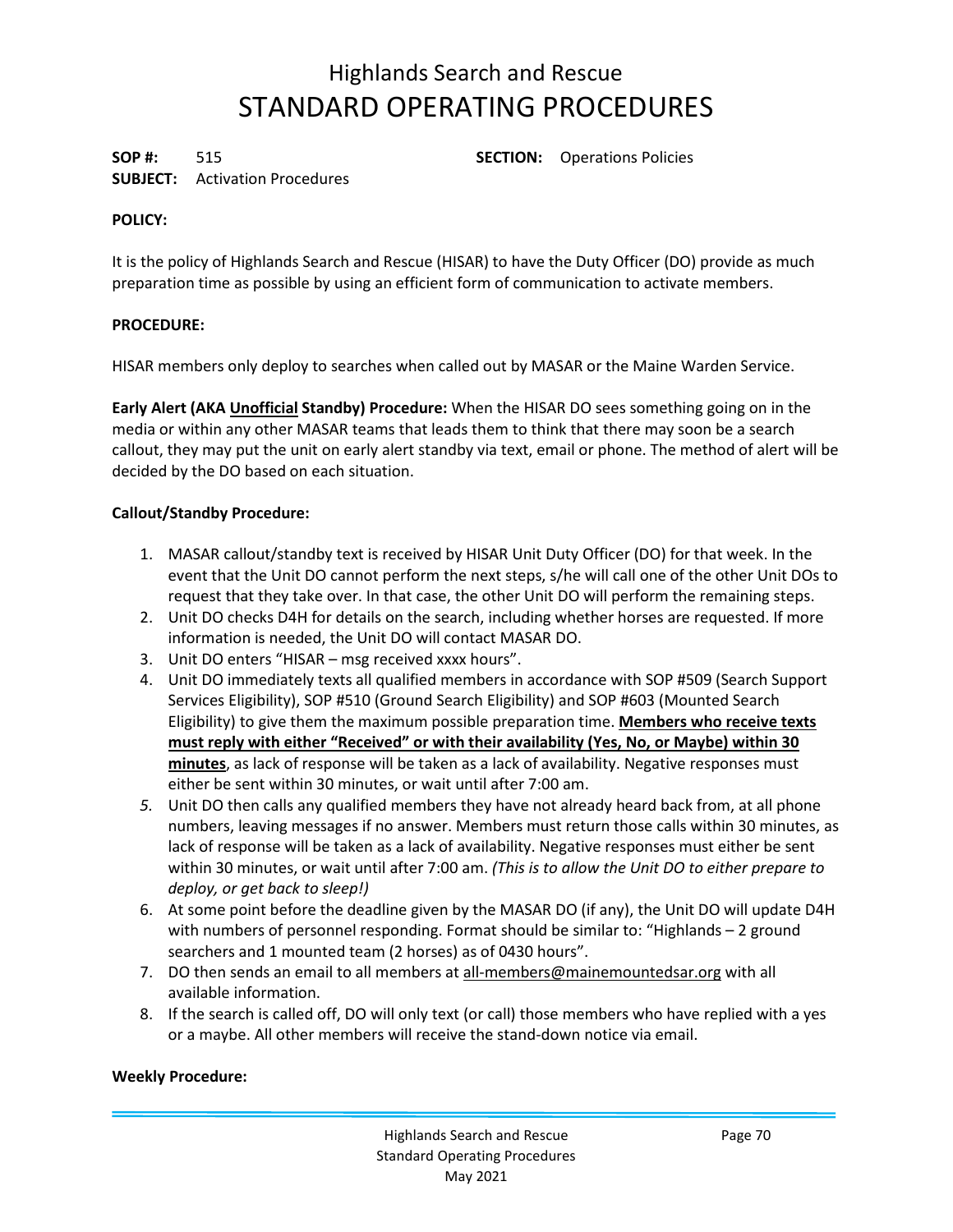**Member Responsibility:** Each member is responsible for informing the Duty Officers of changes to their availability. This should be done by sending an email to the group duty-officers@mainemountedsar.org so that all the Duty Officers receive the same information.

#### **Duty Officers' Responsibilities:**

On Sunday, as close as possible to 1700 hours, the new unit Duty Officer will perform the following steps, in any order:

- Send a text message to all other unit Duty Officers stating that they are taking over.
- Send an email to all-members@mainemountedsar.org with a list of personnel and their eligibility/availability to respond to a mission, as well as any applicable details that might be useful (ie, fitness test needed, attendance not in good standing, unavailable, etc).
	- a. Be sure to save the email from the previous week so that the text can be copied, pasted, and modified as necessary given additional information received during the week.
- Update D4H whiteboard with pertinent information. Syntax should be similar to: "FirstName LastName is Highlands DO from date1-date2." Then list any pertinent contact info, such as cell/home/work numbers (label them) and email address.

### **REFERENCES:**

SOP #509 Search Support Services Eligibility SOP #510 Ground Search Eligibility SOP #603 Mounted Search Eligibility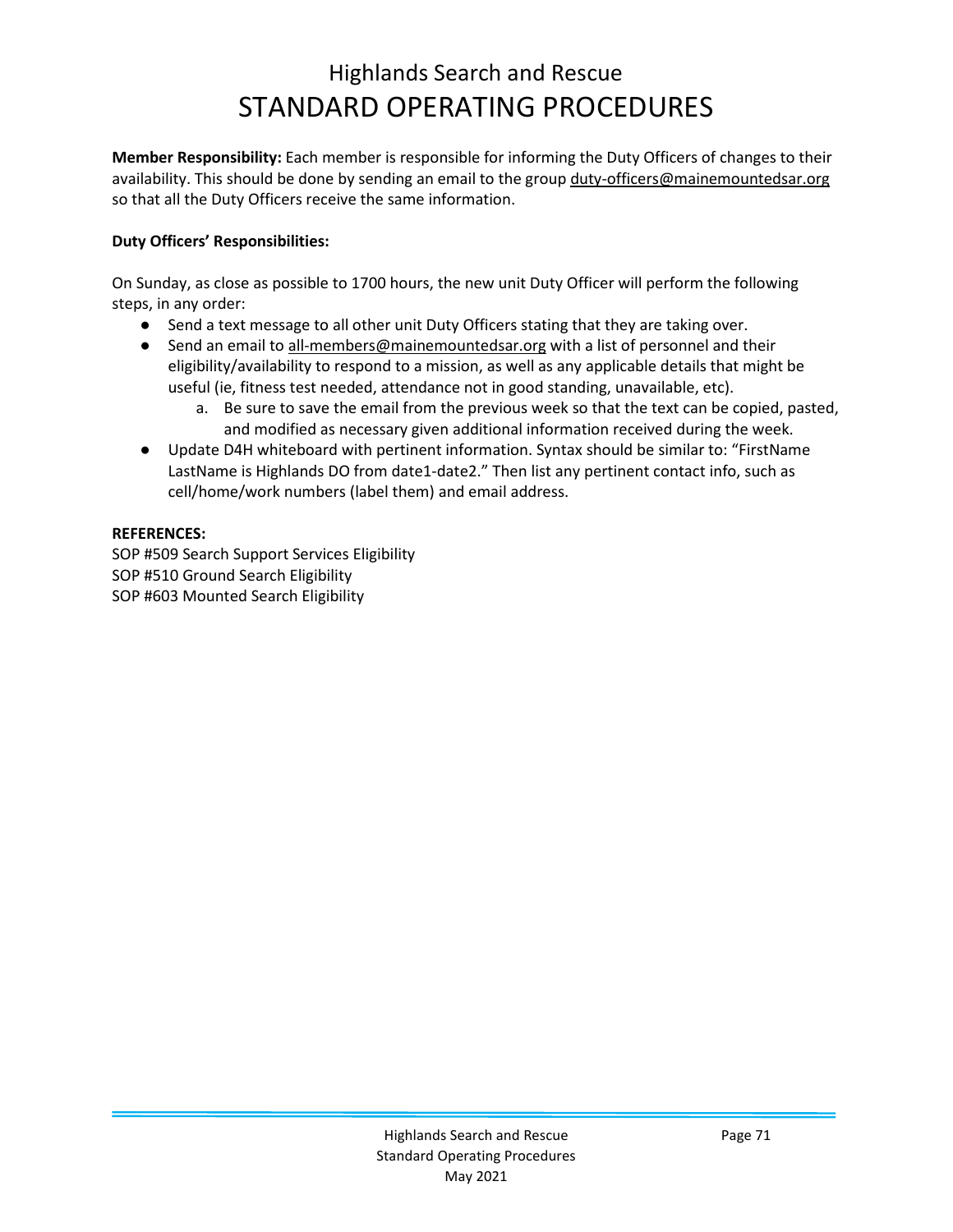**SOP #:** 516 **SECTION:** Operations Policies **SUBJECT:** Incident Command System (ICS)

#### **POLICY:**

It is the policy of Highlands Search and Rescue (HISAR) to provide effective operations by conducting all operations in accordance with the Incident Command System (ICS), including an effective chain of command.

#### **PROCEDURE:**

All members will complete the IS-100 training and be familiar with the basic ICS competencies. All search operations, and all large-scale training, will be conducted within the command structures of the ICS model. Even if only 2 HISAR members attend a search or a training, a discussion must be held, however brief, regarding which member will serve as Safety Officer and which as Search Team Leader. Other ICS positions will be filled as the situation warrants.

While conducting search operations the overall chain of command will be as follows:

- 1. Incident Commander Designated by Agency Having Jurisdiction (AHJ)
- 2. Safety Officer Designated by AHJ
- 3. Liaison Officer Designated by AHJ
- 4. Team Leader (for each search team)

While conducting search operations, the chain of command for HISAR's responding personnel will be as follows. This structure shall be repeated within each HISAR search team.

- 1. Team Leader & Liaison with AHJ and volunteer check-in station
- 2. Safety Officer
- 3. Search team members

The chain of command supersedes HISARs organizational structure and is terminated at the cessation of the search or training.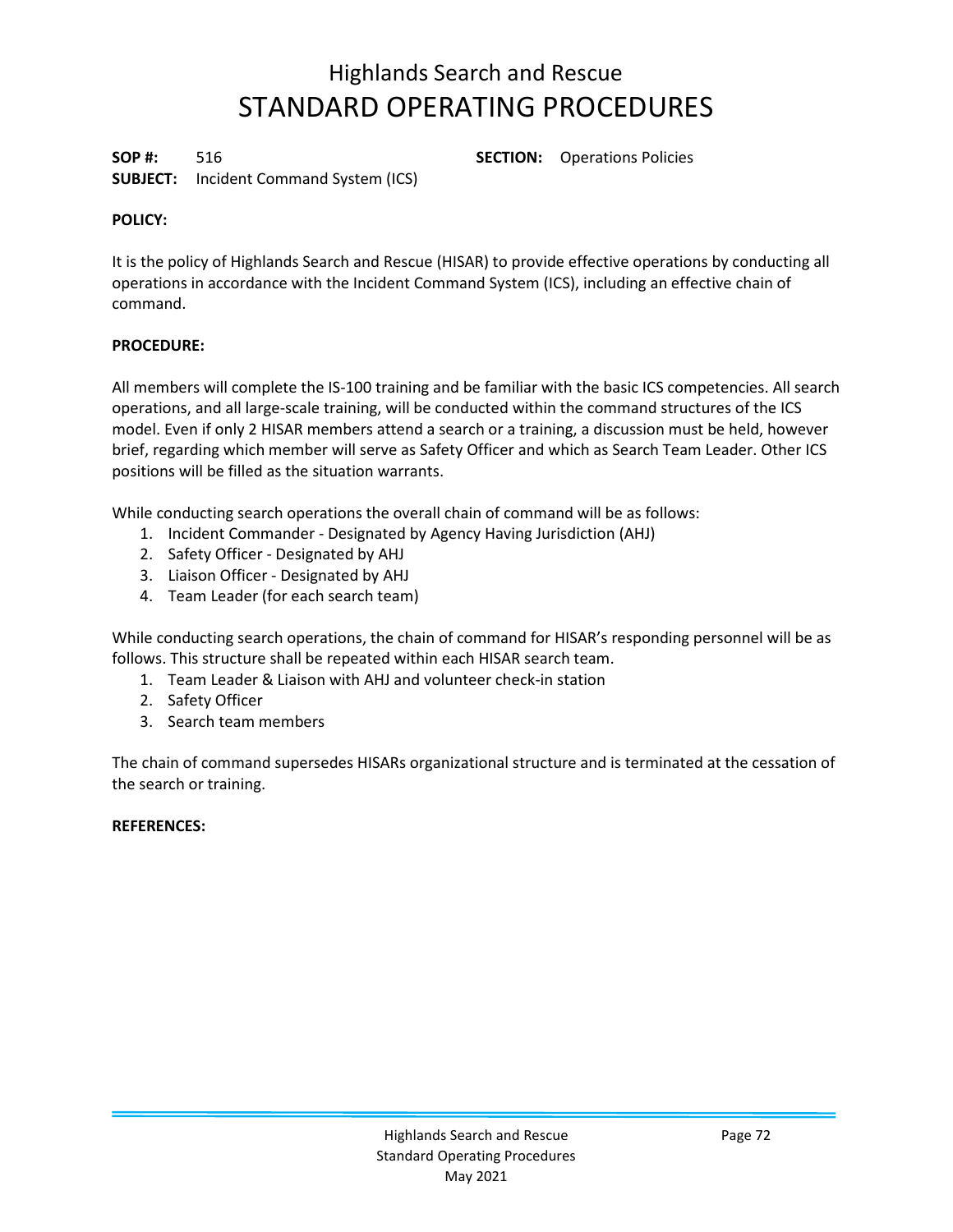## Highlands Search and Rescue STANDARD OPERATING PROCEDURES

**SUBJECT:** After Action Reviews

**SOP #:** 517 **SECTION:** Operations Policies

### **POLICY:**

It is the policy of Highlands Search and Rescue (HISAR) to use after action reviews to increase operational awareness, effectiveness and maintain the safety of its members, and help improve future operational performance.

### **PROCEDURE:**

After all search and training operations, all members who participated will participate in an after action review (AAR). The purpose of the AAR is to provide a constructive and useful critique of the operation to improve future operational performance.

The highest ranking personnel for the operation will conduct the AAR and it is mandatory for all participants. If necessary, it is acceptable to conduct the AAR within 24 hours of the operation via a conference call. Details of the AAR shall be recorded and communicated to the general membership for discussion at the next general membership meeting.

**REFERENCES:**